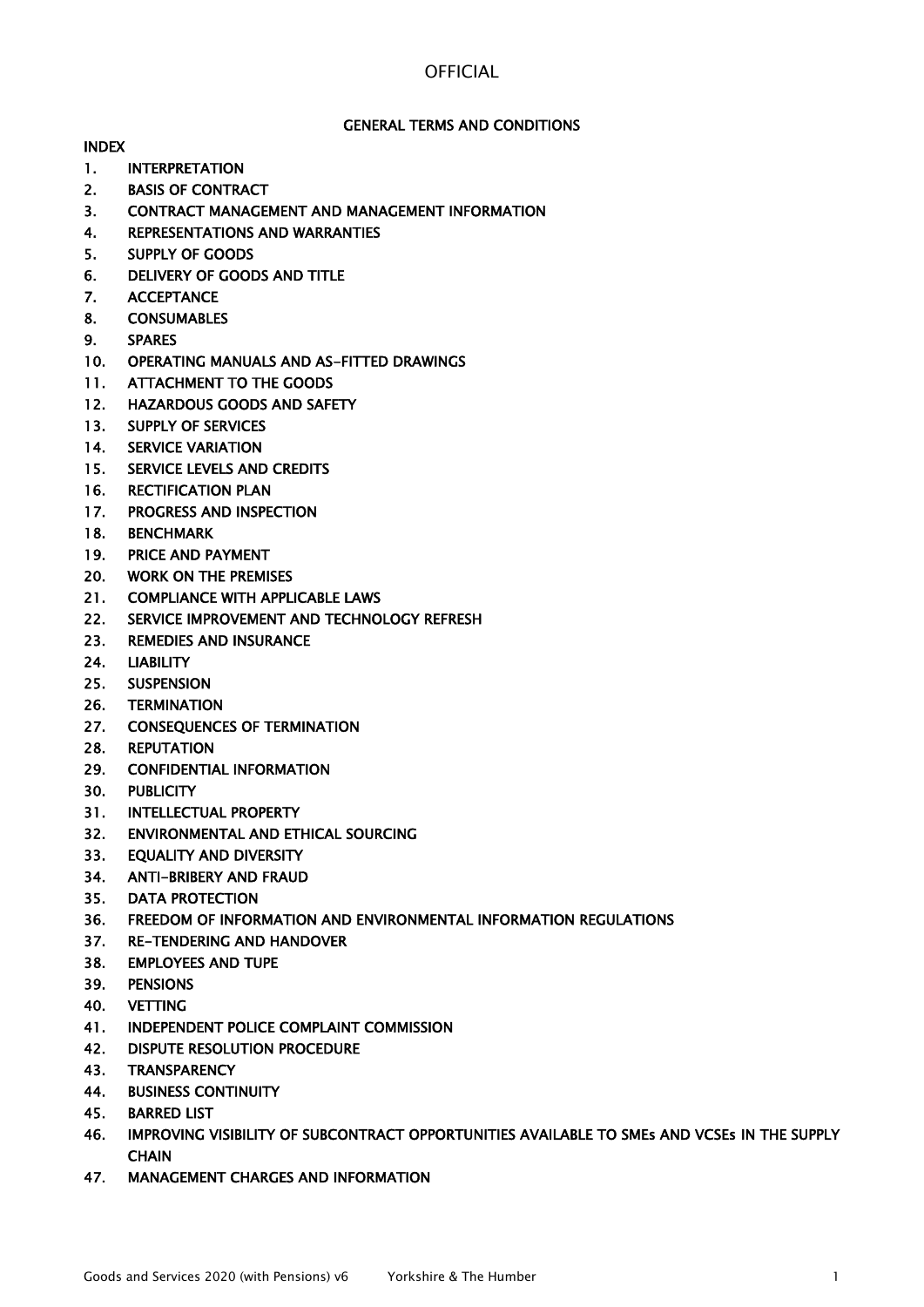#### 48. FORCE MAJEURE

- 49. SUPPLY RIGHTS AND PROTECTIONS
- 50. RECORDS AND AUDIT ACCESS
- 51. GENERAL

#### 1. INTERPRETATION

1.1 Definitions. In these Conditions, the following definitions apply:

"Acceptance" means that an Authorised Person has accepted that the Goods and Services as meeting the requirements of the Contract.

"Acceptance Date" means the date on which the Authorised Person has accepted the Goods and Services in accordance with clause 7.2.

"Administering Authority" means the body notified to the Supplier by the Authority to act in its capacity as the administering authority of the Authority's pension fund for the purpose of the LGPS Regulations.

"Admission Agreement" means an admission agreement entered into in accordance with Part 3 of Schedule 2 of the LGPS Regulations by the Administering Authority and the Supplier.

"Admission Body" means an admission body for the purposes of Part 3 of Schedule 2 of the LGPS Regulations.

"Affected Party" means the Party seeking to claim relief in respect of a Force Majeure Event.

#### "Auditor" means:

- a) the Authority's internal and external auditors;
- b) the Authority's statutory or regulatory auditors;
- c) the Comptroller and Auditor General, their staff and/or any appointed representatives of the National Audit Office
- d) HM Treasury or the Cabinet Office
- e) any party formally appointed by the Authority to carry out audit or similar review functions; and
- f) successors or assigns of any of the above.

"Authorised" means signed by an Authorised Person.

"Authorised Person" means the Authority's employee or the Chief Constable's employee or a police officer if applicable authorised either generally or specifically by the Authority to enter into the Contract and act on behalf of the Authority

"Authority" means the contracting Authority referred to in the Contract or any successor organisation responsible for the tendering, award and overall management (including the issue of any variations and modifications to Contract) of the Contract on behalf of that contracting Authority and where that Authority is a PCC then it is entering into this Contract on behalf of itself and the Chief Constable and all the Conditions will apply to both legal entities.

"Benchmarker" means the person appointed by the Authority to conduct the Benchmark Review.

"Benchmark Report" means the report prepared by the Benchmarker following the Benchmark Review.

"Benchmark Review" means the process of comparing the Goods and Services against other provision as set out in the Specification or as subsequently agreed between the Parties.

"Business Continuity Event" means any incident or event that causes (or is likely to cause) an adverse effect on the performance and delivery of the Services or any material interruption, destruction or other loss of operational system capacity, which is material in nature and cannot be managed within the context of normal operating procedures.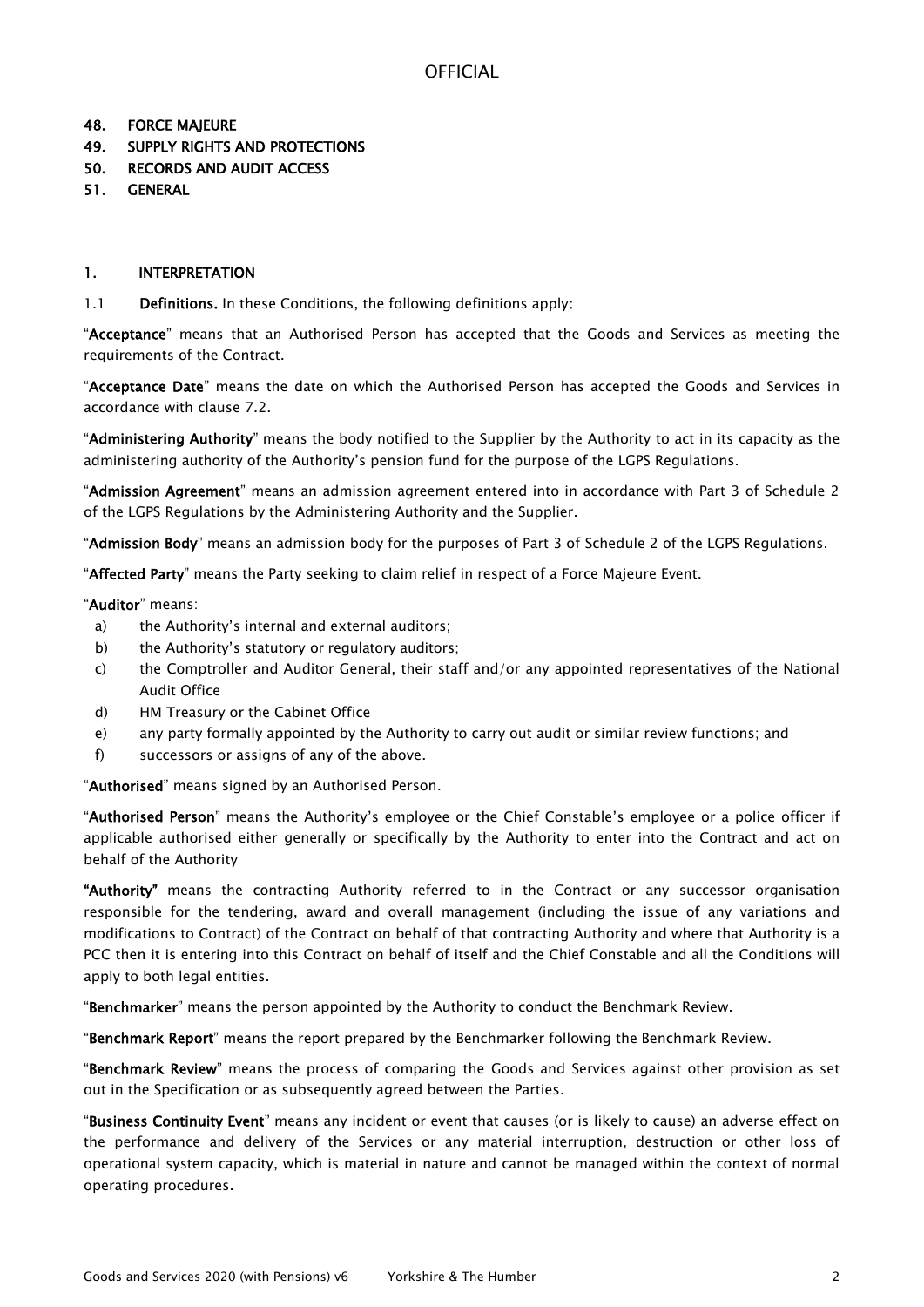"Business Day" means a day (other than a Saturday, Sunday or public holiday) when banks in London are open for business.

"CDM Regulations" means the Construction (Design and Management) Regulations 2015.

"CEDR" means the Centre for Effective Dispute Resolution

"Cessation Date" means any date on which the Supplier ceases to be an Admission Body as referred to in clause 39.1 other than as a result of the termination of this Contract or because it ceases to employ any Eligible Employees.

"Chief Constable" means the Chief Constable of the same relevant policing area as the Authority.

"Commencement Date" means the start date from which the Contract takes effect in accordance with the Contract.

"Conditions" means the terms and conditions (including any attached schedules) set out in the Contract and this document from time to time.

"Confidential Information" means any and all:

- (a) information whether technical, operational, commercial, financial or otherwise (including without limitation data, know-how, formulae, processes, designs, photographs, audio or videotape, CD ROMs, drawings, specifications, samples, finances, programmes, records, business plans, consumer research, analysis or experience) of whatever nature and whether disclosed orally, pictorially, in writing, by demonstration, by viewing, in machine readable form or other means (including on electromagnetic or CD media or via telephone lines or radio or microwave) and whether stored electronically or otherwise which relates to a person's business, operations, products, developments, services, trade secrets, know-how, personnel, supplies, customers, victims, employees, police officers or the Services;
- (b) notes, reports, analysis and reviews of, and any other information derived from, any information referred to in clause (a) above or which contains or is based in whole or in part upon such information;
- (c) information designated as confidential, commercially sensitive or politically sensitive or which ought reasonably to be considered as such; and
- (d) all materials belonging to another person in respect of which the Parties owe obligations of confidentiality.

"Contract" means this contract between the Authority and the Supplier for the supply of Goods and Services in accordance with these Conditions as set out in clause 2.

"Contract Change Notice" means a notice in the form as the template change control notice attached to this Contract.

"Contract Finder" means the Government's publishing portal for public sector procurement opportunities.

"Contract Manager" shall have the meaning as set out in clause 3.

"Contract Period" means the term of the Contract from the Commencement Date until the Expiry Date.

"Data Controller" has the meaning set out in the Data Protection Legislation.

"Data Controller's Data" means any Personal Data, any special categories of personal data as referred to in Article 9(1) of the GDPR and any Personal Data relating to criminal convictions and offences referred to in Article 10 of the GDPR belonging to either the Authority or the Chief Constable if applicable.

"Data Processor" has the meaning set out in the Data Protection Legislation.

"Data Processing Details" means the description of the data Processing being carried out under the Contract, the details of which are set out in the data processing agreement with the relevant Data Controller.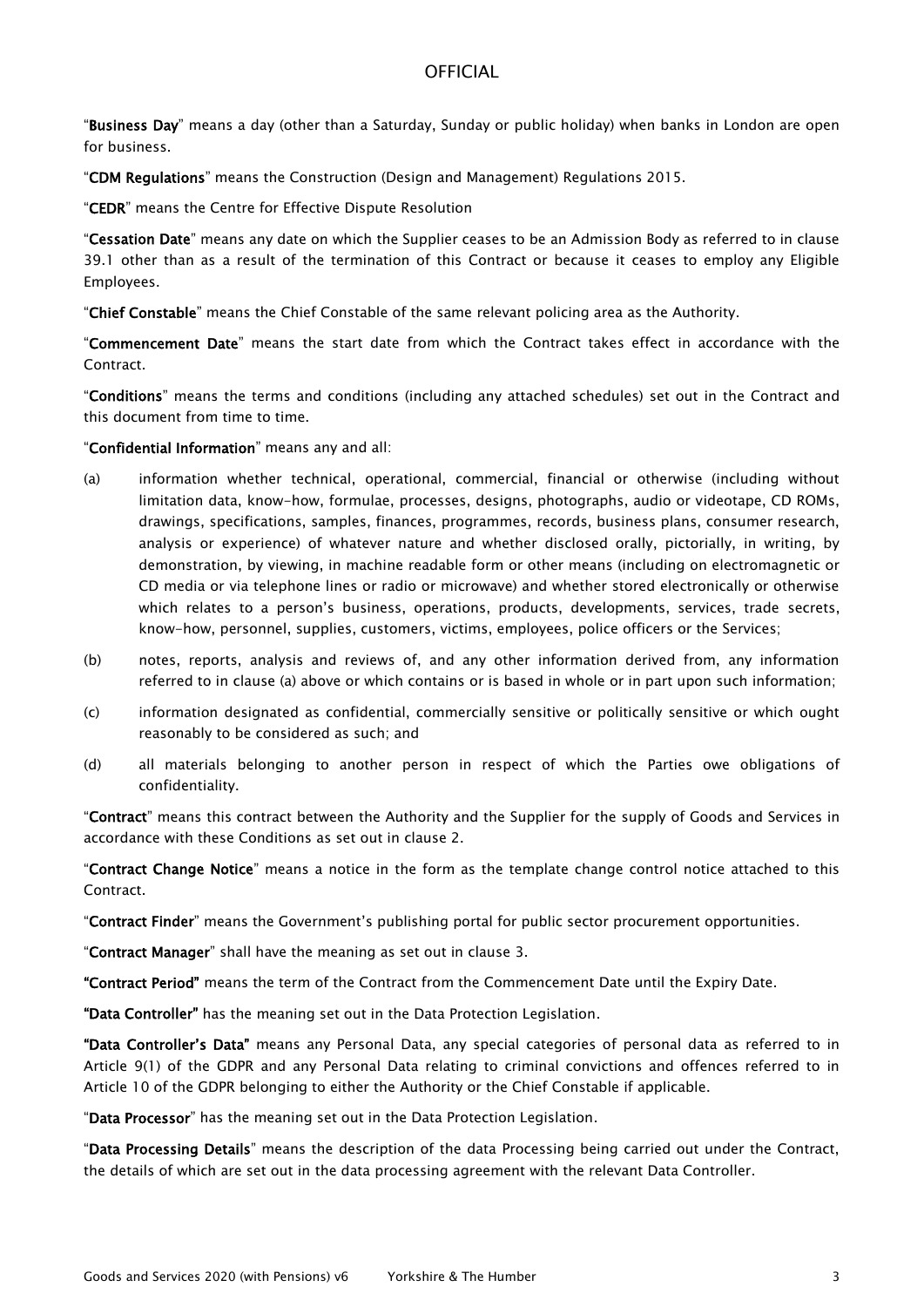"Data Protection Legislation" means the DPA 2018, the GDPR, the applied GDPR (as applied by the DPA 2018), regulations made under the DPA 2018, regulations made under section 2(2) of the European Communities Act 1972 which relate to the GDPR or Law Enforcement Directive (Directive (EU) 2016/680) and any replacement or supplementary legislation coming into effect from time to time.

"Data Subject" has the meaning set out in the Data Protection Legislation.

"Data Subject Access Request" means a request made by, or on behalf of, a Data Subject in accordance with rights granted pursuant to the Data Protection Legislation to access their Personal Data.

"Deliverables" means all documents, products and materials developed by the Supplier or its agents, contractors and employees as part of or in relation to the Goods and Services in any form or media, including without limitation drawings, maps, plans, diagrams, designs, pictures, computer programs, data specification and reports.

"Delivery" means as set out in clause 6 and shall include uses of the term "Delivers".

"Delivery Date" means the date(s) set out in the relevant Purchase Order.

"Delivery Instructions" means the instructions set out in the Contract for the provision of the Goods and Services, including any other information the Authority considers appropriate to the provision of the Goods and Services.

"DPA 2018" means the Data Protection Act 2018.

"Eligible Employees" means the Transferring Employees who are active members of or eligible to join the LGPS on the Commencement Date for so long as they are employed in connection with the Services.

"Expiry Date" means the end date of the Contract or, if this Contract is terminated before the date specified in the Contract, the earlier date of termination of the Contract.

"Force Majeure Event" means any event outside the reasonable control of either Party affecting its performance of its obligations under this Contract arising from acts, events, omissions, happenings or non-happenings beyond its reasonable control and which are not attributable to any wilful act, neglect or failure to take reasonable preventative action by that Party, including acts of God, riots, war or armed conflict, acts of terrorism, acts of government, local government or regulatory bodies, fire, flood, storm or earthquake, or disaster but excluding any industrial dispute relating to the Supplier or the Supplier Personnel or any other failure in the Supplier's or a Sub-contractor's supply chain.

"Force Majeure Notice" means a written notice served by the Affected Party on the other Party stating that the Affected Party believes that there is a Force Majeure Event.

"GDPR" means the General Data Protection Regulation (Regulation (EU) 2016/679).

"Goods" means the goods (or any part of them) set out in the Contract.

"Good Industry Practice" means the exercise of such degree of skill, diligence, care and foresight which would reasonably and ordinarily be expected from a skilled and experienced Supplier engaged in the supply of goods and services similar to the Goods and Services under the same or similar circumstances as those applicable to the Contract.

"Goods Specification" means any specification for the Goods, including any related plans and drawings that are set out by the Authority to the Supplier.

"Installation" means the installation of the Goods in the designated location and into the operating environment specified by the Authority at the site and "Install" shall be interpreted accordingly.

"Intellectual Property Rights" means patents, copyright, registered and unregistered design rights, utility models, trade marks (whether or not registered), database rights, rights in know-how and confidential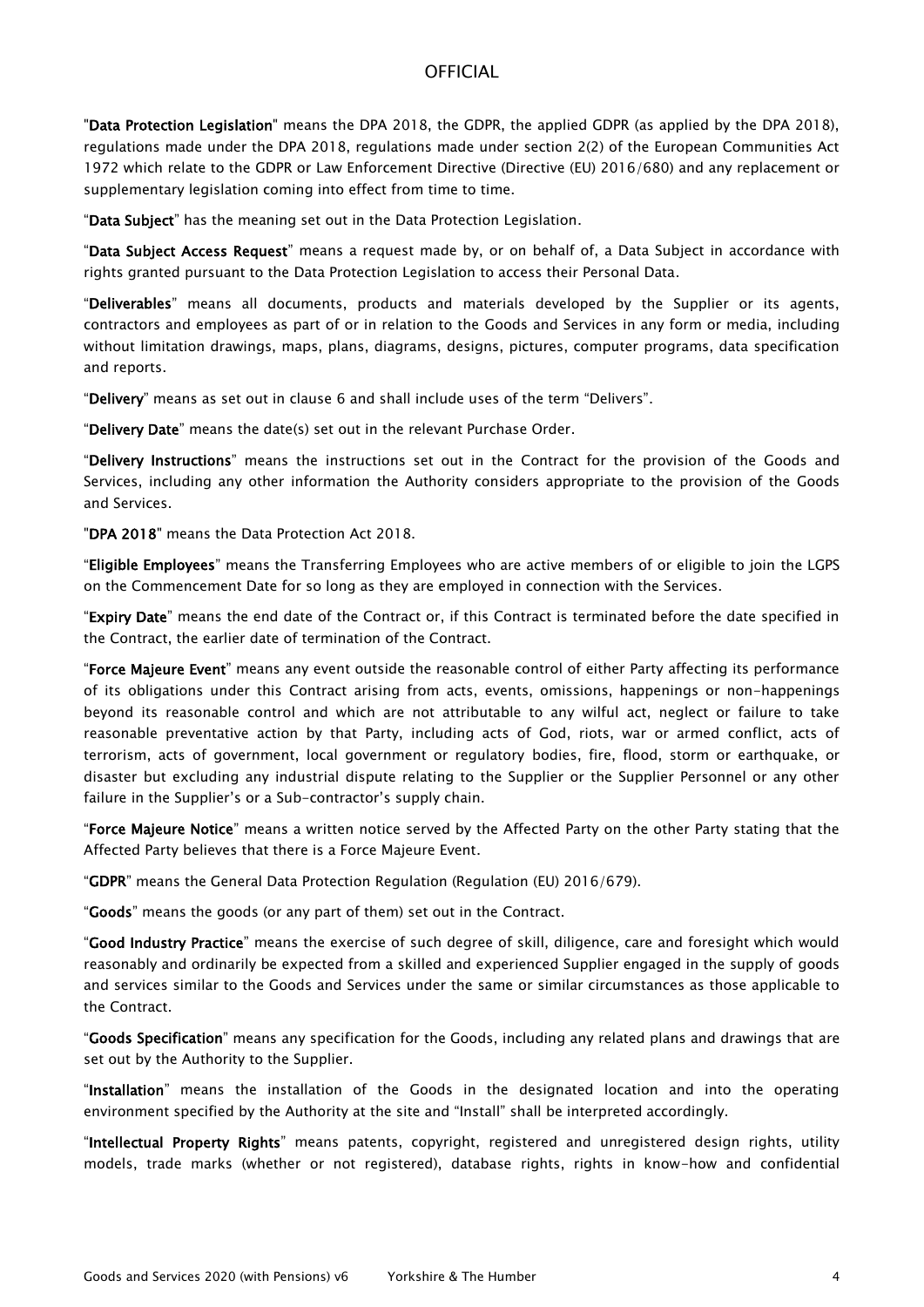information and all other intellectual and industrial property rights and similar or analogous rights existing under the laws of any country and all rights to apply for or register such rights.

"Key Personnel" means those individuals nominated by the Authority as being of importance to the completion or delivery of the Services.

"Laws" means any law, statute, bye-law, regulation, order, regulatory policy, guidance or industry code, rule of court or directives or requirements of any regulatory body, delegated or subordinate legislation or notice of any regulatory body or any approval of any local authority or statutory undertaker having jurisdiction in relation to the Goods and Services or with whose systems the Goods and Services are, or are to be, connected, including, for the avoidance of doubt, the CDM Regulations, in each case from time to time.

"LGPS" means the Local Government Pension Scheme established pursuant to regulations made by the Secretary of State in exercise of powers conferred by sections 7 and 12 of, and Schedule 3 to the Superannuation Act 1972 (as amended from time to time).

"LGPS Regulations" means the Local Government Pension Scheme Regulations 2013 (as amended from time to time).

"Material Breach" means a breach or an anticipatory breach that is serious in the widest sense of having a serious effect on the benefit which the terminating Party would otherwise derive from:

(a) a substantial portion of this Contract; or

(b) any of the obligations or warranties set out in this Contract,

for the remainder of the Contract.

"Party/Parties" means the party or parties to this Contract.

"PCC" means the Police and Crime Commissioner(s) and/or Police, Fire and Crime Commissioner referred to in the Contract.

"Persistent Breach" means repeated breaches of any of the terms of this Contract in such a manner as to reasonably justify the Authority's opinion that the Supplier's conduct is inconsistent with it having the intention or ability to give effect to the terms of this Contract.

"Personal Data" has the meaning set out in the Data Protection Legislation.

"Process" has the meaning set out in the Data Protection Legislation.

"Premises" means the location(s) owned by the Authority where the Goods and/or Services are to be delivered or performed.

"Purchase Order" means an official purchase order raised by the Authority.

"Purchase Order Amendment" means an issued and Authorised Purchase Order Amendment from the Authority or series of Purchase Order Amendments.

"Rectification Plan" means a plan agreed in accordance with clause 16 for the resolution of a Service Failure.

"Regulations" means the Public Contracts Regulations 2015 and "Regulation" will be interpreted accordingly.

"Request" has the meaning set out in the Freedom Of Information Act 2000 (FOIA), and the Environmental Information Regulations 2004 (EIR).

"Services" means the services, including without limitation any Deliverables, Installation, and consequential connection, testing, commissioning or training to be provided by the Supplier under the Contract as set out in the Service Specification.

"Service Credits" means the sum attributable to a Service Failure as set out in the Specification.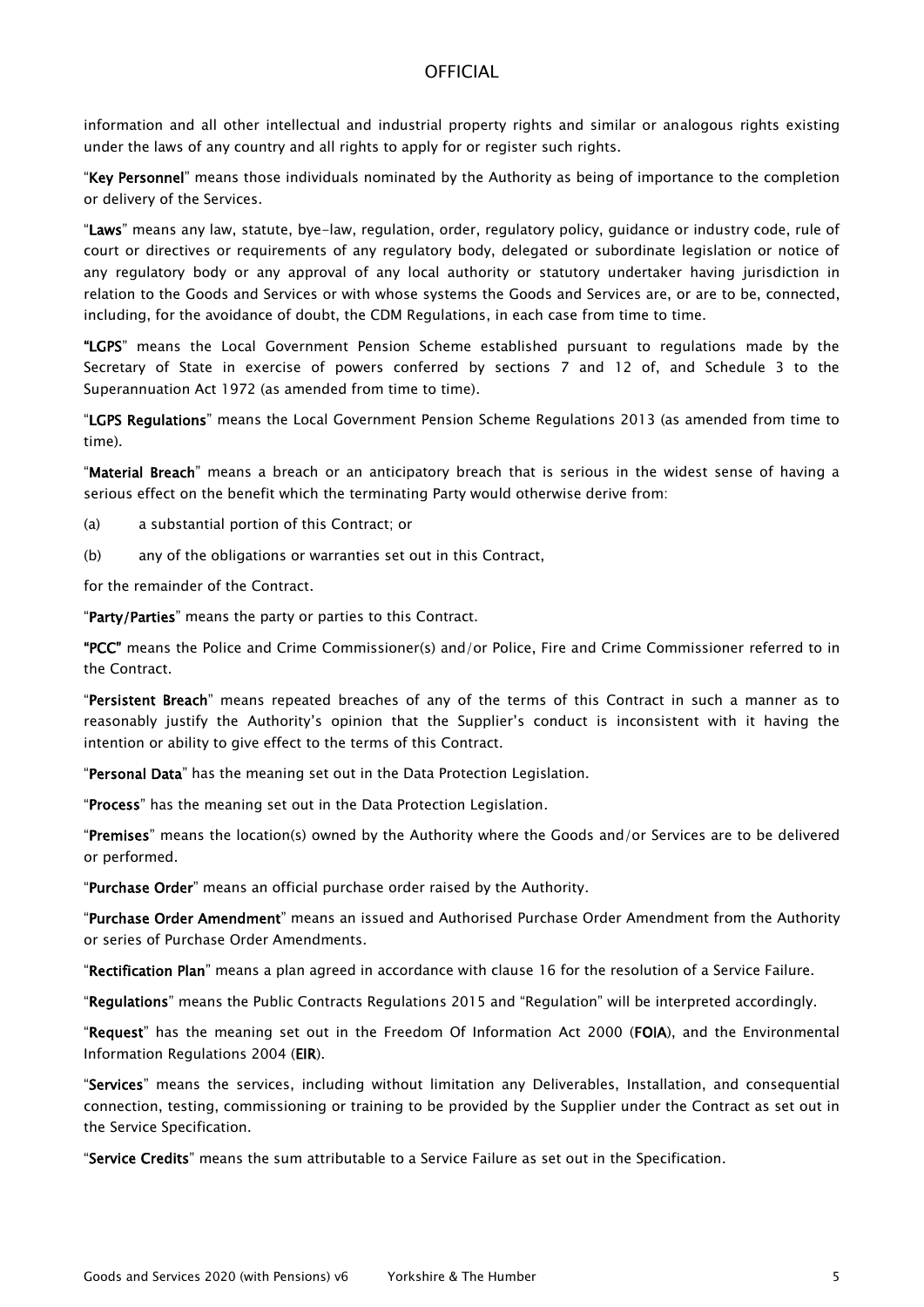"Service Failure" means a failure by the Supplier to deliver any part of the Goods and Services in accordance with the Service Levels.

"Service Levels" means those levels of delivery and performance set out in the Goods and Services Specification or any service level agreement attached to the Contract.

"Services Specification" means the description or specification for Services that is set out by the Authority to the Supplier.

"Service Variation" means a variation to all or part the Services in accordance with clause 14.

"SME" means an enterprise falling within the category of micro, small and medium-sized enterprises defined by the Commission Recommendation of 6 May 2003 concerning the definition of micro, small and mediumsized enterprises.

"Specification" means the Goods Specification and the Services Specification as attached to the Contract.

"Special Conditions" means the special conditions attached to this Contract if any.

"Sub-Contract" means any contract or agreement or proposed contract or agreement between the Supplier and any third party whereby that third party agrees to provide:

- a) the Goods or Services or any part thereof; or
- b) facilities and/or, services necessary for the provision of the Goods or Services or any part thereof; or
- c) is responsible for the management, direction or control of the provision of the Goods or Services or any part thereof

"Sub-Contractor" means any person other than the Supplier, who is a party to a Sub-Contract and the servants or agents of that person.

"Sub-processor" means any third party appointed to process Personal Data on behalf of the supplier related to this Contract.

"Supplier" means the supplier referred to in the Contract.

"Transferring Employee" means an employee whose employment compulsorily transfers to the Supplier by the operation of TUPE or for any other reason, as a result of the award of this Contract.

"TUPE" means the Transfer of Undertakings (Protection of Employment) Regulations 2006.

"VCSE" means a non-governmental organisation that is value-driven and which principally reinvests its surpluses to further social, environmental or cultural objectives.

#### 1.2 Construction.

- (a) In this Contract unless the context otherwise requires, capitalised expressions shall have the meanings set out in clause 1.1 or the relevant Special Conditions in which that capitalised expression appears.
- (b) If a capitalised expression does not have an interpretation in clause 1.1 or relevant Special Conditions, it shall, in the first instance, be interpreted in accordance with the common interpretation within the relevant market sector/industry where appropriate. Otherwise, it shall be interpreted in accordance with the dictionary meaning.
- 1.3 In these Conditions:
- (a) the masculine gender includes the feminine and neuter and vice versa;
- (b) the singular includes the plural and vice versa;
- (c) references to persons include bodies corporate, unincorporated associations and partnerships;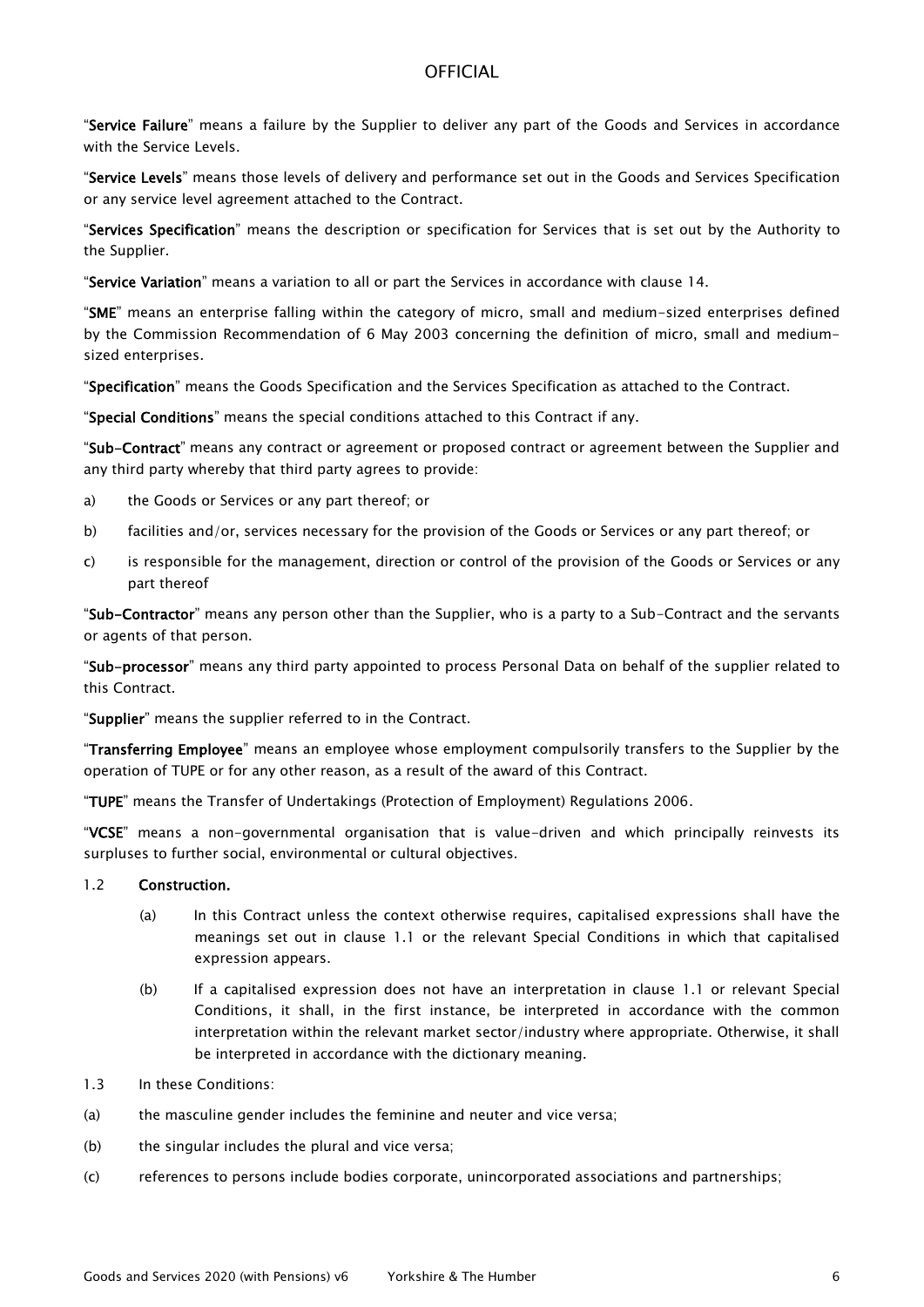- (d) the schedules if any form part of this Contract and shall have effect as if set out in full in the body of this Contract. Any reference to this Contract includes the schedules;
- (e) references to clauses and schedules are to clauses and schedules of this Contract;
- (f) the headings of clauses are for convenience only and shall be disregarded in construing this Contract;
- (g) any reference to a statute or statutory provision includes a reference to any modification, consolidation or re-enactment of the provision for in force from time to time and all and any subordinate legislation in force from time to time made under it;
- (h) any obligation in this Contract on a person not to do something includes an obligation not to agree, allow, permit or acquiesce to that thing being done;
- (i) general words shall not be given a restrictive interpretation by reasons of their being preceded or followed by words indicating a particular class of acts, matters or thing;
- (j) a reference to writing or writing does not include email or fax.

#### 2. BASIS OF CONTRACT

- 2.1 The Authority appoints the Supplier on a non-exclusive and independent contractor basis to provide the Goods and Services in accordance with the terms and conditions of this Contract.
- 2.2 The Contract shall commence on the Commencement Date and the term of the Contract shall be the Contract Period.
- 2.3 All Purchase Orders issued by the Authority to the Supplier in relation to the Contract shall be fulfilled in accordance with the terms set out in the Contract.
- 2.4 All of these Conditions shall apply to the supply of both Goods and Services except where the application to one or the other is specified.
- 2.5 The Supplier acknowledges that where it has submitted a tender submission prior to the award of this Contract, the Authority has relied on all information provided in writing in such submission and warrants that it is accurate and valid and will notify the Authority of any matters which may arise during the term of the Contract that would cause the Supplier's responses to change. Any failure to notify the Authority in regard to the obligation in this clause shall constitute a Material Breach and the Authority reserves the right to terminate this Contract if the change in circumstances notified to the Authority under the terms of this Contract are of such a significant gravity that in the Authority's reasonable opinion the Contract would not have been awarded and/or the current status of the Supplier is such that the Authority is unable to continue the contractual relationship.
- 2.6 The Authority shall have the right, before delivery, to send the Supplier an Purchase Order Amendment in regard to the Goods adding to, deleting or modifying the requirements. If the Purchase Order Amendment will cause a change to the price or Delivery Date then the Supplier must suspend performance of the Purchase Order and notify the Authority without delay of the new price and Delivery Date at the same level of cost and profitability as the original price. The Supplier must allow the Authority 10 (ten) Business Days to consider any new price and Delivery Date. The Purchase Order Amendment shall take effect when, but only if, the Authorised Person accepts in writing the new price and Delivery Date within the time the Supplier stipulates. If the Authorised Person fails to confirm the Purchase Order Amendment within the time the Supplier stipulates then performance of the Contract shall immediately resume as though the said Purchase Order Amendment had not been issued. Each Purchase Order Amendment shall have precedence over any earlier Purchase Order Amendment.
- 2.7 If there is any ambiguity or inconsistency in or between these terms and conditions of the Contract and the Special Conditions, the Special Conditions will prevail.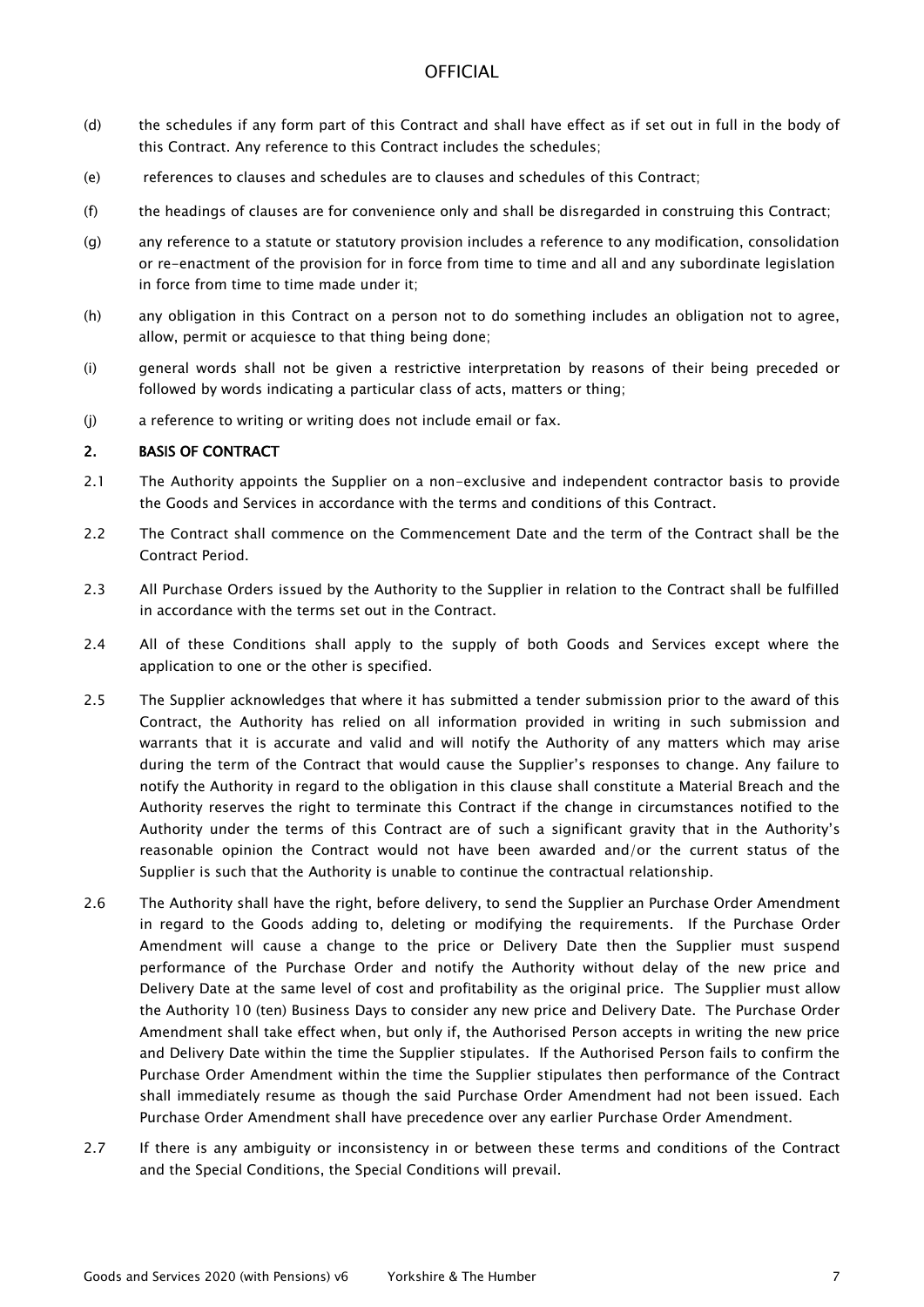## 3. CONTRACT MANAGEMENT AND MANAGEMENT INFORMATION

- 3.1 The Supplier shall nominate a Contract Manager who shall have sufficient Authority to ensure that required Service Levels are met, to ensure sufficient resources are allocated to the Contract and any Purchase Order, and to maintain performance to the Specification, to pro-actively co-ordinate and communicate relevant purchase orders and to provide comprehensive support and links between the Authority and the Supplier, including sales support, information and advice on all of the Goods and Services. The Contract Manager shall be the prime contact between the Supplier and the Authority and any notice, communication, information or instruction given or made to or by the Contract Manager shall be deemed given to or received by the Supplier. It shall be the responsibility of the Contract Manager to ensure all staff involved in the Contract or any Purchase Order are fully aware of their obligations.
- 3.2 Where applicable, the Supplier shall, at no charge to the Authority, submit complete and accurate management information in connection with the Contract at such reasonable times as the Authority may request in such form as may be agreed between the Parties at the Commencement Date and as varied from time to time throughout the duration of the Contract and the Supplier shall:
	- (a) operate and maintain appropriate systems, processes and records to ensure that it can, at all times, deliver the agreed management information to the Authority; and
	- (b) permit the Authority to share such management information with any other crown bodies or third parties in connection with their normal operational business.

### 4. REPRESENTATIONS AND WARRANTIES

- 4.1 The Supplier acknowledges that Authority has entered into this Contract in reliance upon the Supplier's expertise in selecting and supplying the Specification fit to meet Authority's business requirements.
- 4.2 Each Party represents and warranties that:
	- (a) it has full capacity and authority to enter into and to perform this Contract;
	- (b) this Contract is executed by its duly authorised representative;
	- (c) there are no actions, suits or proceedings or regulatory investigations before any court or administrative body or arbitration tribunal pending or, to its knowledge, threatened against it that might affect its ability to perform its obligations under this Contract; and
	- (d) its obligations under this Contract constitute its legal, valid and binding obligations, enforceable in accordance with their respective terms subject to applicable (as the case may be for each Party) bankruptcy, reorganisation, insolvency, moratorium or similar Laws affecting creditors' rights generally and subject, as to enforceability, to equitable principles of general application (regardless of whether enforcement is sought in a proceeding in equity or Law).
- 4.3 The Supplier represents and warrants that:
	- (a) it is validly incorporated, organised and subsisting in accordance with the Laws of its place of incorporation;
	- (b) it has all necessary consents and regulatory approvals to enter into this Contract;
	- (c) the Goods and Services will conform in all material aspects to the Specification and be free from defects;
	- (d) its execution, delivery and performance of its obligations under this Contract does not and will not constitute a breach of any Law or obligation applicable to it and does not and will not cause or result in a default under any agreement by which it is bound;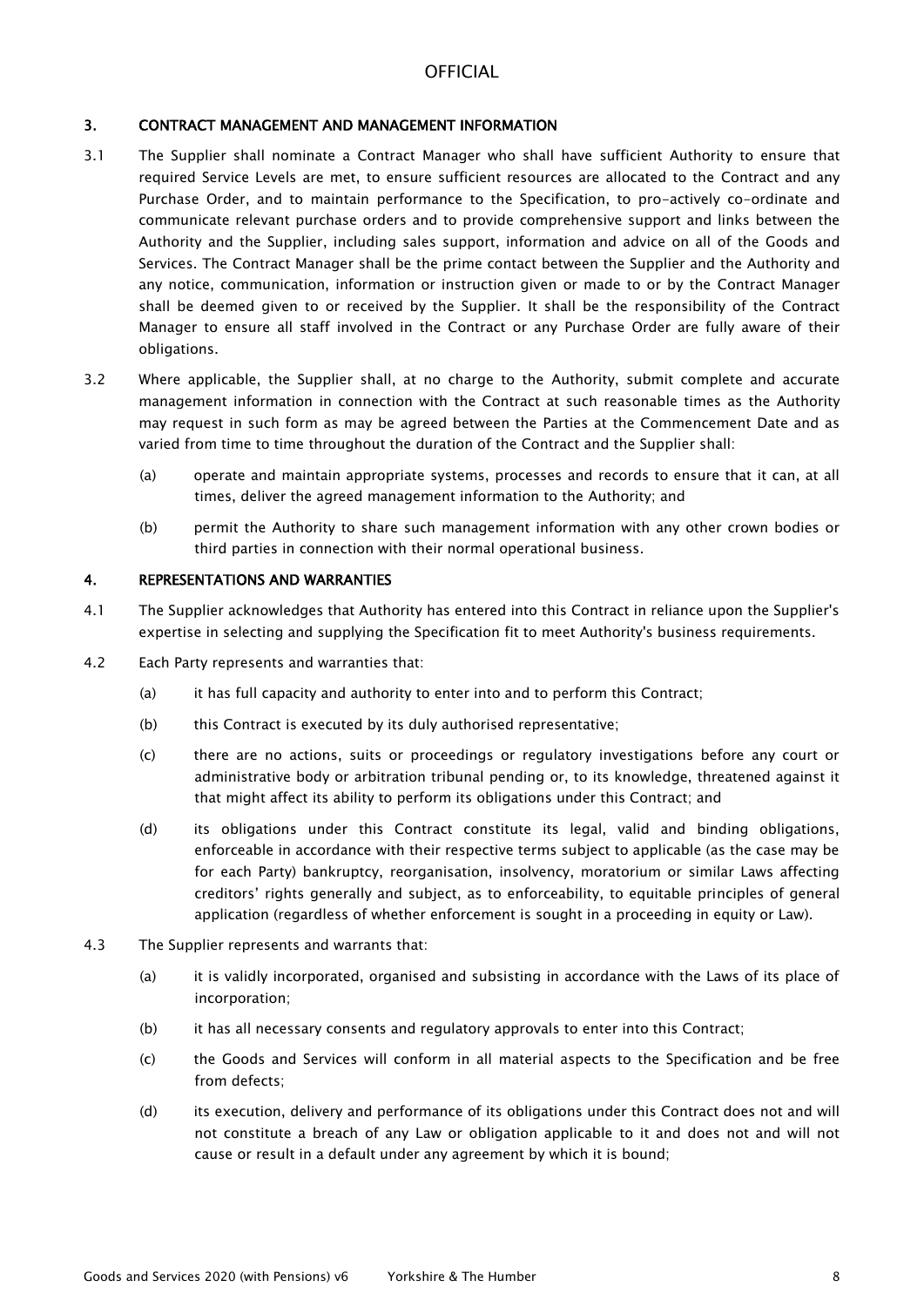- (e) as at the Commencement Date, all written statements and representations in any written submissions made by the Supplier as part of the procurement process, including without limitation to its tender submitted to the Authority and any other documents submitted remain true and accurate except to the extent that such statements and representations have been superseded or varied by this Contract;
- (f) it has and shall continue to have all necessary rights in any Intellectual Property Rights which are necessary for the performance of the Supplier's obligations under this Contract including the delivery of the Goods and the receipt of the Services by the Authority;
- (g) it shall take all steps, in accordance with Good Industry Practice, to prevent the introduction, creation or propagation of any disruptive elements (including any virus, worms and/or trojans, spyware or other malware) into systems, data, software or the Authority's Confidential Information (held in electronic form) owned by or under the control of, or used by, the Authority;
- (h) it is not subject to any contractual obligation, compliance with which is likely to have a material adverse effect on its ability to perform its obligations under this Contract;
- (i) it is not affected by any proceedings or other steps have been taken and not discharged (nor, to the best of its knowledge, are threatened) for the winding up of the Supplier or for its dissolution or for the appointment of a receiver, administrative receiver, liquidator, manager, administrator or similar officer in relation to any of the Supplier's assets or revenue; and
- (j) for the Contract Period and for a period of twelve (12) months after the termination or expiry of this Contract, the Supplier shall not employ or offer employment to any staff of the Authority which have been associated with the provision of the Services without written approval or the prior written consent of the Authority, which shall not be unreasonably withheld. However this clause 4.3(j) shall not preclude the Supplier's rights to (i) make generalised searches for employees by the use of advertisements in the media (including by any recruitment agency), (ii) hire any employee of the Authority who approaches the Supplier on an unsolicited basis; or (iii) solicit for employment or hire any such employee who ceases to be employed by the Authority.
- 4.4 Each of the representations and warranties set out in clauses 4.1 and 4.3 shall be construed as a separate representation and warranty and shall not be limited or restricted by reference to, or inference from, the terms of any other representation, warranty or any undertaking in this Contract.
- 4.5 If at any time a Party becomes aware that a representation or warranty given by it under clauses 4.1 and 4.3 has been breached, is untrue or is misleading, it shall immediately notify the other Party of the relevant occurrence in sufficient detail to enable the other Party to make an accurate assessment of the situation.
- 4.6 For the avoidance of doubt, the fact that any provision within this Contract is expressed as a warranty shall not preclude any right of termination the Authority may have in respect of breach of that provision by the Supplier which constitutes a material Default.

### 5. SUPPLY OF GOODS

- 5.1 The Supplier shall ensure that the Goods shall:
	- (a) be new (unless otherwise specified on the Purchase Order) and be free from defects in design, material and workmanship, correspond with their description and any applicable Goods Specification and shall remain so for such period as is agreed with the Authority after Acceptance;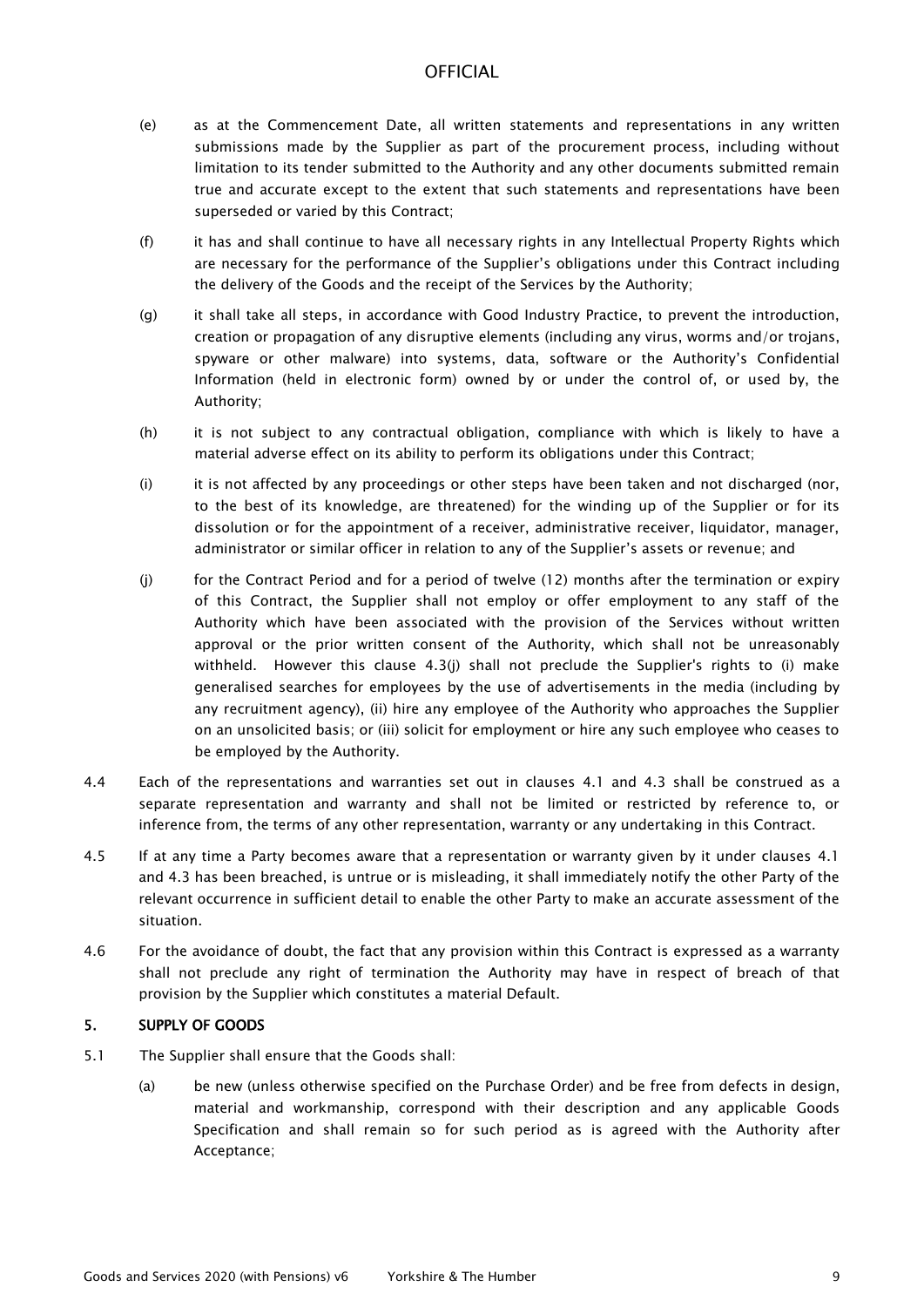- (b) conform with the Deliverables set out in the Specification and be fit for any purpose expressly or impliedly made known to the Supplier by the Authority; and
- (c) be of satisfactory quality (within the meaning of the Sale of Goods Act 1979, as amended) and fit for any purpose held out by the Supplier or made known to the Supplier by the Authority expressly or by implication, and in this respect the Authority relies on the Supplier's skill and judgement; and
- (d) comply with all applicable Laws.
- 5.2 The Supplier warrants to the Authority that the Goods will be provided:
	- (a) in a proper, skilful and workmanlike manner;
	- (b) by a sufficient number of appropriately qualified, trained and experienced personnel with a high standard of skill, care and due diligence and in accordance with Good Industry Practice;
	- (c) in accordance with the Contract; and
	- (d) to the reasonable satisfaction of the Authorised Person.
- 5.3 The Supplier warrants that to the extent that associated services are performed, they shall be performed by appropriately qualified, trained and experienced personnel with a high standard of skill, care and diligence and in accordance with Good Industry Practice.
- 5.4 The Supplier will to the extent it is legally able to do so, hold on trust for the sole benefit of the Authority, all warranties and indemnities provided by third parties or any Sub-contractor in respect of any Goods and, where any warranties are held on trust, at its cost enforce such warranties in accordance with any reasonable directions that the Authority may notify from time to time to the Supplier.
- 5.5 The Supplier will, unless it is unable to do so, assign to the Authority on Authority's written request and at the cost of the Supplier any such warranties and/or indemnities as are referred to in clause 5.4 above.
- 5.6 The Supplier shall ensure that at all times it has and maintains all the licences, permissions, authorisations, consents and permits that it needs to carry out its obligations under the Contract or in the Delivery or the Goods.
- 5.7 Repairs or replacements necessary due to any breaches of this clause 5 will themselves be covered by this Contract for a period of 12 months from Acceptance of such repairs or replacements by the Authority, including in accordance with clause 23.

### 6. DELIVERY OF THE GOODS AND TITLE

- 6.1 The Supplier shall ensure that:
	- (a) the Goods are properly packaged to survive transit and storage without damage, clearly and legibly labelled and addressed. The Authority will not be liable to pay for any pallets, packages or containers in which the Goods are supplied. All packaging must be clearly marked to show to whom it belongs. Any packaging that the Supplier requires returning will be done so at the Supplier's cost and risk;
	- (b) each delivery of the Goods is accompanied by a delivery note which shows the date of the Order, the Authority's Order number (if any), the type and quantity of the Goods (including the code number of the Goods, where applicable), special storage instructions (if any) and, if the Goods are being delivered by instalments, the outstanding balance of Goods remaining to be delivered; and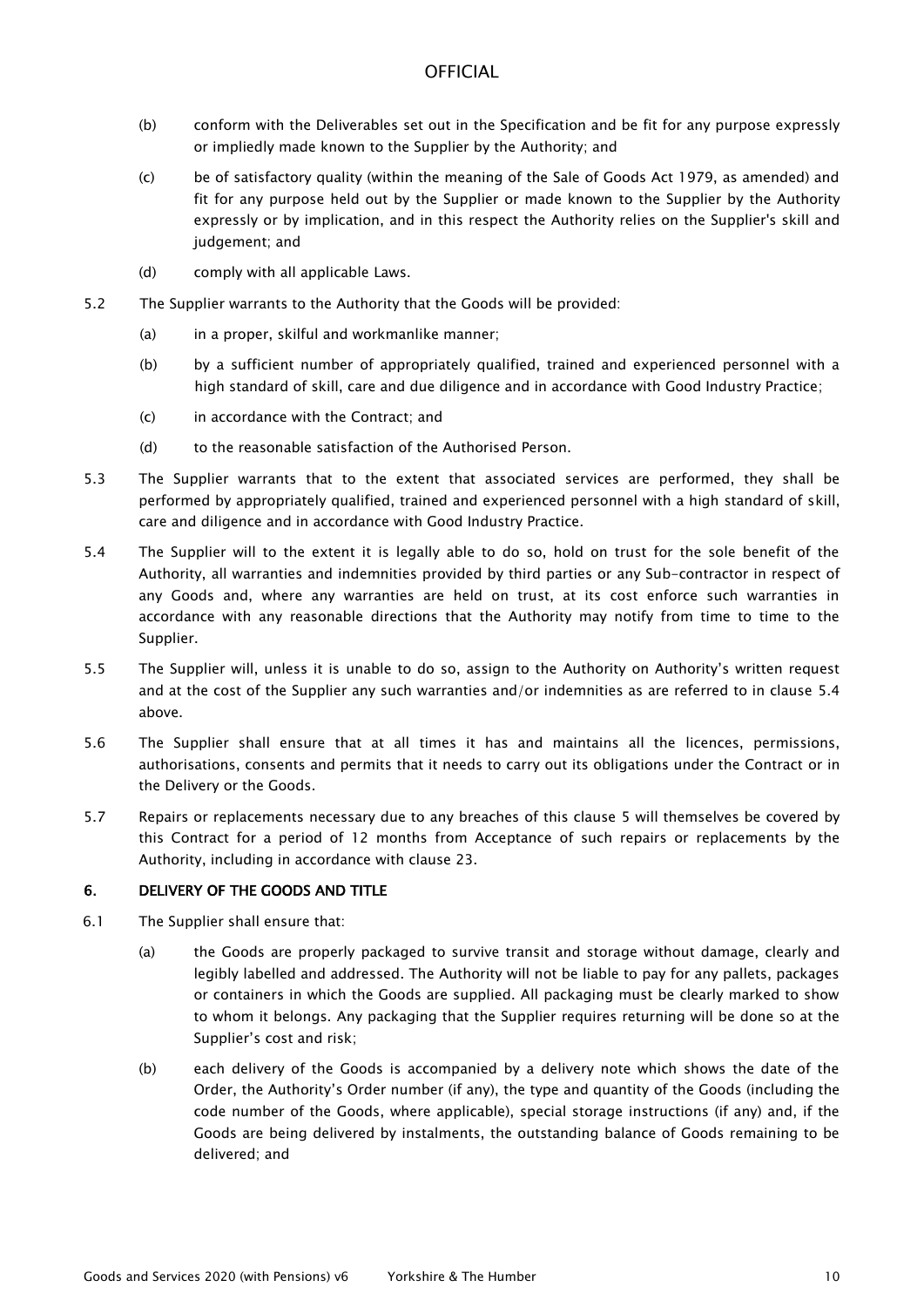- (c) if the Supplier requires the Authority to return any packaging material to the Supplier, that fact is clearly stated on the delivery note. Any such packaging material shall be returned to the Supplier at the cost of the Supplier.
- 6.2 The Supplier shall deliver the Goods:
	- (a) on the Delivery Date or, if no such date is specified, within the timescale agreed in this Contract;
	- (b) to the point of delivery stated in the Purchase Order, or as instructed by the Authority prior to delivery; and
	- (c) during the Authority 's normal business hours, or as instructed by the Authority.
- 6.3 If the Supplier fails to perform its obligations under clause 6.2 and this failure is attributable to the sole default of the Supplier, then the Authority can give the Supplier a written notice specifying the times or the date(s) by which the Goods must be delivered, such times and date(s) to be reasonable in all the circumstances and, for this purpose, time is of an essence to the Contract. If the Supplier does not deliver the Goods within the times or on the date(s) set out in the notice, the Authority shall have the right to refuse any further Goods and/or terminate the Contract immediately without penalty to the Authority. However the Authority shall not exercise its right of termination unreasonably or vexatiously. The Authority shall also be entitled to purchase other goods of the same or similar description and will be entitled to recover from the Supplier the difference between the cost of the alternative Goods purchased (subject to any limit of liability clause as set out in the Contract) and the cost which would have been payable to the Supplier for the Goods which should have been provided by the Supplier. This shall be without prejudice to any other remedies set out in clause 23.1.
- 6.4 Where the Goods are delivered by the Supplier to the Authority delivery shall occur when the Goods are removed from the transporting vehicle, delivered in accordance with the delivery instructions and upon the signature by a representative of the Authority to whom the Supplier has been instructed to effect delivery. Where the Goods are collected by the Authority, delivery shall occur when they are loaded onto the Authority's vehicle and signed for by a representative of the Authority.
- 6.5 The Supplier shall not deliver the Goods in instalments without the Authority's prior written consent. Where it is agreed that the Goods are to be delivered by instalments, they may be invoiced and paid for separately. However, failure by the Supplier to deliver any one instalment on time or at all or any defect in an instalment shall entitle the Authority to the remedies set out in clause 23.1.
- 6.6 Except where otherwise provided in the Contract, delivery shall include the uploading or stacking of the Goods by the Supplier at such places as the Authority may reasonably direct.
- 6.7 The issue by the Authority of a receipt note for the Goods shall not constitute any acknowledgement of the condition or nature of those Goods. The Authority shall not be deemed to have accepted any Goods other than in accordance with clause 7.
- 6.8 If the Supplier at any time becomes aware of any act or omission, or proposed act or omission by the Authority which prevents or hinders, or may prevent or hinder the Supplier from supplying the Goods in accordance with the Contract, the Supplier shall inform, in writing, the Authority as soon as reasonably practicable.
- 6.9 Title and risk in the Goods shall pass to the Authority on completion of Delivery.

## 7. ACCEPTANCE

7.1 The Authority shall have the right to reject the Goods and Services in whole or in part whether or not paid for in full or in part within a reasonable time of delivery or performance (notwithstanding the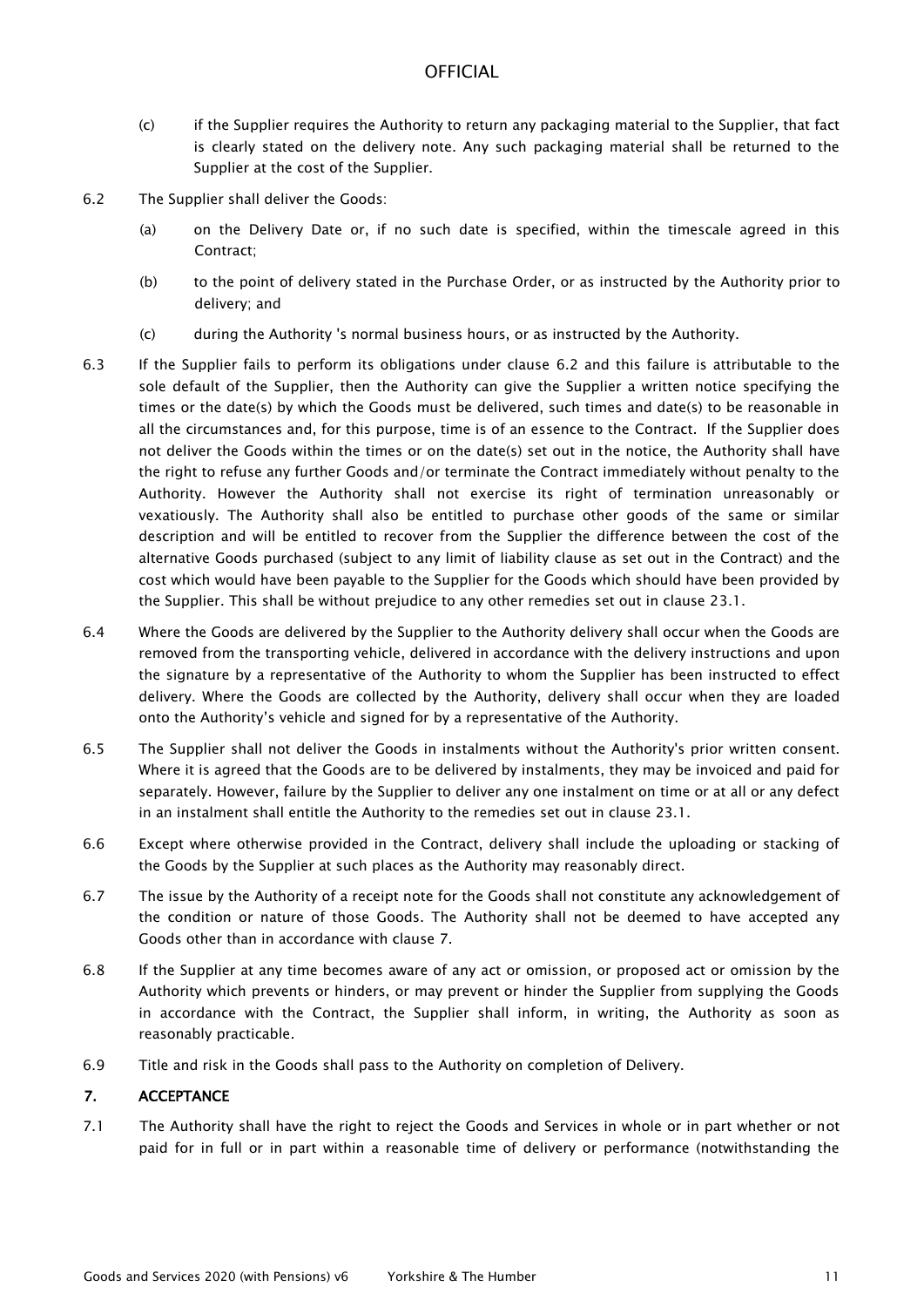commencement by the Authority using the Goods or enjoying the benefit of the Services) if they do not conform to the requirements of the Contract.

7.2 Subject to clause 7.1, acceptance shall be deemed to have occurred after the reasonable time of delivery or performance referred to above unless the Authorised Person notifies the Supplier in writing of the rejection of the Goods or Services.

#### 8. CONSUMABLES

- 8.1 The Authority reserves the right to procure consumables to be used on or with the Goods from the Supplier or such other source as the Authority deems appropriate. Such procurement of consumables from a source other than Supplier shall not invalidate the Authority's rights under the Contract and in no way affect the provisions of clauses 5.1 and 5.2 or otherwise provided that the consumables utilised meet the minimum standards as published by the Supplier or the manufacturer of the Goods, or where no published standards are available, the standards generally accepted as being appropriate to the consumable supplies for use on or with the Goods concerned.
- 8.2 In the event that the Supplier shall claim that the use of specific consumables is adversely affecting the standards of performance of the Goods and/or increasing the cost to the Supplier of meeting its obligations to provide repair or maintain the Goods it shall be for the Supplier to prove that the consumables do not meet the requisite minimum standards, and are affecting the Goods and/or increasing the Supplier's costs. If the Supplier shall prove that the consumables do not meet the requisite minimum standards the Authority shall cease using the consumables concerned and procure alternative consumables which meet the standards required.

#### 9. SPARES

- 9.1 The Supplier shall make available to the Authority, or any nominated third party maintenance provider, on request, with reasonable dispatch and at reasonable prices, all spares and replacement parts for the Goods as the Authority shall require.
- 9.2 The Supplier shall maintain a supply of such spares or replacement parts for such period as is agreed with the Authority from the date of Delivery or the Acceptance Date, whichever is the latest.
- 9.3 Such spares or replacement parts shall be fully compatible with, and maintain as a minimum the same levels of performance as the Goods originally supplied, but need not be identical to those items.
- 9.4 If during the period set out in clause 9.2 the Supplier or the Supplier's Sub-contractor intends to discontinue the manufacture of spares or replacement parts for the Goods the Supplier shall forthwith give notice to the Authority of such intention and supply where possible to the Authority at no extra cost a perpetual, royalty free, worldwide non exclusive license to use all of the relevant Intellectual Property Rights in all designs, tools, drawings or other items necessary for the Authority to procure replacement spares from any third party.

#### 10. OPERATING MANUALS AND AS-FITTED DRAWINGS

The Supplier shall supply to the Authority all operating manuals and other documentation necessary for the satisfactory operation of the Goods. If after the Acceptance Date the operating manuals and documentation need updating or replacing the Supplier shall be responsible for notifying the Authority of the availability of such updates or replacements and shall supply them at reasonable prices upon receipt of written instructions. The Supplier shall provide at no extra cost to the Authority the operating manuals and other documentation in the media format in which they are available at the appropriate time.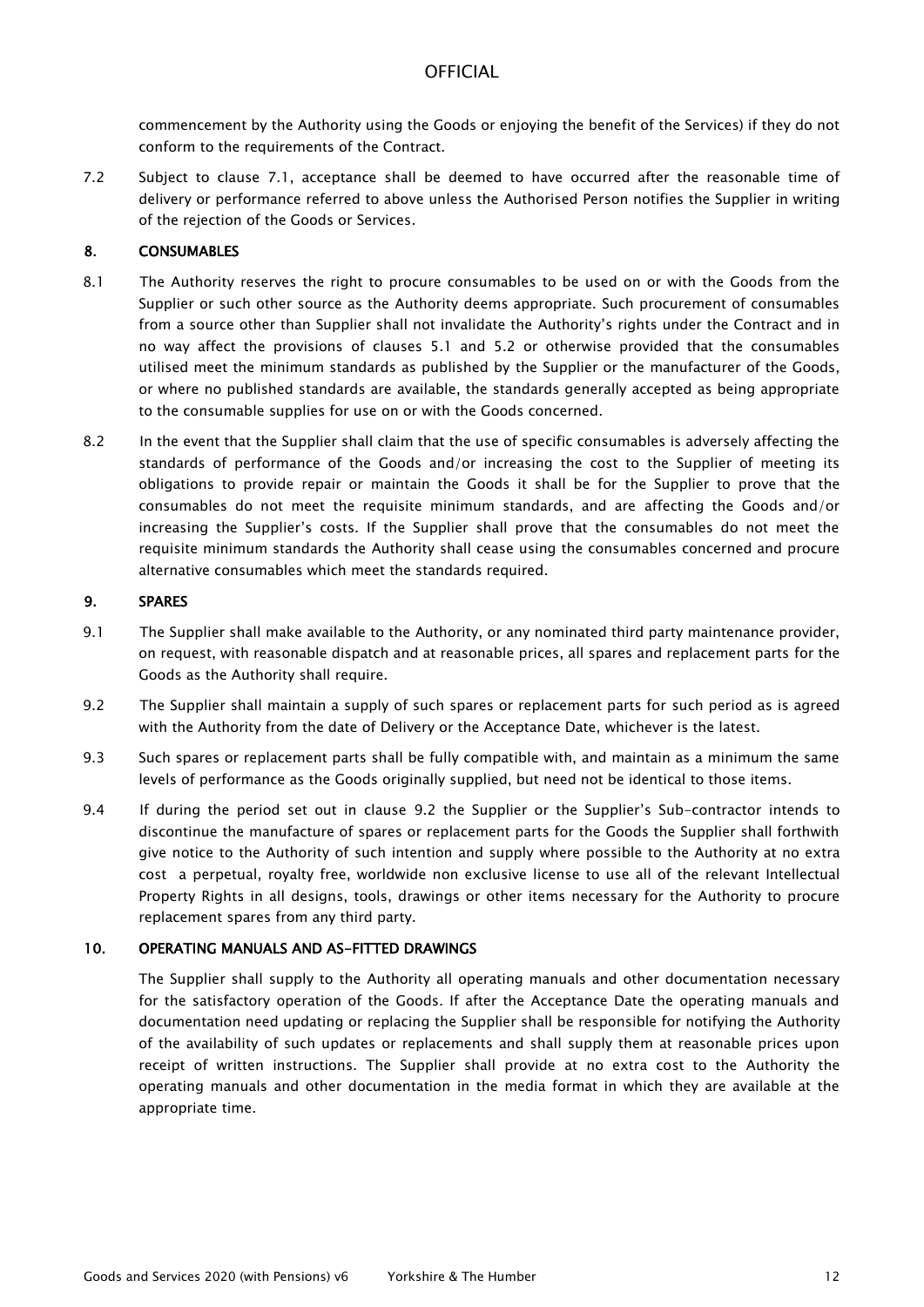## 11. ATTACHMENT TO THE GOODS

- 11.1 The Authority shall have the right to attach to, or install into or onto the Goods any other items or goods (including but not limited to software) which the Authority considers to be appropriate and necessary to enable the Goods to be utilised to the fullest extent as required by the Authority. If the Authority attaches or installs such items or goods then this shall not have the effect of degrading the performance of the Goods and shall not relieve the Supplier from meeting its obligations under the Contract provided that:
	- (a) the goods attached or installed are not specified in any of the Supplier's and/or the manufacturer's published specifications as having the effect of degrading the standards of performance or invalidating the Authority's rights under the Contract; and
	- (b) the Supplier has not otherwise notified the Authority in writing that the attachment or installation of specific goods will degrade the standards of performance or invalidate the Authority's rights under the Contract; and
	- (c) the goods have been attached or installed in accordance with the published instructions of the Supplier.
- 11.2 Subject to clause 11.1, in the event that the attachments and/or installation is made by the Authority and the Supplier can prove that such attachment or installation is adversely affecting the standard of performance of the Goods then the Supplier shall be entitled to be reimbursed any associated direct costs which the Supplier can demonstrate as being reasonably and necessarily incurred in returning the Goods to the normal standards of performance in accordance with this Contract as a direct result of the attachment or installation made by the Authority (other than where such attachment or installation has been with the approval of the Supplier).

#### 12. HAZARDOUS GOODS AND SAFETY

- 12.1 Where the Goods comprise or include substances hazardous to health, the Supplier will supply to the Authority on or before Delivery all data necessary to allow the Authority to form a suitable and sufficient assessment of the attendant risks and of the steps that need to be taken in order to meet the requirements of all applicable Laws.
- 12.2 All hazardous Goods must be clearly marked and display the name of the material in English and be delivered in such manner as is appropriate in view of the nature of the hazardous Goods. Transport and other documents must include a declaration of the hazard and the name of the material in English. The Goods must be accompanied by emergency information in English.
- 12.3 Without prejudice to the generality of clause 12.1, unless specifically required under the Contract, there shall be no asbestos content in the Goods.
- 12.4 If the Services contain any element which is notifiable for the purposes of the CDM Regulations then the Supplier shall be the principal contractor under the CDM Regulations in respect of those Services and shall perform all the functions and obligations required to be performed by the principal contractor under the CDM Regulations.
- 12.5 The Supplier shall promptly notify the Authority of any health and safety hazards, which may arise in connection with the performance of the Contract. The Authority shall promptly notify the Supplier of any health and safety hazards that may exist or arise at the Premises and that may affect the Supplier in the performance of the Contract.
- 12.6 While on the Premises, the Supplier shall comply with any health and safety measures implemented by or on behalf of the Authority in respect of employees, Sub-contractors and agents of the Supplier and other persons working or present on those Premises.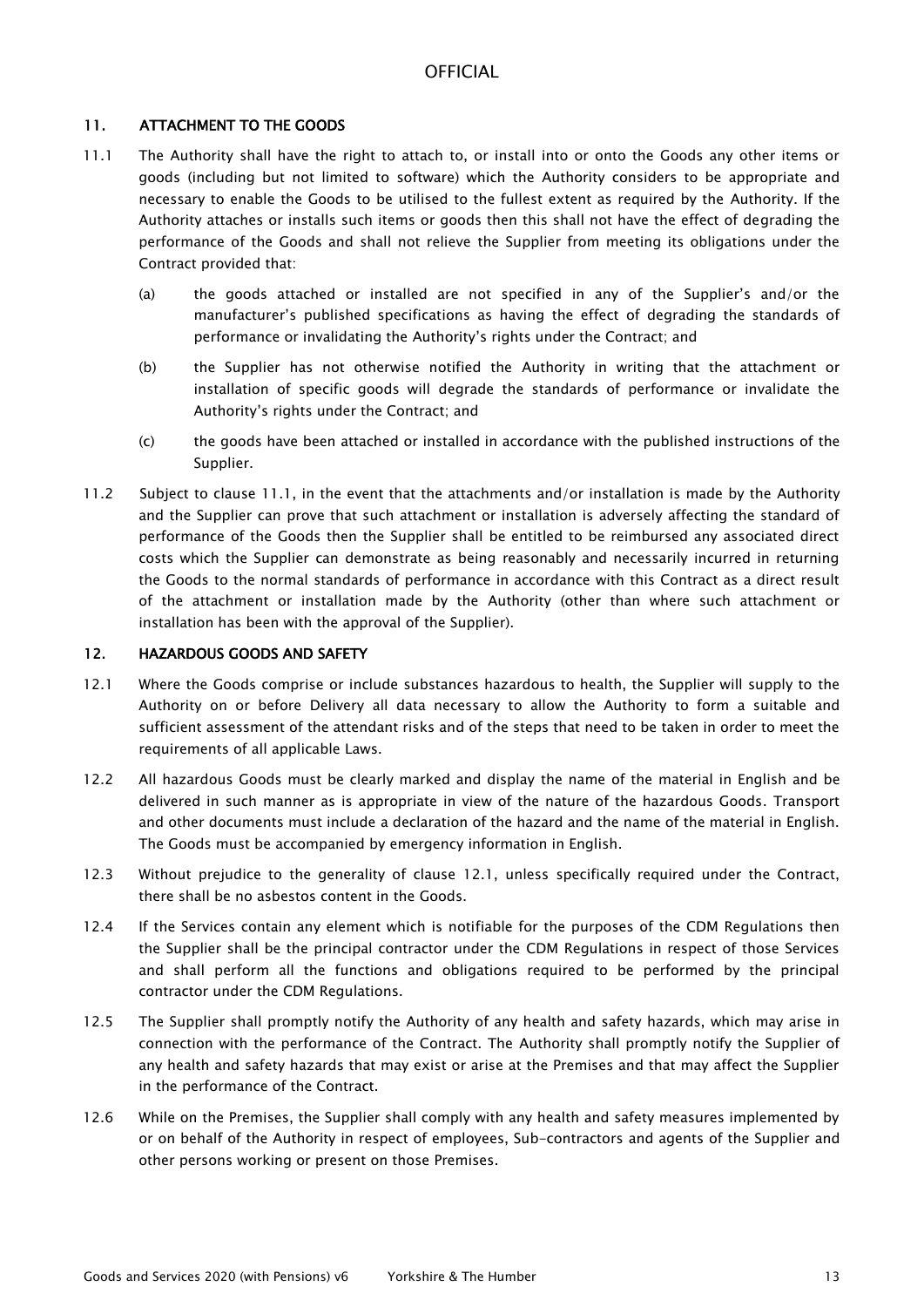- 12.7 The Supplier shall notify the Authority immediately in the event of any incident occurring in the performance of the Contract on the Premises where that incident causes any personal injury or damage to property or the creation of a risk that could give rise to personal injury.
- 12.8 The Supplier shall comply with the requirements of the Health and Safety at Work etc. Act 1974 and any other acts, orders, regulations and codes of practice relating to health and safety, which may apply to employees, Sub-contractors and agents of the Supplier and other persons working on the Premises in the performance of the Contract.
- 12.9 The Supplier shall ensure that its health and safety policy statement (as required by the Health and Safety at Work etc Act 1974) is made available to the Authority on request.

### 13. SUPPLY OF SERVICES

- 13.1 The Supplier shall from the Commencement Date and for the duration of this Contract provide the Services to the Authority in accordance with the terms of this Contract.
- 13.2 The Supplier shall meet any performance dates for the Services specified in the Purchase Order or notified to the Supplier by the Authority
- 13.3 In providing the Services, the Supplier shall:
	- (a) co-operate with the Authority in all matters relating to the Services, and comply with all reasonable instructions of the Authority;
	- (b) perform the Services with the best care, skill and diligence in accordance with Good Industry Practice;
	- (c) use personnel who are suitably skilled and experienced to perform tasks assigned to them, and in sufficient number to ensure that the Supplier's obligations are fulfilled in accordance with this Contract;
	- (d) replace promptly any of its employees who, the Authority shall have reasonably decided have failed to carry out their duties with reasonable skill and care with another person with the necessary training and skills to meet the requirements of the Contract;
	- (e) ensure the Services and the Deliverables will conform with all descriptions and specifications set out in the Service Specification and shall be fit for any purpose expressly or impliedly made known to the Supplier by the Authority;
	- (f) provide all equipment, tools and vehicles and such other items as are required to provide the Services;
	- (g) use the best quality goods, materials, standards and techniques, and ensure that the Deliverables, and all goods and materials supplied and used in the Services or transferred to the Authority will be free from defects in workmanship, installation and design;
	- (h) obtain and at all times maintain all necessary licences and consents and comply with all applicable Laws;
	- (i) hold all materials, equipment and tools, drawings, specifications and data supplied by the Authority to the Supplier ("the Authority's Materials") in safe custody at its own risk, maintain the Authority's Materials in good condition until returned to the Authority and not dispose of or use the Authority's Materials other than in accordance with the Authority's written instructions or authorisation;
	- (j) not do or omit to do anything which may cause the Authority to lose any licence, Authority, consent or permission upon which it relies for the purposes of conducting its business, and the Supplier acknowledges that the Authority may rely or act on the Services; and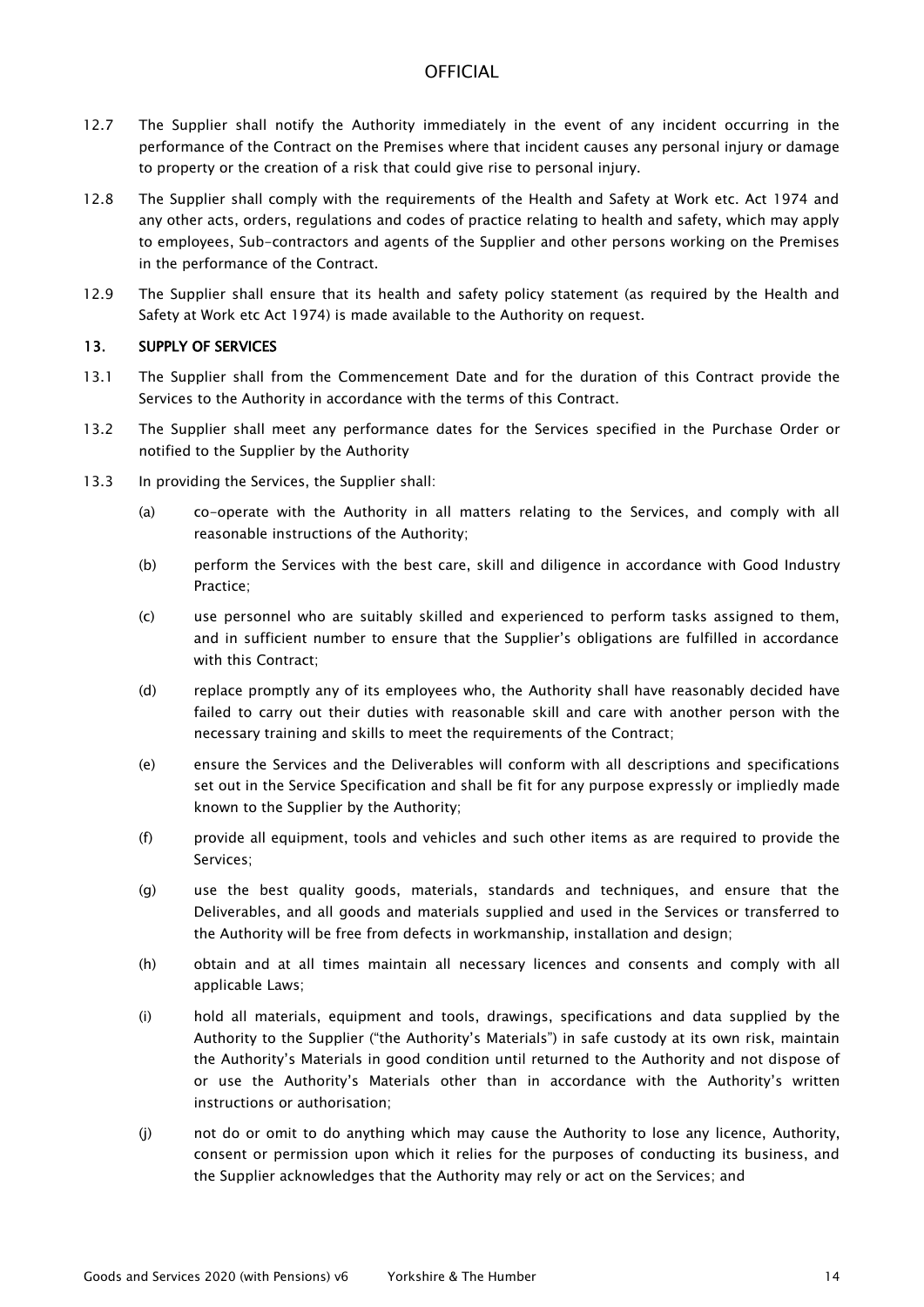- (k) provide the Services via the Key Personnel (if any) who shall not be released from providing the Services to the Authority, except for reason of sickness, maternity leave, paternity leave, termination of employment or because the Authority has requested they be removed, or the element of the Service in respect of which the individual was engaged has been completed to the Authority's satisfaction or other extenuating circumstances explained to the Authority. Any replacements for the Key Personnel shall be subject to the agreement of the Authority and such replacements shall be of at least equal status or of equivalent experience and skills to the Key Personnel being replaced and be suitable for the responsibilities of that person in relation to the Services. The cost of effecting such replacement shall be borne by the Supplier.
- 13.4 The Supplier shall provide general advice free of charge, in so far as telephone or e-mail can provide this quickly and easily. If detailed consideration is required then an additional charge may be agreed with the Authority.

#### 14. SERVICE VARIATION

- 14.1 Subject to the provisions of this clause 14, either Party may request a Service Variation.
- 14.2 Where the Authority requests a Service Variation it shall notify the Supplier in writing (by way of Contract Change Notice if appropriate) and give the Supplier sufficient information to assess the extent and effect of the Service Variation, as follows:
	- (a) where the request relates to an increase in the price to be paid by the Authority the Supplier shall respond within 15 Business Days demonstrating the necessity for any change to the price for those services.
	- (b) when the request relates to a decrease in the Services or the price to be paid by the Authority the Supplier will respond within 15 Business Days showing the effect of the reduction along with such supporting evidence that the Authority shall require.
- 14.3 Where the Supplier requests a Service Variation it shall provide the Authority with sufficient information to assess the extent and effect of the Service Variation including demonstrating the necessity for any change to the price to be paid by the Authority for those services.
- 14.4 Once the other Party has had the reasonable period as requested by the requesting Party to consider the Service Variation requested each shall notify the others of their decision to accept or reject the Service Variation request.
- 14.5 If the Parties agree any Service Variation they shall confirm the same in writing and amend the Contract accordingly by way of Contract Change Notice if appropriate.
- 14.6 In the event that the Parties are unable to agree any Service Variation or the Supplier has not responded to the Authority's request for a Service Variation within the reasonable period referred to in clause 14.4, the Authority may;
	- (a) allow the Supplier to fulfil its obligations under the Contract without the variation; or
	- (b) terminate all or part of the Service with immediate effect if the Authority reasonably considers the Service Variation to be critical to delivery of the Contract.

### 15. SERVICE LEVELS AND CREDITS

- 15.1 The Supplier shall ensure that the Services meet or exceed the Service Levels at all times.
- 15.2 The Supplier shall provide the Authority with a monthly report detailing its performance in respect of each of the Service Levels if requested by the Authority.
- 15.3 If there is a Service Failure, the Supplier shall:
	- (a) notify the Authority immediately of the Service Failure;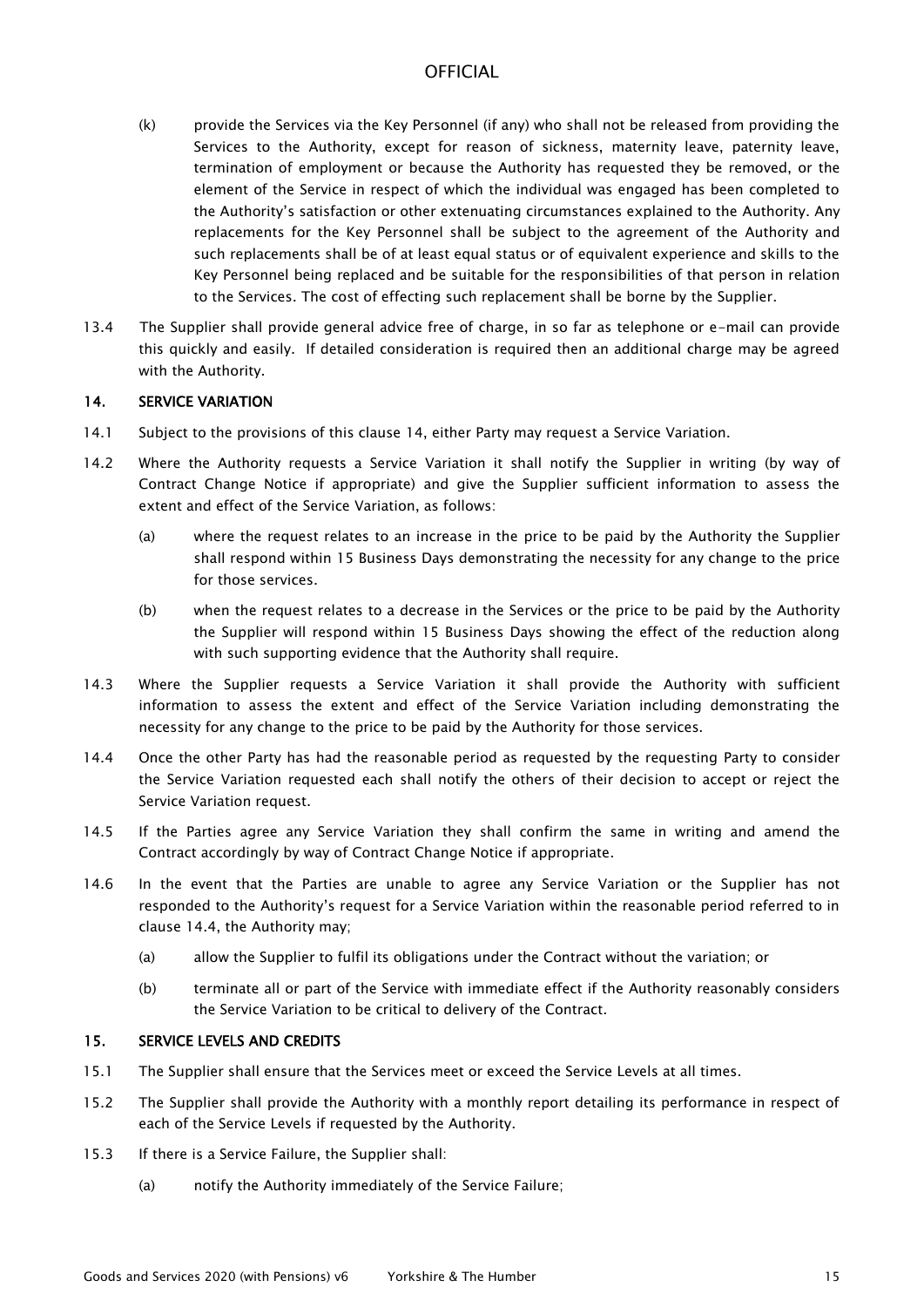- (b) provide the Authority with a Rectification Plan in accordance with clause 16;
- (c) deploy all additional resources and take all remedial action that is necessary to rectify or to prevent the Service Failure from recurring; and
- (d) carry out the actions identified in the Rectification Plan in accordance with its terms.
- 15.4 The Supplier shall automatically credit the Authority with the applicable Service Credits as set out in the Specification if any. Service Credits shall either be shown as a deduction from the amount due from the Authority to the Supplier in the next invoice then due to be issued under this Contract, or the Supplier shall issue a credit note against a previous invoice and the amount for the Service Credits shall be repayable by the Supplier as a debt within 20 Business Days of issue of the credit note. The Parties agree that any such Service Credits have been calculated as, and are, a genuine pre-estimate of the loss likely to be suffered by the Authority.
- 15.5 The Authority and the Supplier shall review the Service Levels every 3 months throughout the duration of the Contract and make any changes in accordance with any agreed variation to the Contract in accordance with clause 14 to reflect changes in the Service Levels.

#### 16. RECTIFICATION PLAN

- 16.1 If the Supplier commits a Service Failure, the Authority may serve a rectification notice to the Supplier which shall specify the Service Failure in outline and the actions the Supplier needs to take with respect to remedying the Service Failure ("Rectification Notice").
- 16.2 The Authority shall be under no obligation to initiate this rectification process if it has issued a notice of termination pursuant to clause 26.3 or 26.4.
- 16.3 Within the time frame specified in the Rectification Notice, the Supplier shall either:
	- (a) submit a draft Rectification Plan, even if it disputes that it is responsible for the matters which are the subject of the Rectification Notice; or
	- (b) inform the Authority that it does not intend to submit a Rectification Plan, in which event the Authority shall be entitled to terminate the Contract upon the expiry of a notice period specified in the termination notice served on the Supplier by the Authority.
- 16.4 The Authority shall either approve the draft Rectification Plan within 10 Business Days of its receipt or as soon as reasonably practicable, or it shall inform the Supplier why it cannot accept the draft Rectification Plan. In such circumstances, the Supplier shall address all such concerns in a revised Rectification Plan, which it shall submit to the Authority within 5 Business Days of its receipt of the Authority's comments or by such date as stipulated by the Authority.
- 16.5 Once agreed, the Supplier shall immediately start work on the actions set out in the Rectification Plan.
- 16.6 If, despite the measures taken under clause 16.4, the revised Rectification Plan cannot be agreed within 10 Business Days or as soon as reasonably practicable then the Authority may elect to end the Rectification Plan process set out above and terminate the Contract upon the expiry of a notice period specified in the termination notice served on the Supplier by the Authority.
- 16.7 If a Rectification Plan is agreed between the Parties, but the Supplier fails to implement or successfully complete the Rectification Plan by the required Rectification Plan completion date, the Authority may:
	- (a) terminate the Contract upon the expiry of a notice period specified in the termination notice served on the Supplier by the Authority; or
	- (b) give the Supplier a further opportunity to resume full implementation of the Rectification Plan; or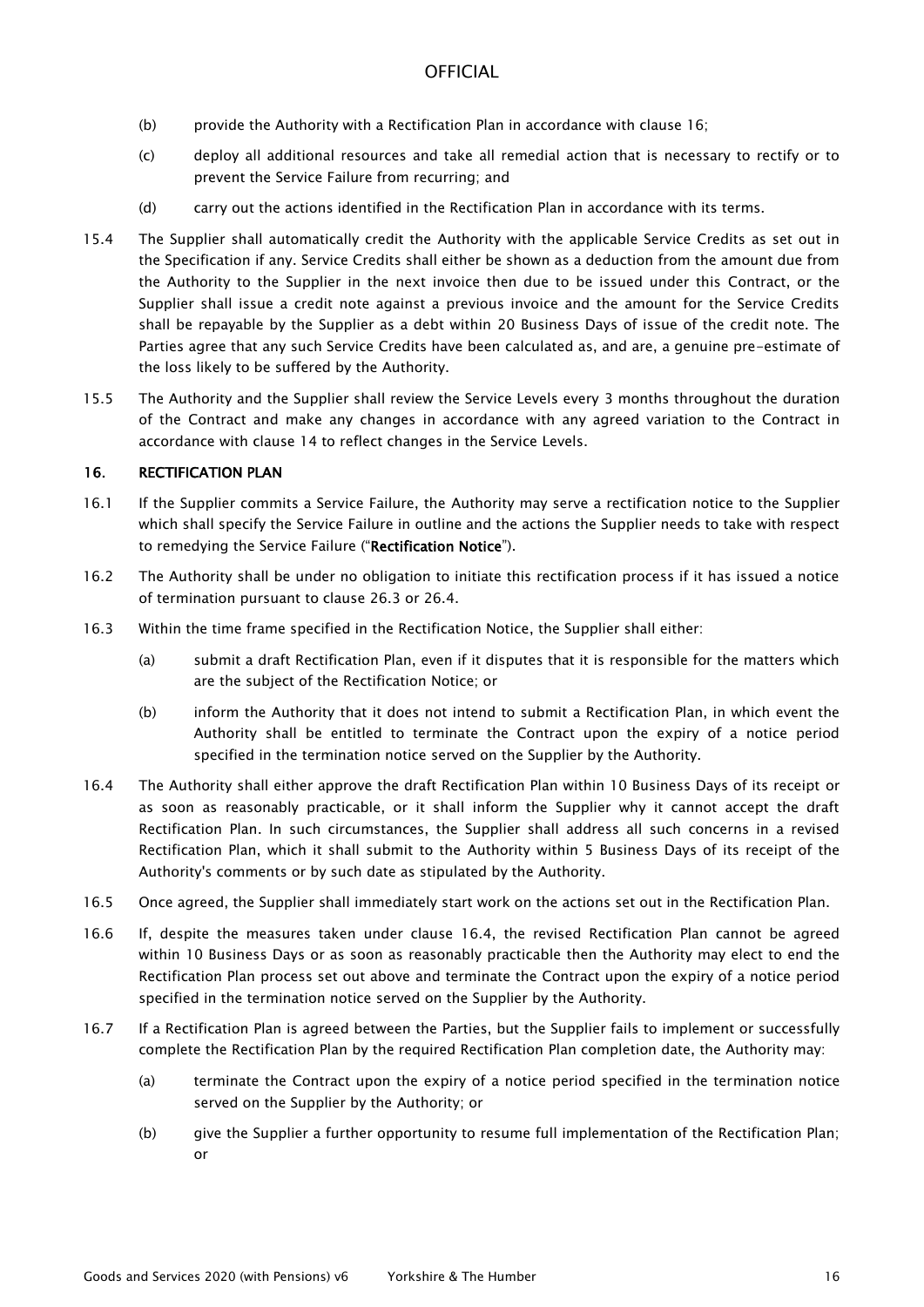- (c) escalate any issues arising out of the failure to implement the remediation plan under the dispute resolution procedure set out in clause 42.
- 16.8 If, despite the measures taken under clause 16.7 (b), the Supplier fails to implement the Rectification Plan in accordance with its terms, the Authority may elect to end the rectification plan process and refer the matter for resolution by the dispute resolution procedure set out in clause 42 or terminate the Contract immediately or upon the expiry of a notice period specified in the termination notice.
- 16.9 The Authority shall not be obliged to follow this rectification process if there is a repetition of substantially the same Service Failure as had previously been addressed in a Rectification Plan within a reasonable period following the conclusion of such previous Rectification Plan. In such event, the Authority may terminate the Contract upon the expiry of a notice period specified in the termination notice served on the Supplier by the Authority.

### 17. PROGRESS AND INSPECTION

- 17.1 The Supplier shall at its expense provide any programmes for the provision of the Goods and Services delivery that the Authority may reasonably require. Such programmes shall be agreed with the Authority
- 17.2 The Supplier shall notify the Authority, in writing, without delay if manufacturing or production progress falls behind or may fall behind any of these programmes.
- 17.3 The Authority shall have the right to check progress at the Supplier's manufacturing facilities or offices (including home working) or the offices (including home working) of the Supplier's Sub-contractors at all reasonable times to inspect and to reject the Goods and Services that do not comply with the Contract. The Supplier's Sub-contracts shall reserve such rights for the Authority.
- 17.4 Any inspection or approval shall not relieve the Supplier from its obligations under the Contract.

#### 18. BENCHMARK

- 18.1 The Authority may, by written notice, require a Benchmark Review of any or the entire price paid by the Authority for the Goods and/or Services Specification and for the Service Levels.
- 18.2 Subject to clause 18.3 if any Benchmark Review determines that any or all of the price paid by the Authority for the Goods, Services and/or the Service Levels are not comparable to, or better than, the terms offered by the Supplier to any of its similarly situated commercial customers of equal or lesser size for comparable products or services, the Authority may require the Supplier to reduce the price and/or implement improvements to the Services or the Service Levels in accordance with the relevant Benchmark Report within 3 months of receipt of the Benchmark Report.
- 18.3 Any amendment to price for the Goods, Services and/or the Service Levels in accordance with the Benchmark Report shall be deemed agreed in accordance with the terms of clause 14 without cost to the Authority.
- 18.4 The Authority shall be notified of the Benchmark Report and any amendment to the Price of the Goods and/or Services in accordance with this Contract.

#### 19. PRICE AND PAYMENT

19.1 Subject to any applicable Service Credits and any Benchmark Review (conducted in accordance with this Contract or by the Authority in accordance with any framework agreement under which this Contract was awarded to the Supplier) the price of the Goods and Services shall be set out in the Purchase Order or determined in accordance with the Contract, and shall be the full and exclusive remuneration of the Supplier in respect of the performance of the Goods and Services. Unless otherwise agreed in writing by the Authority, the charges shall include every cost and expense of the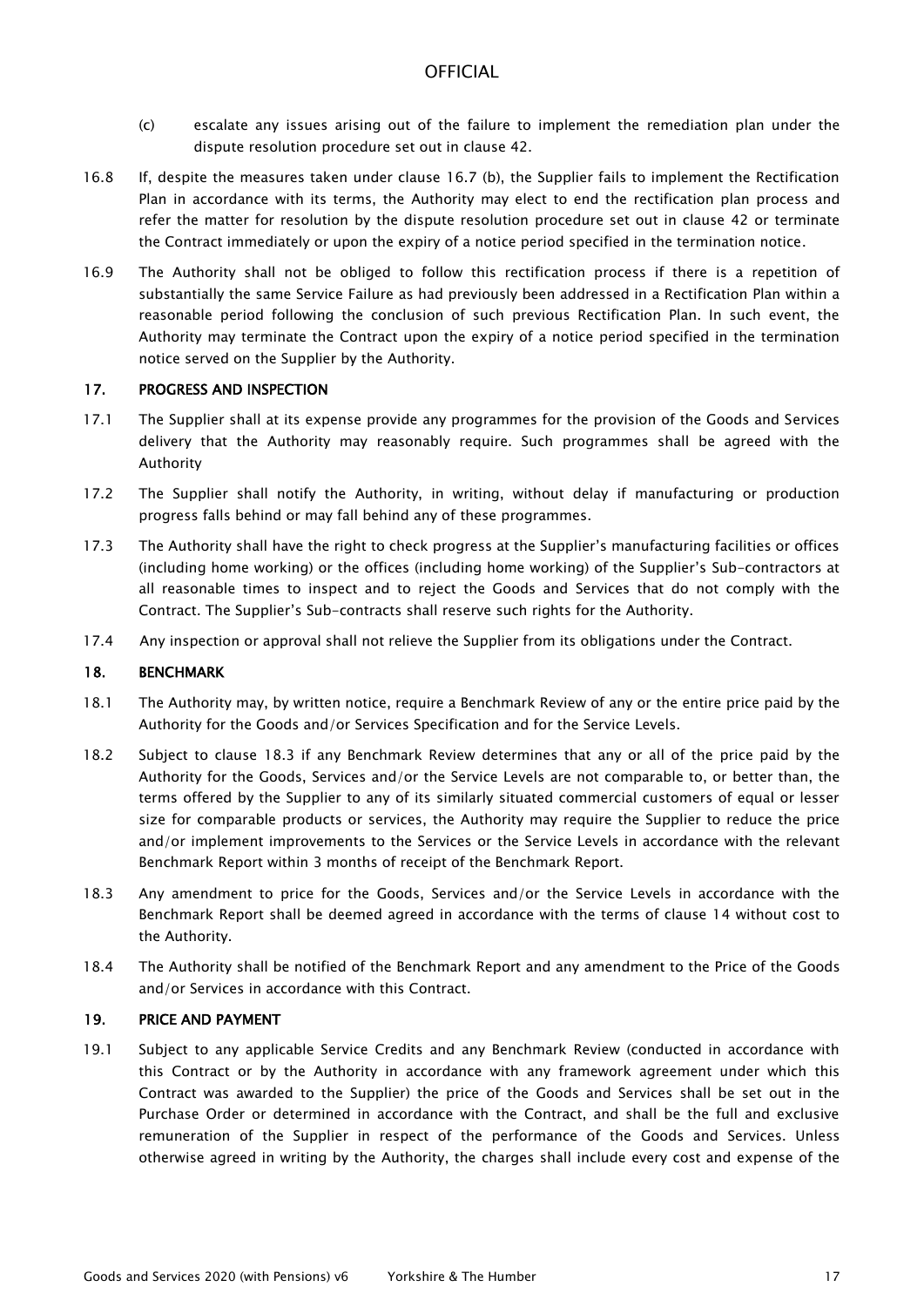Suppler directly or indirectly incurred in connection with the delivery of the Goods and the performance of the Services.

- 19.2 The price of the Goods shall be inclusive of the costs of packaging, insurance and carriage of the Goods. No extra charges shall be effective unless agreed in writing and signed by the Authority.
- 19.3 If any import or similar duty is payable where the Goods are imported into the United Kingdom from abroad, the Supplier will be responsible for paying it notwithstanding that the duty may subsequently be recoverable from the United Kingdom authorities. The Authority will lend reasonable co-operation to the Supplier in applying to recover duty from the United Kingdom authorities so far as it is reasonable for a Authority to do so. Any duty recovered will be retained by the Supplier if the price of the Goods excludes import duty. Any duty recovered by the Supplier will be paid to the Authority if the price of the Goods includes import duty. If the Supplier is unable to recover the import duty from the United Kingdom authorities in no circumstances will this be recoverable from the Authority.
- 19.4 Where appropriate, the price shall include the cost of instructing and training the Authority's personnel in the use, operation and exploitation of the Goods and Services. All instructions and training shall be provided in accordance with this Contract.
- 19.5 The Supplier shall invoice the Authority as agreed in writing between the Parties. Each invoice shall include such supporting information required by the Authority to verify the accuracy of the invoice, including but not limited to the relevant Purchase Order number.
- 19.6 Invoices to the Authority must be sent or emailed to the contact details given in the relevant Purchase Order and must be correctly addressed with the full Purchase Order number quoted.
- 19.7 The Authority shall pay correctly rendered and undisputed invoices within 30 days of receipt of the invoice ("the Due Date"). Payment shall be made to the UK bank account held in the name of the Supplier and nominated in writing by the Supplier, such payment system to support or interact electronic security payment systems if any.
- 19.8 All amounts payable by the Authority under the Contract are exclusive of amounts in respect of value added tax chargeable from time to time ("VAT"). Where any taxable supply for VAT purposes is made under the Contract by the Supplier to the Authority, the Authority shall on receipt of a valid VAT invoice from the Supplier, pay to the Supplier such additional amounts in respect of VAT as are chargeable on the supply of the Goods and/or Services at the same time as payment is due for the supply of the Goods and/or Services.
- 19.9 If a Party fails to make any payment due to the other under the Contract by the Due Date for payment, then the defaulting Party shall pay interest on the overdue amount at the rate of 4% per annum above the Bank of England's base rate from time to time. Such interest shall accrue on a daily basis from the Due Date until the date of actual payment of the overdue amount, whether before or after judgment. The defaulting Party shall pay the interest together with the overdue amount. This clause shall not apply to payments the defaulting Party disputes in good faith.
- 19.10 The Authority may, without limiting any other rights or remedies it may have, set off any amount owed to it by the Supplier against any amounts payable by it to the Supplier under the Contract providing that the Authority shall give the Supplier not less than 30 days' notice of any such set off.
- 19.11 Whenever, under the Contract any sums of money shall be recoverable from or payable by the Supplier the same may be deducted from any sums then due, or which at any time, thereafter may become due to the Supplier under this Contract or under any other agreement or contract with the Authority or with any other department within the Authority.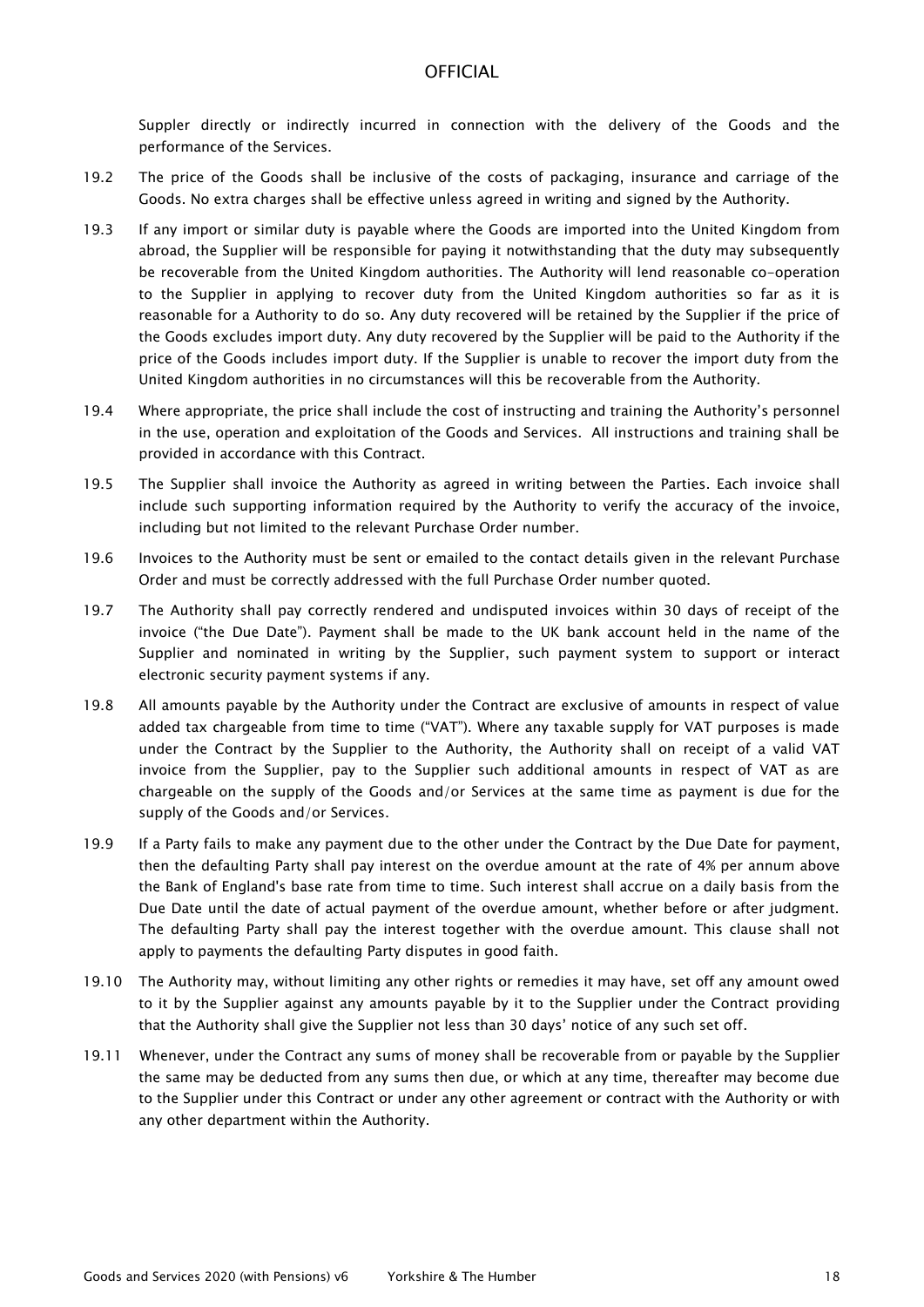### 20. WORK ON THE PREMISES

- 20.1 If the Contract involves any Goods and Services which the Supplier Delivers or performs on the Premises then the following clauses shall apply:
	- (a) the Supplier shall ensure that the Supplier and their employees, Sub-contractors and their employees and any other persons associated with the Supplier will adhere in every respect to all applicable Laws;
	- (b) the Supplier shall ensure that the Supplier and their employees, Sub-contractors and their employees and any other person associated with the Supplier will comply with any reasonable regulations or Authority's policies that the Authority may notify to the Supplier in writing including any health and safety policies and security arrangements; and
	- (c) when required, the Supplier and their employees, Sub-contractors and their employees shall comply with any security requirements including a right to search when entering or leaving the Premises and being escorted in certain areas. The Authority reserves the right to remove from the Premises anyone not complying with the Authority's security arrangements or suspected of being under the influence of alcohol, or any other substance which has the effect of impairing performance.
- 20.2 The Supplier shall make no delivery of materials, plant or other things nor commence any work on the Premises without obtaining the Authority's prior written consent.
- 20.3 Access to the Premises shall not be exclusive to the Supplier any only such as shall enable the performance of the Contract concurrently with the execution of work by others. The Supplier shall cooperate with such others as the Authority may reasonably require.
- 20.4 The Authority shall have the power at any time during the progress of the Contract to order in writing:
	- (a) the removal from the Premises of any materials which in the Authority's reasonable opinion are either hazardous or not in accordance with or in breach of the Contract; and
	- (b) the substitution of proper and suitable materials; and
	- (c) the removal and proper re-execution notwithstanding any previous test thereof or interim payment therefore of any work or Goods and Services which, in respect of material or workmanship, is not in the Authority's reasonable opinion in accordance with the Contract.
- 20.5 On completion or termination of the Contract the Supplier shall remove their plant, equipment and unused materials and shall clear away from the Premises all rubbish arising out of the Contract and leave the Premises in a neat and tidy condition within the timescales instructed to the Supplier by the Authority and make good any damage caused to the reasonable satisfaction of the Authority.
- 20.6 The Supplier shall ensure that their employees, Sub-contractors and their employees and any other persons associated with Supplier shall be dressed appropriately where applicable. The Authority reserves the right to remove from the Premises anyone who is, in the Authority's absolute discretion, not complying with this requirement.
- 20.7 Any land or Premises made available from time to time to the Supplier by the Authority in connection with the Contract shall be made available to the Supplier on a non-exclusive basis free of charge and shall be used by the Supplier solely for the purpose of performing its obligation under the Contract. The Supplier shall have the use of such land or Premises as licensee and shall vacate the same on completion, termination or abandonment of the Contract.
- 20.8 The Supplier shall limit access to the land or Premises to such personnel as is necessary to enable it to perform its obligations under the Contract.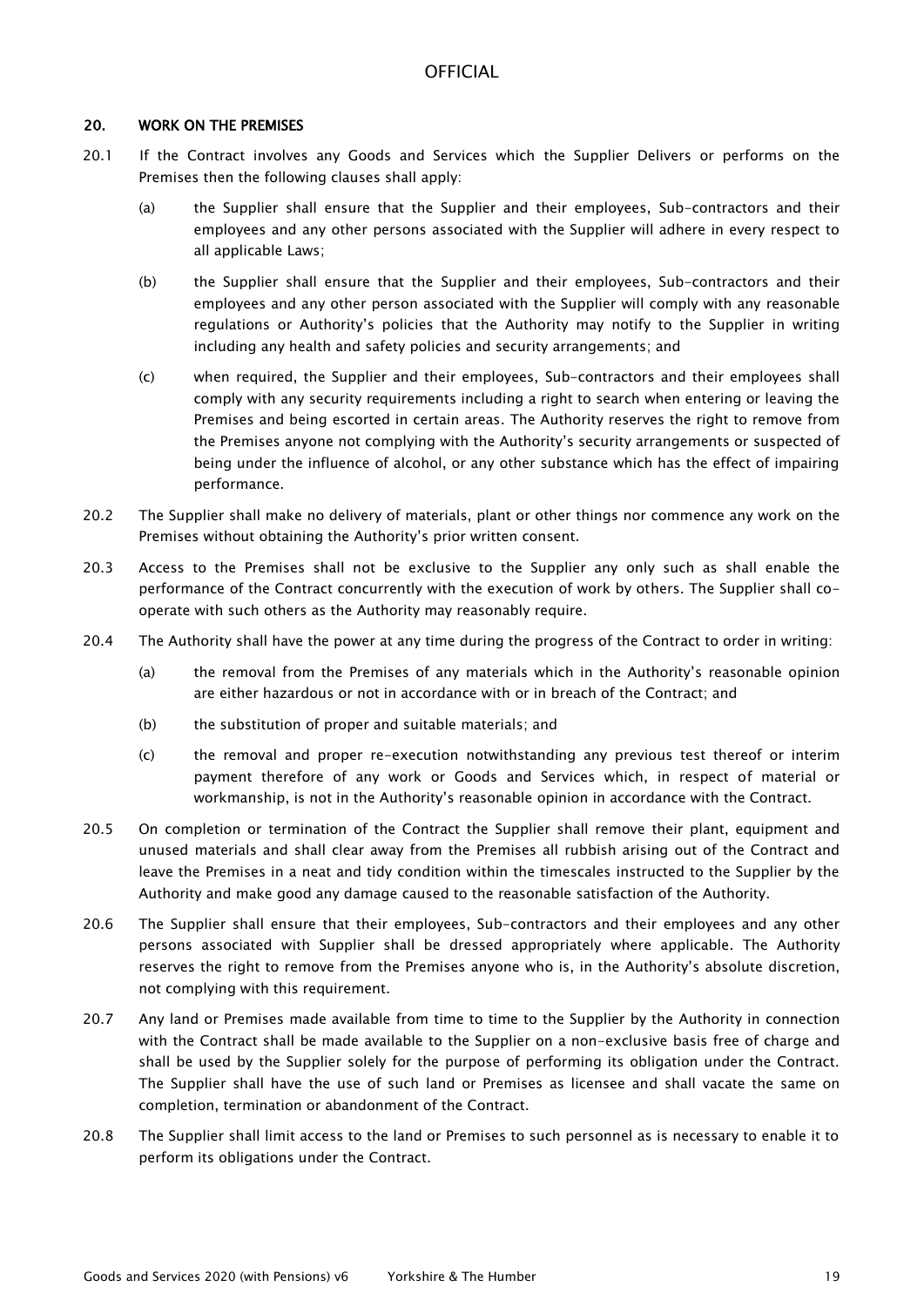- 20.9 The Supplier agrees that there is no intention on the Authority's part to create a tenancy of any nature whatsoever in favour of the Supplier or its personnel and that no such tenancy has or shall come into being and, not withstanding any rights granted pursuant to the Contract, the Authority retains the right at any time to use any Premises owned or occupied by the Authority in any manner it sees fit.
- 20.10 The Authority's decision as to whether any person is to be refused access to any Premises occupied by or on behalf of the Authority shall be final and conclusive and the Supplier shall replace promptly any such person to ensure that its requirements under the Contract are met.
- 20.11 The Supplier shall bear the cost of or costs arising from any notice, instructions or decision of the Authority under this clause 20.

#### 21. COMPLIANCE WITH APPLICABLE LAWS

- 21.1 The Supplier shall (at no additional cost to the Authority) at all times carry out and provide the Goods and Services in compliance with all Laws. The Supplier shall maintain such records as are necessary pursuant to such Laws and shall promptly on request make them available for inspection by any relevant Authority that is entitled to inspect them and by the Authority (or its authorised representative).
- 21.2 The Supplier shall neither be relieved of its obligations to supply the Goods and Services in accordance with the terms of the Contract nor be entitled to an increase in the price as the result of any modifications to the Laws.
- 21.3 Without prejudice to clause 21.2, the Supplier shall monitor and shall keep the Authority informed in writing of any changes in the Laws which may impact the Goods and Services and shall provide the Authority with timely details of measures it proposes to take and changes it proposes to make to comply with any such changes.
- 21.4 The Supplier shall consult with the Authority (and wherever possible agree with the Authority) on the manner, form and timing of changes it proposes to make to meet any changes in Laws where they would impact the Goods or Services. The Supplier shall not implement any change, without the Authority 's prior written agreement, which would have an adverse effect on the Supplier's ability to provide the Goods and Services in accordance with the Specification.
- 21.5 Without prejudice to the rest of this clause 21, the Supplier shall use all reasonable endeavours to minimise any disruption caused by any changes in applicable Laws introduced pursuant to this clause 21.

#### 22. SERVICE IMPROVEMENT AND TECHNOLOGY REFRESH

- 22.1 The Contract Manager and an Authorised Person shall have regular meetings as agreed to monitor and review the performance of this Contract, the achievement of the Service Levels and the provision of the Services. Such meetings shall be minuted by the Authorised Person where appropriate and copies of any such minutes shall be circulated to and approved by both Parties.
- 22.2 Prior to each meeting, the Authorised Person shall notify the Contract Manager, and vice versa, of any issues relating to the provision of the Services for discussion at the meeting. At the meeting, the Parties shall agree a plan to address such issues. In the event of any issue being unresolved, or a failure to agree on the plan, the procedures set out in clause 16 shall apply. Progress in implementing the plan shall be included in the agenda for the next meeting.
- 22.3 The Supplier shall, at its own cost, submit and promptly inform the Authority of any new and evolving relevant technologies and processes which could improve the Goods and Services. Such report shall be provided in sufficient detail to enable the Authority to evaluate properly the benefits of the new technology or process and, at the Authority's request, the Supplier shall make available to the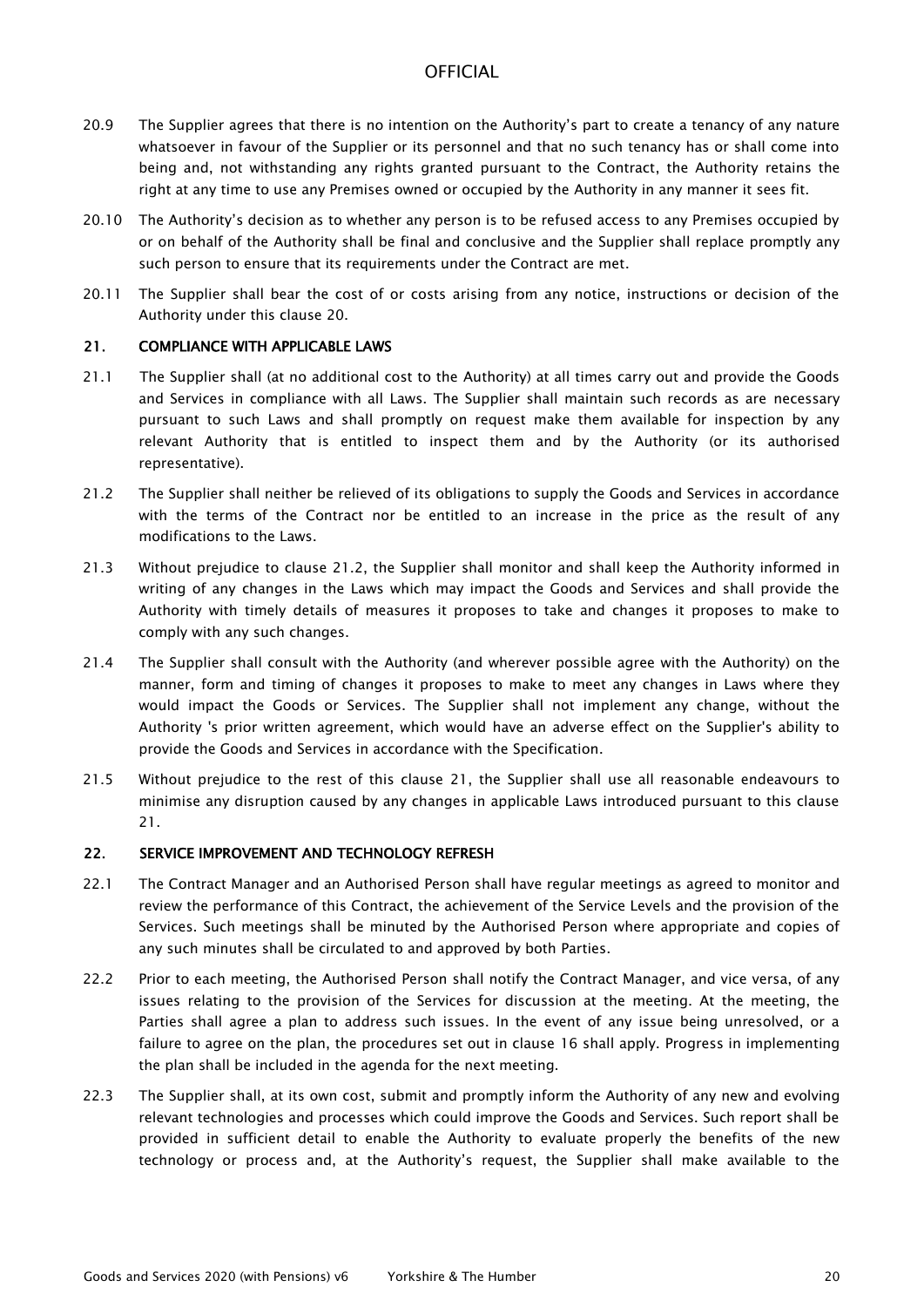Authority the new Goods and Services on the terms on which they are generally made available to the Supplier's customers by the Supplier.

22.4 If the Authority wishes to incorporate any improvement identified by the Supplier pursuant to clause 22.3, the Parties shall discuss the implementation of the associated change provided always that if the Supplier's costs in providing the Goods and Services as a result of any such change implemented by the Authority are reduced, a reasonable proportion as agreed of the cost savings shall be passed on to the Authority by way of a consequential and immediate reduction in the price for the Goods and Services.

### 23. REMEDIES AND INSURANCE

- 23.1 If the Supplier fails to deliver the Goods on the Delivery Date and/or perform the Services by the applicable date(s), or if the Goods or Services do not comply with the warranties and obligations set out in clauses 4, 5 or 13 or the terms of the Contract, then, without limiting any of its other rights or remedies, the Authority shall have the right to any one or more of the following remedies:
	- (a) to terminate or suspend the Contract in whole or in part in accordance with clause 26;
	- (b) to reject the Goods (in whole or in part) and require the Supplier to arrange collection of them at the Supplier's own risk and expense;
	- (c) to require the Supplier to repair or replace the rejected Goods, or to provide a full refund of the price of the rejected Goods (if paid);
	- (d) to require re-performance of the Services;
	- (e) to refuse to accept any subsequent performance of the Services (or part thereof) and/or delivery or attempted delivery of all or some of the Goods from the Supplier;
	- (f) to recover from the Supplier any reasonable costs properly incurred by the Authority in obtaining substitute goods and/or services from a third party; and/or
	- (g) to claim damages for any other costs, loss or expenses incurred by the Authority which are in any way attributable to the Supplier's failure to carry out its obligations under the Contract.
- 23.2 The Supplier shall keep the Authority and the Chief Constable if applicable indemnified in full against all costs, expenses, damages and losses (whether direct or indirect), including any interest, penalties, and legal and other professional fees and expenses awarded against or incurred or paid by the Authority and the Chief Constable if applicable as a result of or in connection with:
	- (a) any claim made against the Authority and/or the Chief Constable if applicable for actual or alleged infringement of a third party's Intellectual Property Rights arising out of, or in connection with, the manufacture, supply or use of the Goods, or receipt, use or supply of the Services;
	- (b) any claim made against the Authority and/or the Chief Constable if applicable by a third party arising out of, or in connection with, the supply of the Goods or Services, to the extent that such claim arises out of the breach, negligent performance or failure or delay in performance of the Contract by the Supplier, its employees, agents or Subcontractors;
	- (c) any claim made against the Authority and/or the Chief Constable if applicable by a third party for death, personal injury or damage to property arising out of, or in connection with, defects in Goods or Services, to the extent that the defect in the Goods or Services is attributable to the acts or omissions of the Supplier, its employees, agents or Subcontractors;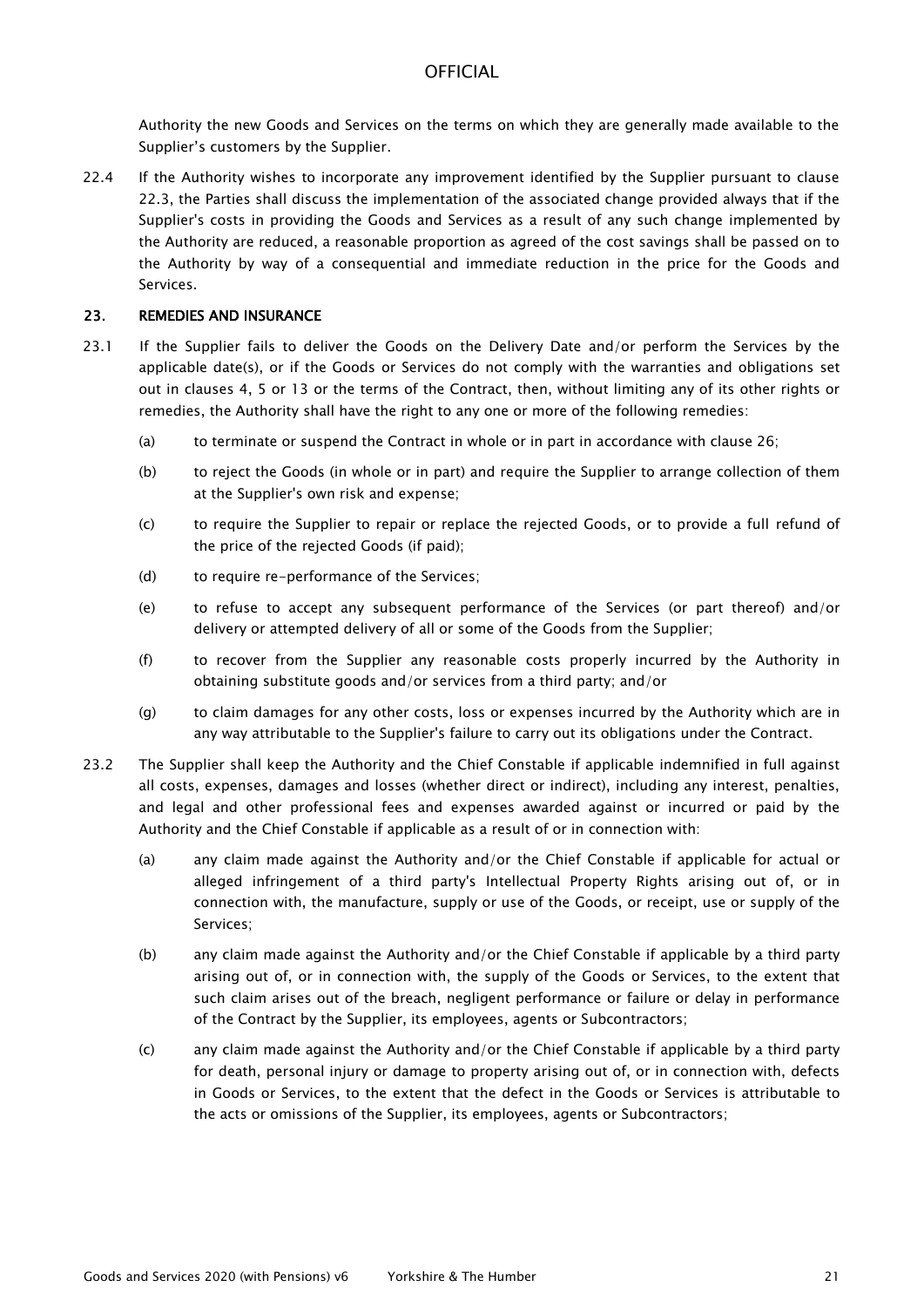- (d) the provision of the Goods and Services, including advice and recommendations made and accepted by the Authority and/or the Chief Constable if applicable, not being in accordance with the Specification;
- (e) any Installation and/or any Goods and Services and/or advice given or anything done or omitted to be done under, or in connection with the Contract by the Supplier; and
- (f) any damage by the Supplier to the Authority's property or Premises (including any materials, tools or patterns sent to the Supplier for any purpose).

This clause 23.2 shall survive termination of the Contract.

- 23.3 The Authority's rights and remedies under the Contract are in addition to its rights and remedies implied by statute and common law and any equitable remedy.
- 23.4 The Supplier must take out and maintain insurance adequate to cover the risks set out in the Contract and in any event shall take out and maintain the following insurance coverages:
	- (a) Product Liability Insurance coverage of not less than ten million pounds sterling (£10,000,000) for any one, or series of claims that may arise; and
	- (b) Professional Indemnity Insurance coverage of not less than five million pounds sterling (£5,000,000) for any one, or series of claims that may arise; and
	- (c) Public Liability Insurance coverage of not less than ten million pounds sterling (£10,000,000) for any one, or series of claims that may arise; and
	- (d) Employer Liability Insurance coverage of not less than ten million pounds sterling (£10,000,000) for any one, or a series of claims that may arise; and
	- (e) Any other insurance coverage which is set out in the Special Conditions.
- 23.5 The Supplier will take out and maintain such insurances as set out in this clause 23 with a reputable insurance company and shall at the Authority's request provide evidence of the insurance policy or policies and of payment of the premiums. The Supplier's failure to maintain such insurances or satisfy the Authority, acting reasonably, that such insurances have been maintained, shall be treated as a Material Breach and shall give the Authority the right to terminate the Contract in accordance with clause 26.

### 24. LIABILITY

- 24.1 Neither Party excludes or limits its liability for:
	- (a) death or personal injury caused by its negligence or that of its employees, agents or Subcontractors (as applicable);
	- (b) fraud or fraudulent misrepresentation by it or its employees;
	- (c) the wilful abandonment by the Supplier of its obligations in relation to the provision of the Services; or
	- (d) breach of any obligations as to title implied by Section 12 of the Sale of Goods Act 1979 or section 2 of the Supply of Goods and Services Act 1982.
- 24.2 Subject to clause 24.1, neither Party will be liable to the other Party for:
	- (a) indirect loss or damage;
	- (b) special loss or damage;
	- (c) consequential loss or damage;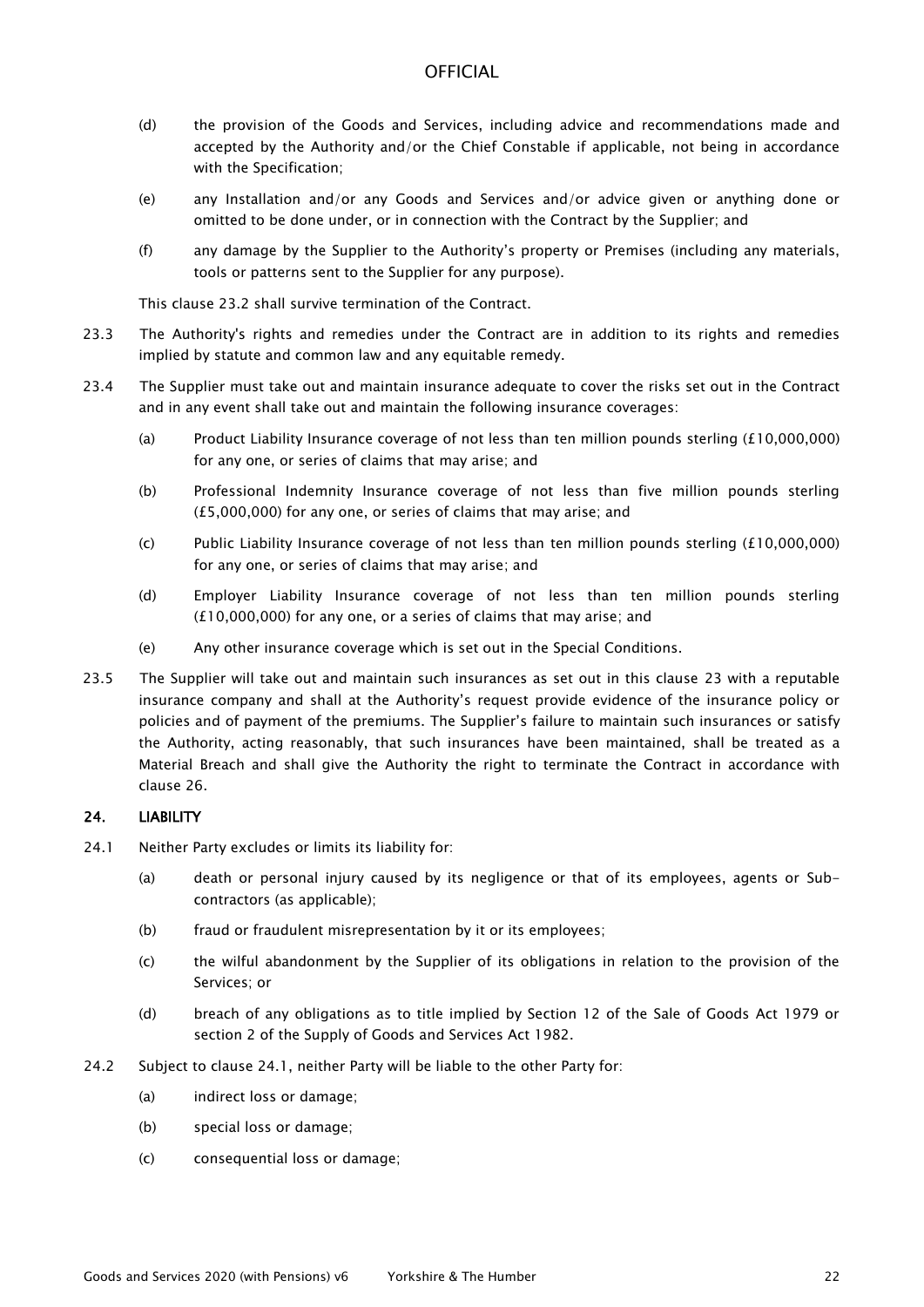- (d) loss of profits (whether direct or indirect);
- (e) loss of turnover (whether direct or indirect);
- (f) loss of business opportunity (whether direct or indirect); and/or
- (g) damage to goodwill (whether direct or indirect),

and in each case, even if that Party was aware of the possibility of such loss or damage to the other.

- 24.3 Subject to clauses 24.1, the provisions of clause 24.2 shall not be taken as limiting the right of the Authority to, amongst other things, recover from the Supplier as a direct loss:
	- (a) any additional operational and/or administrative costs and expenses; and/or
	- (b) any wasted expenditure or charges rendered unnecessary and/or incurred by the Authority; and/or
	- (c) damage due to the loss of data if any, but only to the extent that such losses relate to the costs of working around any loss of data and the direct costs of recovering or reconstructing such data,

resulting directly from any act or omission of the Supplier.

- 24.4 If any limitation or provision contained or expressly referred to in this clause 24 is held to be invalid under any Law, it will be deemed omitted to that extent, and if any Party becomes liable for loss or damage to which that limitation or provision applied, that liability will be subject to the remaining limitations and provisions set out in this clause 24.
- 24.5 Nothing in this clause 24 shall affect a Party's general duty to mitigate its loss.

#### 25. SUSPENSION

- 25.1 Without limiting its other rights or remedies the Authority may suspend the Contract in whole or in part by giving written notice of such suspension to the Supplier if the Supplier or any of their employees or agents are or become;
	- (a) subject to a criminal investigation in respect of allegations arising out of or relating to their professional practice whether in respect of work undertaken in performance of the Contract or otherwise; or
	- (b) subject to a criminal investigation relating to an allegation, which if substantiated, would constitute a breach of the terms of this Contract; or
	- (c) subject to any allegation of professional negligence; or
	- (d) in the reasonable opinion of the Authority, involved in any fraudulent activities or misapplication of funds (whether involving the Contract or not); or
	- (e) subject to investigation by a relevant regulatory body in respect of any alleged breach of a relevant code of practice.
- 25.2 The Supplier must inform the Authority immediately upon becoming aware of any of the matters set out above.
- 25.3 The Authority shall have no liability to accept delivery of any Goods during the period of suspension and the sums payable by the Authority under the Contract shall be reduced during the period of suspension by an amount equivalent to the value of the Services suspended for the duration of such suspension and the Authority shall have no liability whatsoever to make any payment to the Supplier of any sums withheld during the period of suspension.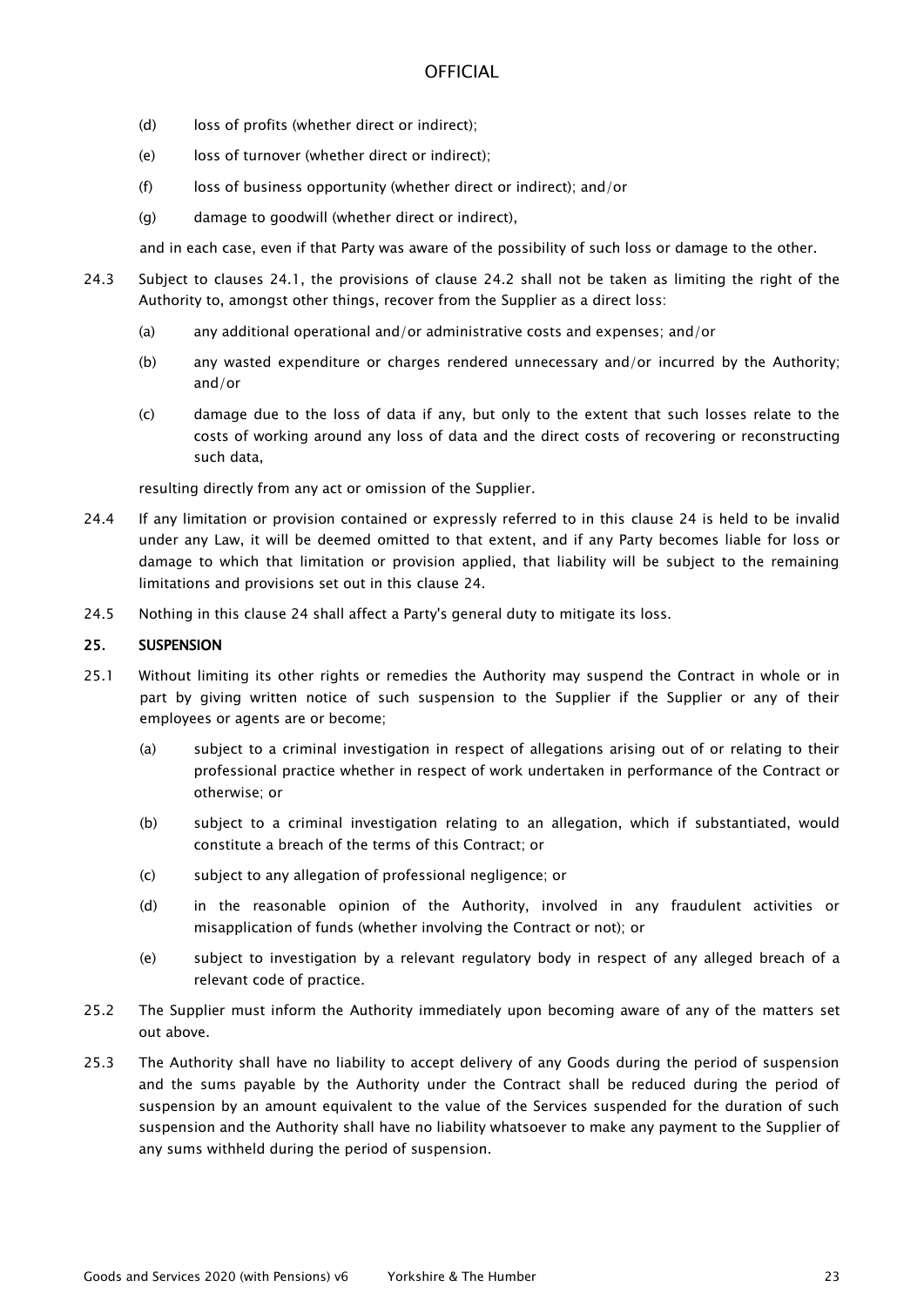- 25.4 For the avoidance of doubt the Authority will be entitled during any period of suspension to engage other Supplier to provide the Goods and / or Services which the Supplier is unable to provide by reason of the suspension.
- 25.5 Following a suspension pursuant to clause 25.1 above the Authority shall keep the matter under review and should the reasons for the suspension be resolved to the satisfaction of the Authority then the Authority may give written notice lifting suspension of the Contract.
- 25.6 For the avoidance of doubt, if the investigations or allegations at clause 25.1 are substantiated this will constitute a Material Breach for which the Authority reserves the right to terminate the Contract under clause 26 below.

### 26. TERMINATION

- 26.1 Without limiting its other rights or remedies, the Authority may terminate the Contract in respect of the supply of the Goods and Services or part of such supply by giving the Supplier 6 months' written notice.
- 26.2 The Authority may terminate this Contract in the circumstances provided for under clauses 16.3, 16.8 or 16.9.
- 26.3 The Authority may immediately terminate this Contract where:
	- (a) the Contract has been subject to a substantial modification which would have required a new procurement procedure in accordance with Regulation 72(9); or
	- (b) the Supplier has, at the time of contract award, been in one of the situations referred to in Regulation 57(1), including as a result of the application of Regulation 57(2), and should therefore have been excluded from the procurement procedure; or
	- (c) the Contract should not have been awarded to the Supplier in view of a serious infringement of the obligations under the Treaty on European Union and the Public Contracts Directive 2014/24 or the Treaty on the Functioning of the European Union that has been declared by the Court of Justice of the European Union in a procedure under Article 258 of Treaty on the Functioning of the European Union.
- 26.4 The Authority may immediately terminate or suspend this Contract, either in whole or in part to the extent that it relates to any part of the Goods and Services which are materially affected by the relevant circumstances, where:
	- (a) the Supplier commits a Material or Persistent Breach of the Contract and (if such breach is remediable) fails to remedy that breach to the satisfaction of the Authority within the reasonable timescale as specified by the Authority, after issue of a written notice specifying the breach and requesting it to be remedied;
	- (b) in the reasonable opinion of the Authority there is a material detrimental change in the financial standing and/or credit rating of the Supplier which adversely impacts on the Supplier's ability to deliver the Goods or supply the Services under the Contract or could reasonably be expected to have an adverse impact on the Supplier's ability to deliver the Goods or supply the Services under the Contract;
	- (c) the Supplier suspends, or threatens to suspend, payment of its debts, or is unable to pay its debts as they fall due or admits inability to pay its debts, or (being a company) is deemed unable to pay its debts within the meaning of section 123 of the Insolvency Act 1986, or (being an individual) is deemed either unable to pay its debts or as having no reasonable prospect of so doing, in either case, within the meaning of section 268 of the Insolvency Act 1986, or (being a partnership) has any partner to whom any of the foregoing apply;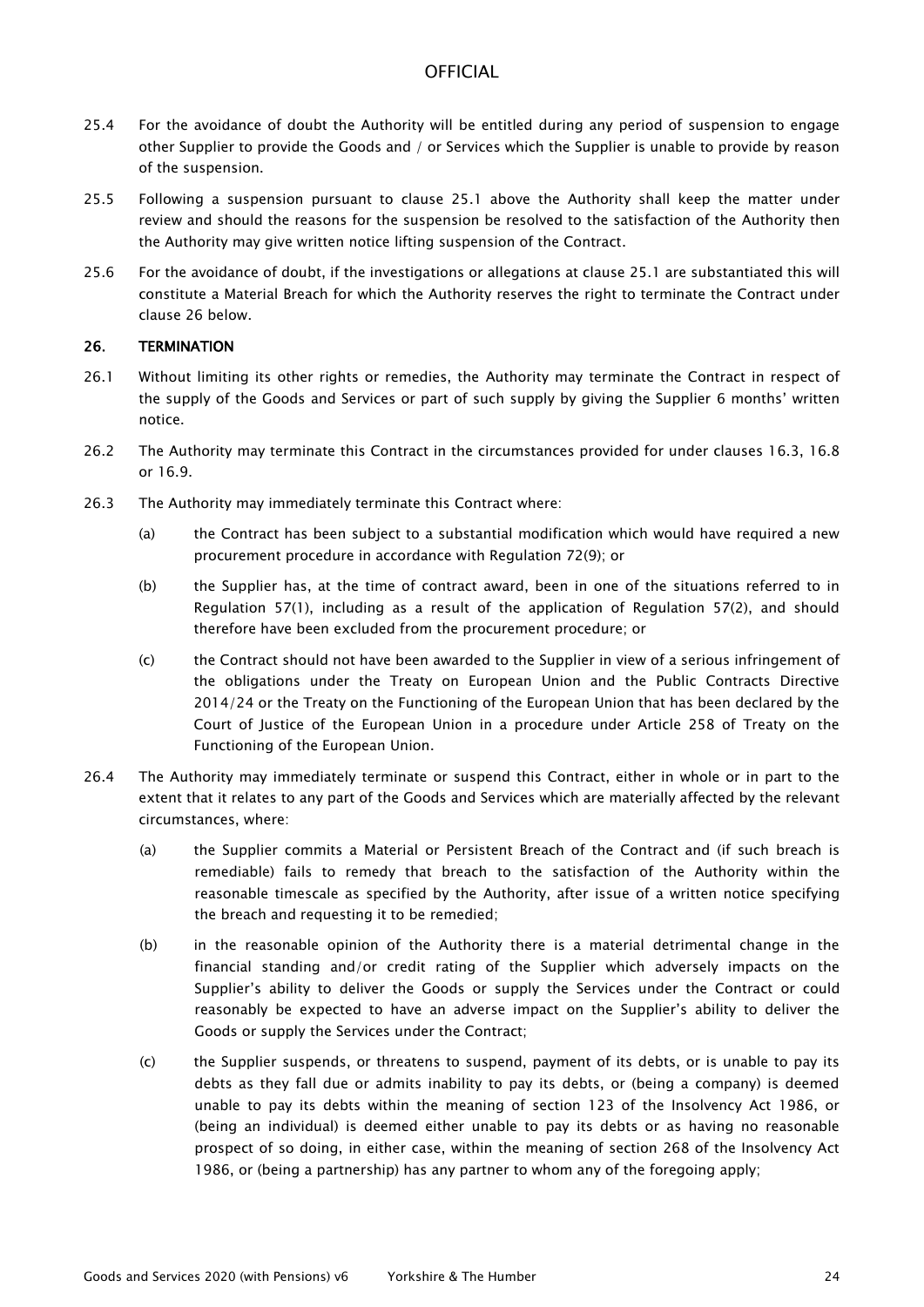- (d) the Supplier commences negotiations with all or any class of its creditors with a view to rescheduling any of its debts, or makes a proposal for or enters into any compromise or arrangement with its creditors;
- (e) (being a company) a petition is filed, a notice is given, a resolution is passed, or an order is made, for or in connection with the winding up of the Supplier, other than for the sole purpose of a scheme for a solvent amalgamation of the Supplier with one or more other companies or the solvent reconstruction of the Supplier;
- (f) (being an individual) the Supplier is the subject of a bankruptcy petition or order;
- (g) a creditor or encumbrancer of the Supplier attaches or takes possession of, or a distress, execution, sequestration or other such process is levied or enforced on or sued against, the whole or any part of its assets and such attachment or process is not discharged within 14 days;
- (h) (being a company) an application is made to court, or an order is made, for the appointment of an administrator or if a notice of intention to appoint an administrator is given or if an administrator is appointed over the Supplier;
- (i) (being a company) a floating charge holder over the Supplier's assets has become entitled to appoint or has appointed an administrative receiver;
- (j) a person becomes entitled to appoint a receiver over the Supplier's assets or a receiver is appointed over the Supplier's assets;
- (k) any event occurs, or proceeding is taken, with respect to the Supplier in any jurisdiction to which it is subject that has an effect equivalent or similar to any of the events mentioned in clause 26.4(c) to clause 26.4(j) inclusive;
- (l) the Supplier suspends, or threatens to suspend, or ceases or threatens to cease to carry on, all or substantially the whole of its business;
- (m) (being an individual) the Supplier dies or, by reason of illness or incapacity (whether mental or physical), is incapable of managing his or her own affairs or becomes a patient under any mental health legislation; or
- (n) there is a change of control of the Supplier (within the meaning of section 1124 of the Companies Tax Act 2010).

### 27. CONSEQUENCES OF TERMINATION

- 27.1 Where the Authority terminates (in whole or in part) the Contract for any reason (except for under clause 26.1) then makes other arrangements for the supply of the Goods and Services, the Authority may recover from the Supplier the cost reasonably incurred of making those other arrangements and any additional expenditure incurred by the Authority throughout the remainder of the Contract Period provided that Authority shall take all reasonable steps to mitigate such additional expenditure. No further payments shall be payable by the Authority to the Supplier until the Authority has established the final cost of making those other arrangements.
- 27.2 Upon termination of the Contract whether by expiration of the Contract Period or otherwise, the Supplier agrees and hereby guarantees that it will co-operate fully with the Authority to transfer to the Authority (including but not limited to) any plans, drawings, specifications, technical and legact data, copies of records (electronic or otherwise), copies of reports (electronic or otherwise), information (howsoever stored), test results, samples relating to this Contract which are in the possession of the Supplier or any third party, provided always that: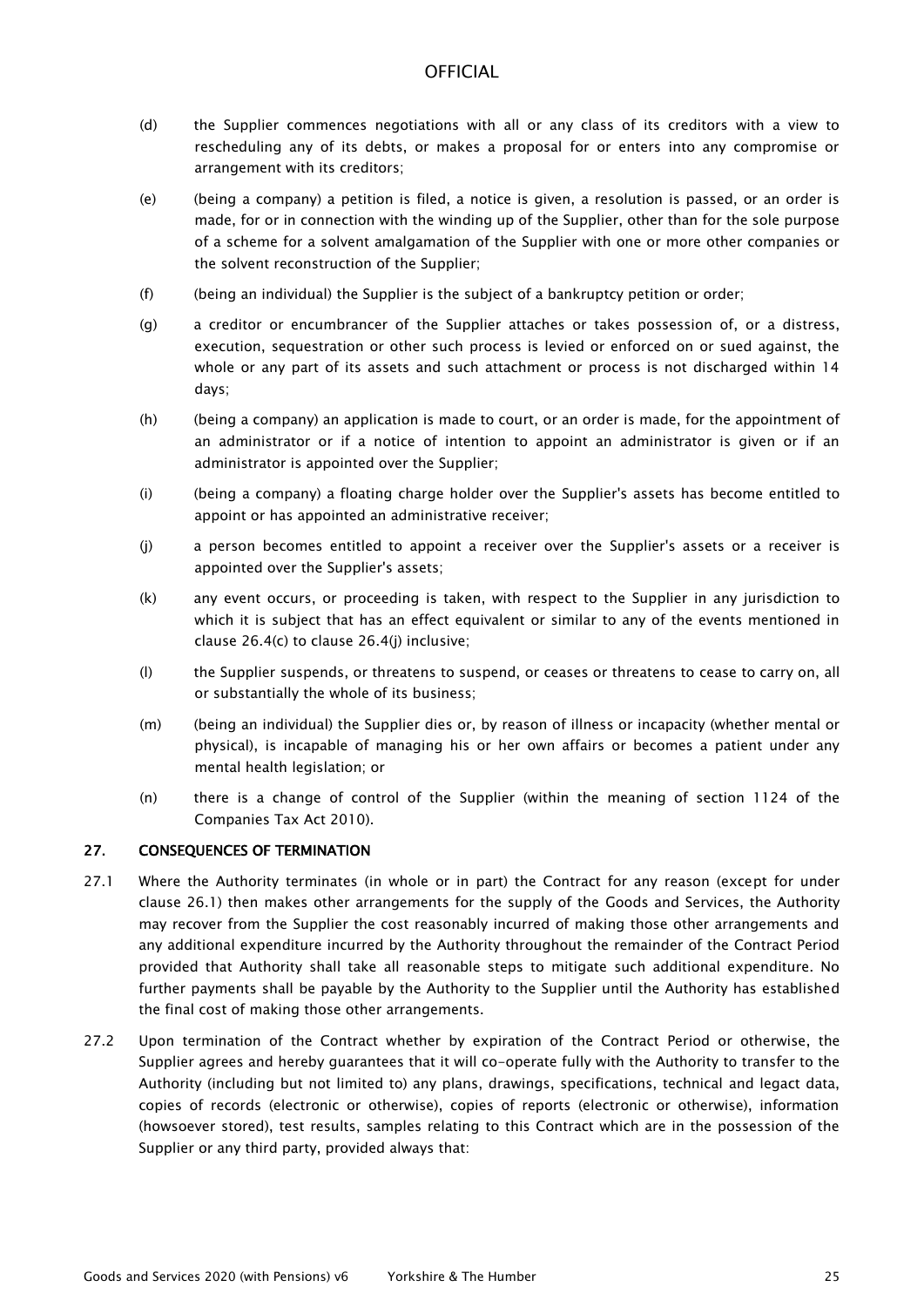- (a) the Supplier shall not be required to transfer to the Authority any patent design or other Intellectual Property Right owned by the Supplier and valid at the time the Contract was originally tendered or the Purchase Order was accepted, in any of the specifications, drawings or plans etc, and which has not already transferred under this Contract to the Authority; and
- (b) any charges applicable for any samples or drawings, which were made known to (and agreed by) the Authority prior to the signing of this Contract, will be made to the Supplier if outstanding at the time of termination.
- 27.3 All items shall be delivered to the Authority within 14 days of termination of the Contract or upon a request being made to the Supplier by the Authority). Any request by the Authority shall detail the reasonable location of delivery, method of delivery, format of any data or information and the medium to be used for its migration. Unless otherwise agreed, the language that any drawings, data, reports or information etc shall be written and presented in shall be modern British English.
- 27.4 Other than the prices agreed at clause 27.2(b), the Supplier shall make no other charge for the return of any item listed at clause 27.2.
- 27.5 All items shall be returned to the Authority in the original condition they were in when presented to the Supplier. Samples should be in the condition or state they were in at the time of acceptance or approval by the Authority as being in compliance with the design or specification detailed within the Contract, subject to any subsequent agreed testing or reasonable wear and tear.
- 27.6 The accrued rights and remedies of the Parties as at termination shall not be affected, including the right to claim damages in respect of any breach of the Contract which existed at or before the date of termination.
- 27.7 Clauses which expressly or by implication have effect after termination shall continue in full force and effect.

### 28. REPUTATION

- 28.1 The Supplier shall not, and shall procure that its employees and Sub-Contractors shall not:
	- (a) do any act or make any omission that has or could reasonably be expected to have an adverse impact upon the security of the business, operations, systems or properties or Premises of the Authority;
	- (b) take any action which might or shall:
		- (i) harm or be prejudicial to the public confidence in the Authority and the Chief Constable if applicable or to its public image(s); or
		- (ii) bring the Authority and the Chief Constable if applicable into disrepute.
- 28.2 Without limiting clause 28.1, the Supplier shall comply with the provisions of the reasonable standards, policies, procedures and regulations provided from time to time to the Supplier by the Authority.

### 29. CONFIDENTIAL INFORMATION

- 29.1 If the Authority has required the Supplier or its Sub-contractors to sign a mutual confidentiality agreement with it or the Chief Constable if applicable prior to signing or during the term of this Contract, the Supplier shall comply at all times with its obligations under that mutual confidentiality agreement.
- 29.2 The Supplier shall upon the reasonable request at any time by the Authority, obtain signed individual confidentiality undertakings from any employees or Sub-contractors in a form approved by the Authority.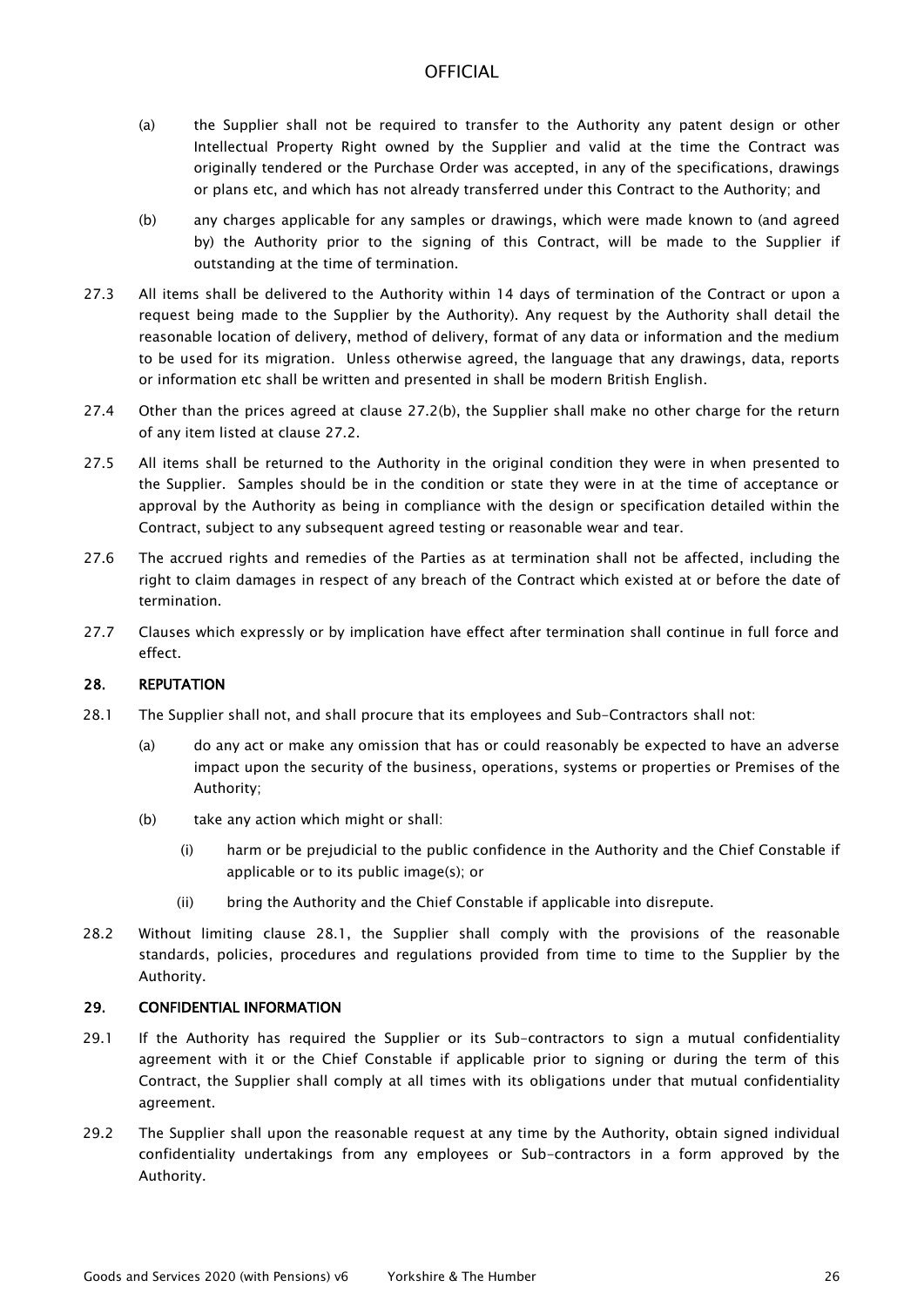- 29.3 A Party is entitled to disclose the whole or any part of the other's Confidential Information:
	- (a) to its directors, officers, employees, servants, Sub-contractors, agents or professional advisers to the extent necessary to enable the performance or enforcement of its rights or obligations under this Contract subject to any such persons signing confidentiality undertakings in a form approved by the Authority if requested to do so;
	- (b) when (and to the extent) required to do so by Laws or pursuant to the rules or any order having the force of law of any court, association or agency of competent jurisdiction or any governmental agency;
	- (c) to the extent that the Confidential Information has, except as a result of breach of obligations of confidentiality, become publicly available or generally known to the public at the time of such disclosure (provided that no Confidential Information shall be deemed to be so publicly available or generally known only because such information is within or part of more general information, or (in the case of a complex body of such information) because one or more elements of it separately comprise publicly available information or information generally known to the public);
	- (d) in the case of disclosure by the Authority:
		- (i) to the extent required for the purpose of the continued provision of the Goods and / or Services (or similar replacement goods and / or services) in the event of suspension, expiry or termination of particular Goods and / or Services;
		- (ii) in relation to the outcome of a procurement as may be required to be published in the Official Journal of the European Union or elsewhere;
		- (iii) to any department, office or agency of the Government or other entity where required for its proper departmental, parliamentary, governmental, statutory or judicial purposes;
		- (iv) to any consultant, contractor or other person engaged by the Authority in connection with the provision of the Services or the performance of the Supplier's obligations under this Contract, to the extent reasonably necessary to enable that consultant, contractor or other person to carry out their engagement with the Authority;
		- (v) to the extent the Authority (acting reasonably) deems disclosure necessary or appropriate in the course of carrying out its public functions in accordance with the law; and
		- (vi) subject to clause 36, to the extent the Authority (acting reasonably) deems disclosure necessary or appropriate in order to comply with its obligations and responsibilities under the FOIA or the Environmental Information Regulations.
- 29.4 Notwithstanding clause 29.3, the Supplier shall give the Authority prompt advance notice of any disclosure of the Authority's Confidential Information and shall consult and give the Authority reasonable opportunity to comment on the nature and extent of disclosure, and shall take account of any reasonable comment made by the Authority. Notwithstanding the permitted disclosures under clause 29.3, the Authority shall have the right to prohibit disclosure of the Authority's Confidential Information to any person and the Supplier shall not make such disclosure to any such person so prohibited by the Authority unless subject to a court order or permitted under Freedom of Information legislation.
- 29.5 The Supplier shall:
	- (a) use the Authority's and the Chief Constable's if applicable Confidential Information solely for this Contract;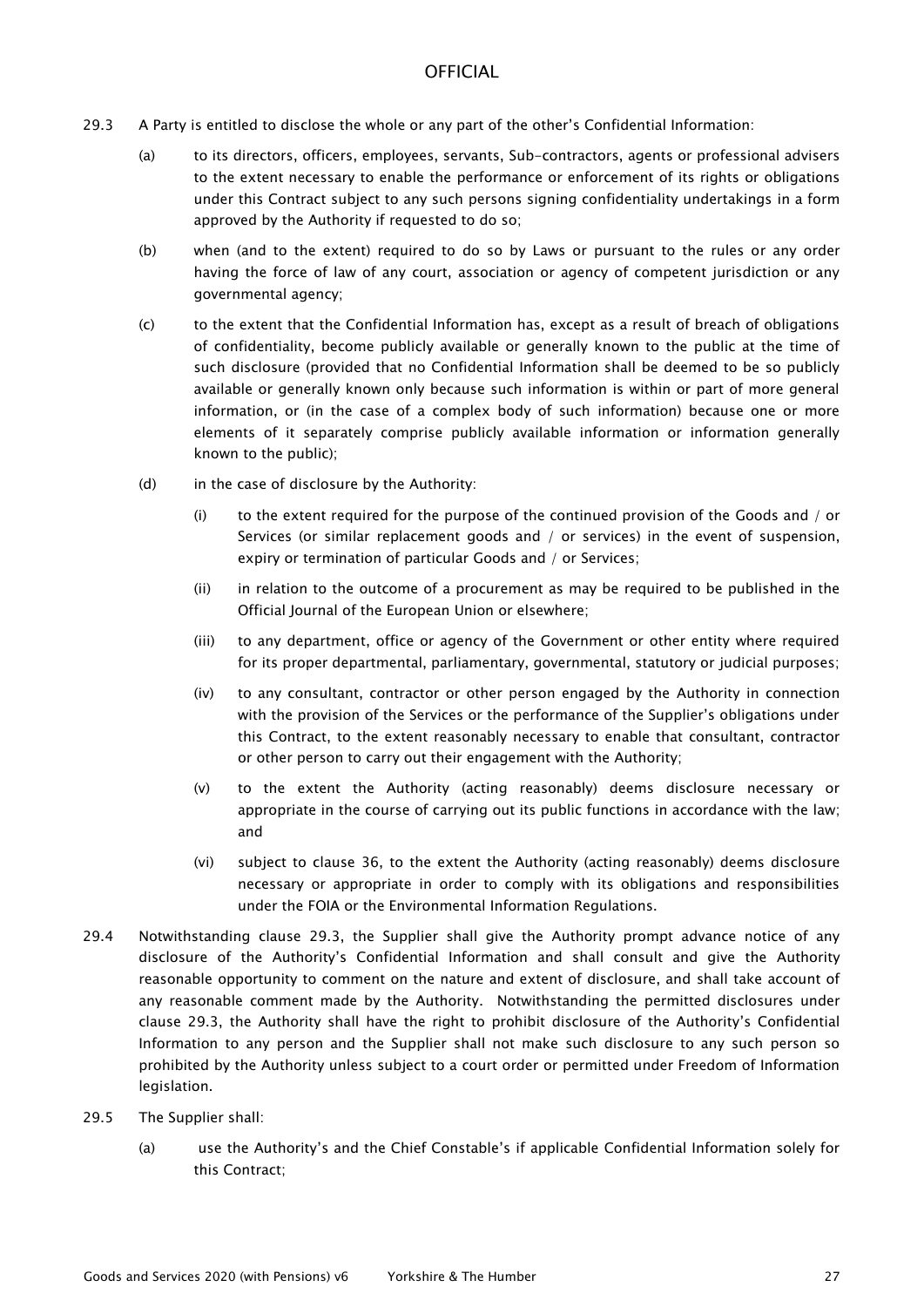- (b) take all necessary precautions to ensure that all of the Authority's and the Chief Constable's if applicable Confidential Information is held in confidence and treated as proprietary;
- (c) comply with all instructions and/or guidelines produced by the Authority from time to time for the handling and storage of its and the Chief Constable's if applicable Confidential Information generally or for specific items;
- (d) inform all staff and Sub-contractors and agents that breach of any of its confidentiality obligations shall result in contractual and/or disciplinary action (and the Supplier shall ensure that such contractual and/or disciplinary actions and proceedings are reported to the Authority and instituted and enforced as required); and
- (e) forthwith report to the Authority all failures to comply with the obligations set out in this clause 29.5 of which the Supplier is or becomes aware.
- 29.6 Notwithstanding the generality of clause 29.3, Controller's Data shall not be released from any of the confidentiality obligations of clause 29, except with the prior consent of the Authority in accordance with the relevant laws.
- 29.7 Without prejudice to any other rights and remedies that the other Party would have, each Party agrees that damages would not be an adequate remedy for any breach of this clause 29 and that the other Party shall be entitled to the remedies of injunction, specific performance and/or other equitable relief for any threatened or actual breach of this clause 29.
- 29.8 The Authority's and the Supplier's obligations under this Contract with respect to Confidential Information shall survive its expiry or termination and shall continue for as long as such information remains confidential.
- 29.9 Nothing in this clause 29 limits, diminishes, waives or releases either Party's obligations and responsibilities under the Official Secrets Acts 1911 to 1989 or in regard to personal data in accordance with the Data Protection Legislation.
- 29.10 The Supplier shall at all times (including after termination or expiry of this Contract) comply with the obligations imposed by the Official Secrets Acts 1911 to 1989.
- 29.11 The Supplier shall:
	- (a) take all reasonable steps, by display of notices or by other appropriate means, to ensure that such persons have notice that the Official Secrets Acts 1911 to 1989 applies to them and shall continue so to apply; and
	- (b) where requested by the Authority at any time, procure (within 10 Business Days of the request) the signature by all of the persons specified by the Authority of an Official Secrets undertaking in a form specified by the Authority.
- 29.12 The Supplier shall ensure that a similar obligation to this clause 29 is included in all contracts or agreements the Supplier entered into with a Sub-contractor or agent in connection with the provision of the Goods and / or Services.
- 29.13 The Authority may terminate this Contract immediately in the event that the Supplier fails to comply with any requirement of this clause 29, including the failure to procure the signature of an Official Secrets undertaking for any person specified by the Authority or any disclosure of the Authority's Confidential Information in breach of this clause 29.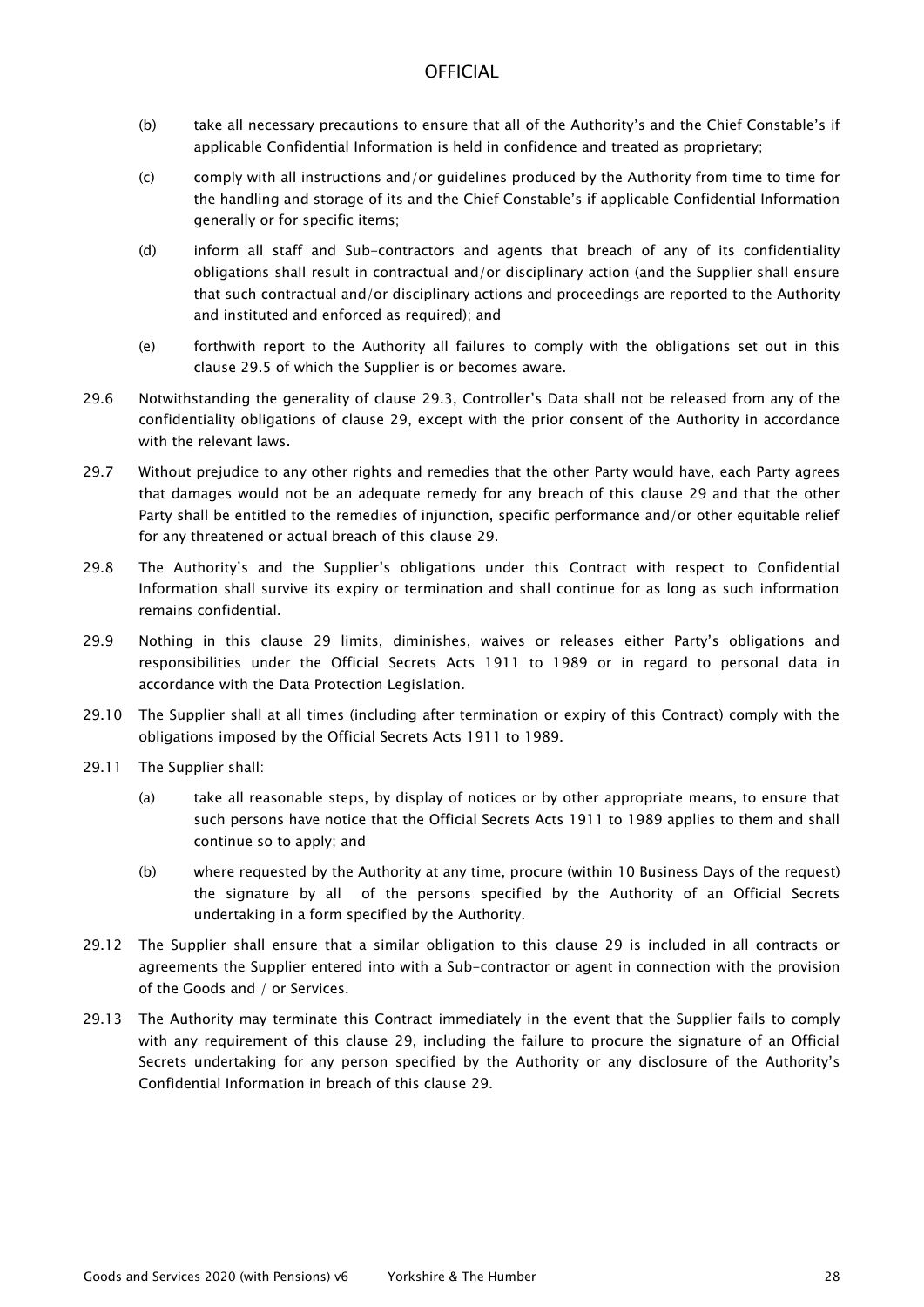## 30. PUBLICITY

- 30.1 Unless expressly permitted in writing by the Authority, the Supplier shall not publish or permit to be published either alone or in conjunction with any other person any information, articles, photographs or other illustrations relating to or connected with the Contract.
- 30.2 This Contract shall not entitle the Supplier or any of their Sub-contractors, agents or employees to endorse its goods or services with any reference to the Authority, the relevant police force or Chief Constable if applicable and the Supplier shall not exhibit for advertising or any other reason any goods or services or equipment supplied under the Contract which can be identified with the Authority without the prior written consent of the Authority.
- 30.3 Clause 30 includes any such reference made in any form of written, pictorial or audible advertising campaign, marketing, sales or promotion campaign.

### 31. INTELLECTUAL PROPERTY

All Intellectual Property Rights in any Specifications, instructions, plans, data, drawings, databases, patents, patterns, models, designs or other material:

- (a) provided to the Supplier by the Authority and/or Chief Constable if applicable shall remain the Authority's property absolutely;
- (b) prepared by or for the Supplier specifically for the Authority in relation to the performance of the Contract shall belong to the Authority including the Deliverables;
- (c) pre-existing at the Commencement Date and owned or licensed by the Supplier shall be licensed to the Authority insofar as it is necessary for the Authority to exercise its other rights under the Contract. Such a license shall be perpetual, worldwide, irrevocable, royalty-free and capable of sub-license on those terms.

### 32. ENVIRONMENTAL AND ETHICAL SOURCING

- 32.1 The Supplier shall perform its obligations under the Contract in accordance with the spirit and objectives of the Authority's environmental policy, if any.
- 32.2 The Supplier shall ensure that workers employed or engaged on the Contract are treated fairly, humanely and equitably.
- 32.3 In so far as the Supplier or any Sub-contractor or its employee dispose of any waste goods or other items (including electronic products) in the course of or in connection with the performance of the Supplier's obligations under the Contract, the Supplier shall ensure that those goods or other items are disposed of in an environmentally friendly manner and in accordance with all applicable EU and UK laws and regulations, including (where applicable) the Environmental Protection Act 1990 and the Waste Electrical and Electronic Equipment Regulations 2013.
- 32.4 If and when requested to do so by the Authority at any time, the Supplier shall provide the Authority with such documents and/or permit representatives of the Authority to have such access to the Supplier's premises and personnel as the Authority may reasonably require for the purposes of verifying compliance on the part of the Supplier with its obligations under this clause 32.
- 32.5 The Supplier shall procure that each of its Sub-contractors (if any) comply with obligations substantially similar to those set out in clauses 32.1 to 32.4 above.
- 32.6 In performing its obligations under this Contract, the Supplier shall:
	- (a) comply with all applicable anti-slavery and human trafficking laws, statutes, regulations and codes from time to time in force including but not limited to the Modern Slavery Act 2015; and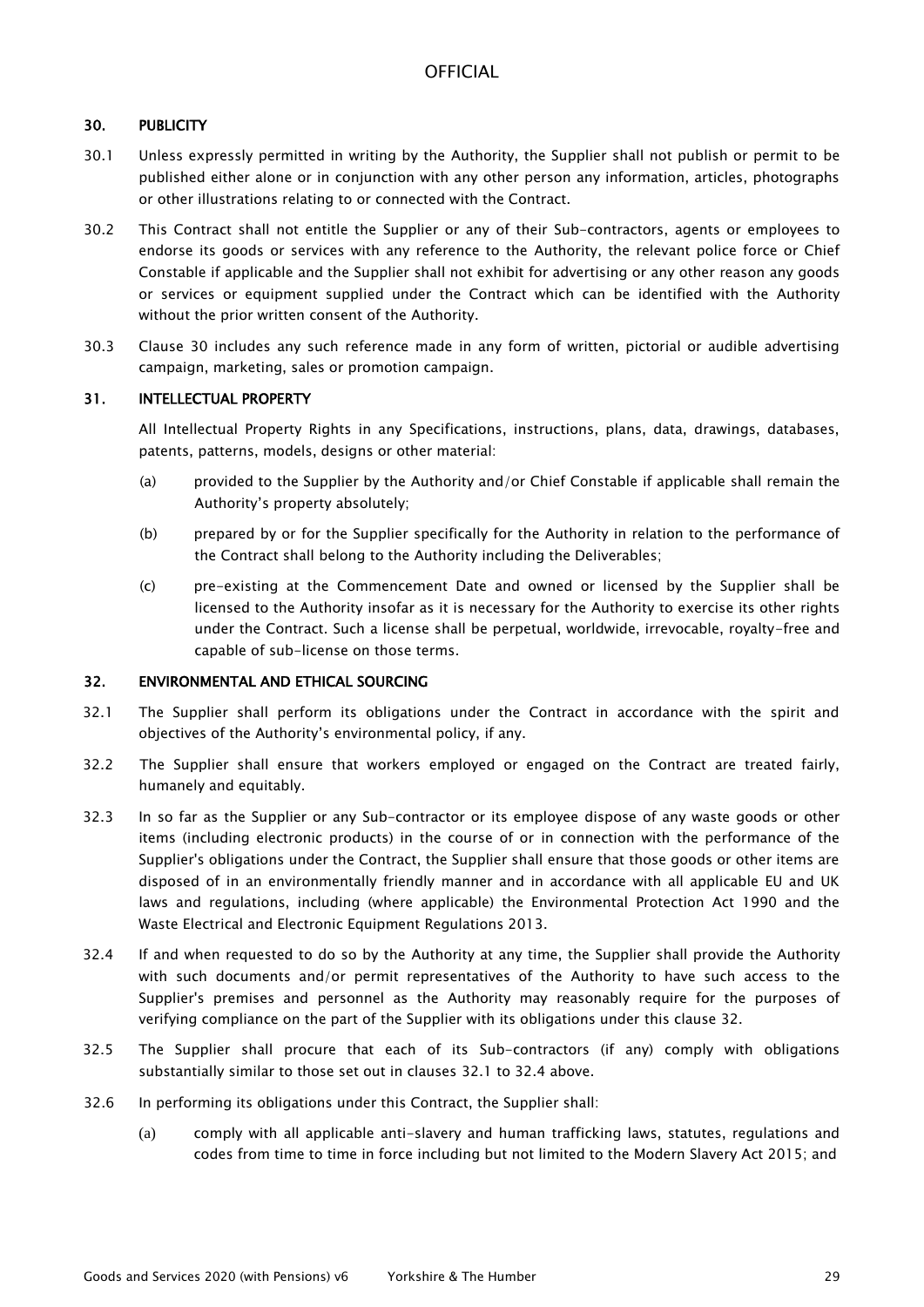- (b) not engage in any activity, practice or conduct that would constitute an offence under sections 1, 2 or 4, of the Modern Slavery Act 2015 if such activity, practice or conduct were carried out in the UK;
- (c) include in contracts with its direct Sub-contractors and suppliers provisions which are at least as onerous as those set out in this clause 32.
- (d) notify the Authority as soon as it becomes aware of any actual or suspected slavery or human trafficking in a supply chain which has a connection with this Contract.
- (e) maintain a complete set of records to trace the supply chain of all Goods and Services provided to the Authority in connection with this Contract; and permit the Authority and its third party representatives to inspect the Supplier's premises, records, and to meet the Supplier's personnel to audit the Supplier's compliance with its obligations under this clause 32.
- 32.7 The Supplier represents and warrants that it not has been convicted of any offence involving slavery and human trafficking; nor has it been the subject of any investigation, inquiry or enforcement proceedings regarding any offence or alleged offence of or in connection with slavery and human trafficking.
- 32.8 The Authority may terminate this Contract with immediate effect by giving written notice to the Supplier if the Supplier commits a breach of this clause 32.

### 33. EQUALITY AND DIVERSITY

- 33.1 The Supplier shall not unlawfully discriminate either directly or indirectly on such grounds as race, colour, ethnic or national origin, disability, sex or sexual orientation, religion or belief, or age and without prejudice to the generality of the foregoing the Supplier shall not unlawfully discriminate within the meaning and scope of the Human Rights Act 1998, the Equality Act 2010 or other relevant or equivalent Laws from time to time in force (including any equivalent legislation in force in any other jurisdiction in which any activities are carried out under or in connection with the Contract by the Supplier or any of its employees or Sub-contractors or its employees), or any statutory modification or re-enactment thereof.
- 33.2 The Supplier shall take all reasonable steps to secure the observance of clause 33.1 by all employees, agents and Sub-contractors.

### 34. ANTI-BRIBERY AND FRAUD

- 34.1 The Supplier shall not offer or give, or agree to give, to the Authority or any other public body or any person employed by or on behalf of the Authority or any other public body any gift or consideration of any kind as an inducement or reward for doing, refraining from doing, or for having done or refrained from doing, any act relating to obtaining or the signing of the Contract or any other contract with the Authority or any other public body or showing or refraining from showing favour or disfavour to any person, in relation to the Contract or any other contract with the Authority, or if similar acts have been done by any person employed by the Supplier, or acting on the Supplier's behalf (whether with or without the knowledge of the Supplier.
- 34.2 The Supplier warrants that it has not paid commission or agreed to pay commission to the Authority or any other public body or any person employed by or on behalf of the Supplier or any other public body in connection with the Contract.
- 34.3 The Supplier shall:
	- (a) comply with all applicable laws, statutes, regulations, and codes relating to anti-bribery and anti-corruption including but not limited to the Bribery Act 2010 ("Relevant Requirements");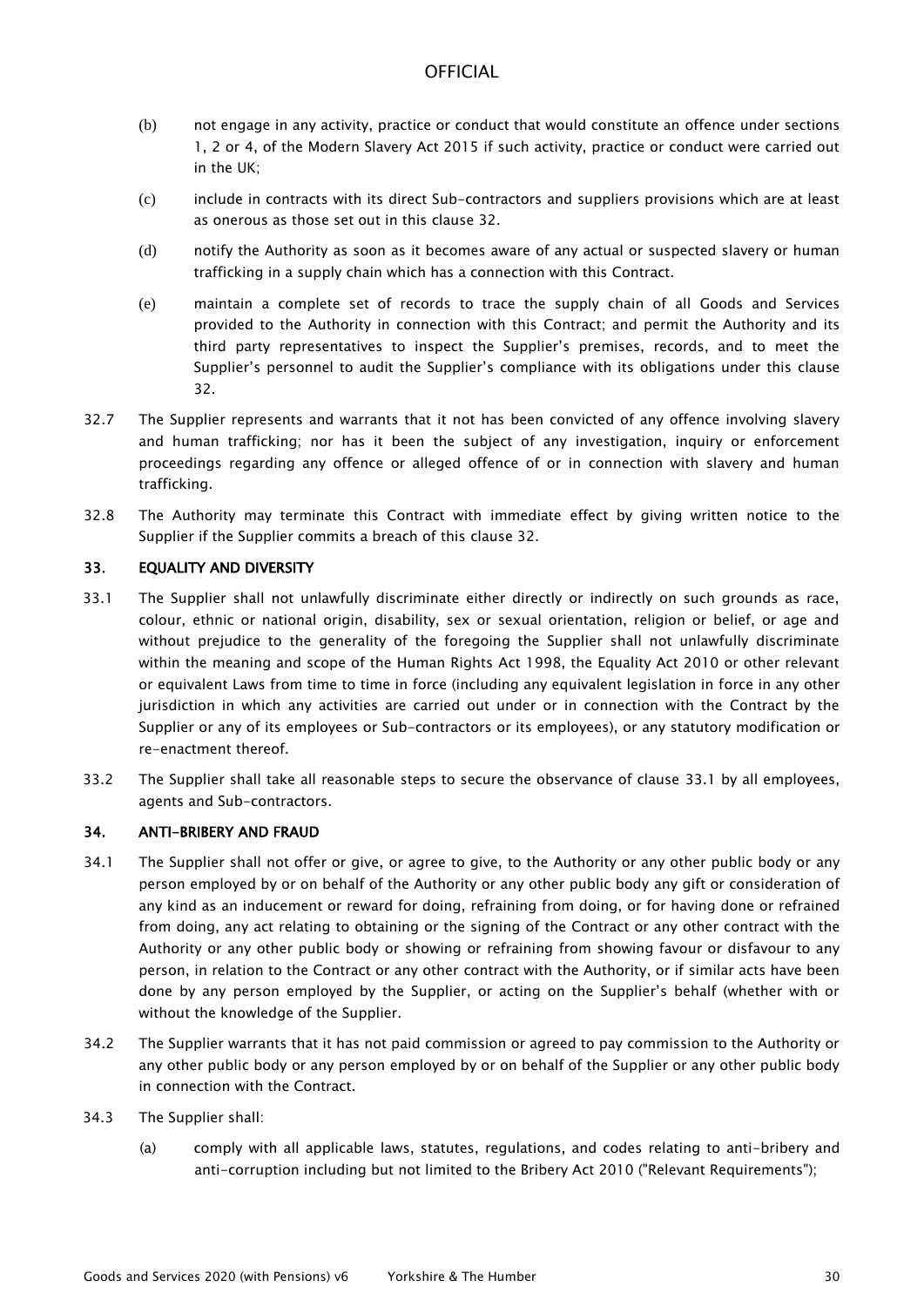- (b) not engage in any activity, practice or conduct which would constitute an offence under sections 1, 2 or 6 of the Bribery Act 2010 if such activity, practice, conduct have been carried out in the United Kingdom;
- (c) have and shall maintain in place throughout the term of this Contract its own policies and procedures, including but not limited to adequate procedures under the Bribery Act 2010, to ensure compliance with the Relevant Requirements and clause 34.3(b), and will enforce them where appropriate;
- (d) promptly report to the Authority any request or demand for any undue financial or other advantage of any kind received by the Supplier in connection with the performance of this Contract;
- (e) immediately notify the Authority if a foreign public official becomes an officer or employee of the Supplier or acquires a direct or indirect interest in the Supplier (and the Supplier warrants that it has no foreign public officials as officers, employees or direct or indirect owners at the date of this Contract); and
- (f) ensure that all persons associated with the Supplier or other persons who are performing services in connection with this Contract comply with this clause 34.
- 34.4 The Supplier shall not engage in any activity practice or conduct which would constitute an offence under the Prevention of Corruption Acts 1889 to 1916 or Fraud Act 2006.
- 34.5 The Supplier shall not receive any fee or reward the receipt of which is offence under the sub-section (2) of Section 117 of the Local Government Act 1972.
- 34.6 Breach of this clause 34 shall entitle the Authority to terminate the Contract with immediate effect.
- 34.7 In the event of any breach of this clause 34 by the Supplier or by anyone employed by it or acting on its behalf (whether with or without the knowledge of the Supplier):
	- (a) the Supplier shall immediately give the Authority full details of any such breach and shall co-operate fully with the Authority in disclosing information and documents which the Authority may request; and/or
	- (b) the Authority shall (without prejudice to any of its rights or remedies under this Contract or otherwise) be entitled by notice in writing to terminate this Contract immediately; and
	- (c) the Supplier shall be liable for and shall indemnify and keep the Authority and the Chief Constable if applicable indemnified in respect of any and all loss resulting from such termination.
- 34.8 In any dispute, difference or question arising in respect of:
	- (a) the interpretation of this clause 34; or
	- (b) the right of the Authority to terminate this Contract; or
	- (c) the amount or value of any gift, consideration or commission

the decision of the Authority shall be final and conclusive.

### 35. DATA PROTECTION

- 35.1 The Supplier warrants that it will comply with the Data Protection Legislation and this clause is in addition to, and does not relieve, remove or replace the Supplier's obligations under the Data Protection Legislation.
- 35.2 The Supplier agrees that if it acts at any time under this Contract as a Data Processor of the Data Controller's Data, it shall enter into a data processing contract in the relevant Data Controller's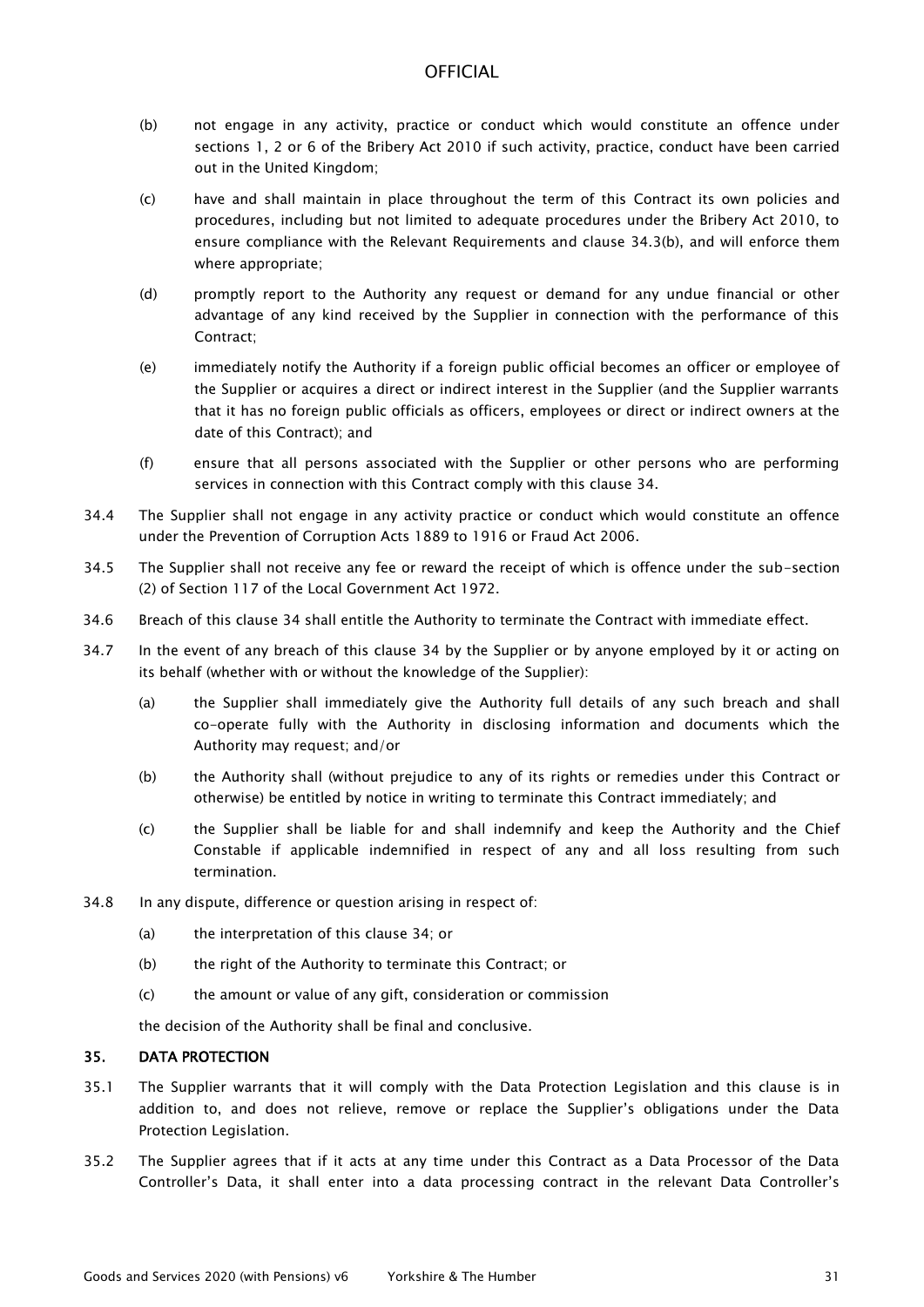standard form, such data processing contract to include the Data Processing Details setting out the scope, nature and purpose of the Processing by the Supplier, the duration of the Processing, the types of the Data Controller's Data and categories of Data Subject involved and the obligations and rights of the Supplier and the Data Controller.

- 35.3 The Supplier shall comply at all times with its obligations under the data processing contract referred to in clause 35.2 above and shall only Process the Data Controller's Data to the extent, and in such a manner, as is necessary for the purposes identified by the Data Controller and in the manner specified by the Data Controller and for no other purpose or in any manner except on the written instructions of the Data Controller or as required by any Laws. The Supplier shall not determine at any time the purpose or means of the Processing and, if it is so required by any Laws, the Supplier shall promptly notify the Data Controller before Processing the Data Controller's Data unless prohibited by such Laws. The Supplier will keep a record of any Processing of the Data Controller's Data it carries out under the Contract.
- 35.4 In addition to the provisions of any data processing agreement, where the Supplier processes Data Controller's Data on behalf of either the Authority or the Chief Constable if applicable, the following provisions of this clause 35 shall apply.
- 35.5 The Supplier shall notify the Authority immediately if it considers that any of the Data Controller's instructions infringe the Data Protection Legislation.
- 35.6 The Supplier shall provide all reasonable assistance to the Data Controller in the preparation of any Data Protection Impact Assessment prior to commencing any Processing. Such assistance may, at the discretion of the Data Controller, include:
	- (a) a systematic description of the envisaged Processing operations and the purpose of the Processing;
	- (b) an assessment of the necessity and proportionality of the Processing operations in relation to the Services;
	- (c) an assessment of the risks to the rights and freedoms of Data Subjects; and
	- (d) the measures envisaged to address the risks, including safeguards, security measures and mechanisms to ensure the protection of Personal Data.
- 35.7 The Supplier shall Process Personal Data only to the extent, and in such a manner, as is necessary for the purposes specified in the Data Processing Details Form and in accordance with the Data Controller 's instructions if applicable from time to time and shall not Process the Personal Data for any other purpose. The Supplier will keep a record of any Processing of Personal Data it carries out under this Contract.
- 35.8 The Supplier shall promptly comply with any request from the Data Controller requiring the Supplier to amend, transfer or delete the Personal Data.
- 35.9 The Supplier shall only collect any Personal Data in a form which is fully compliant with the Data Protection Legislation which will contain a data protection notice informing the Data Subject of the identity of the Data Controller, the identity of any data protection representative it may have appointed, the purposes or purposes for which their Personal Data will be Processed and any other information which is necessary having regard to the specific circumstances in which the data is, or is to be, Processed to enable Processing in respect of the Data Subject to be fair.
- 35.10 If the Supplier receives any complaint, notice or communication which relates directly or indirectly to the Processing of the Personal Data or to either Party's compliance with the Data Protection Legislation and the data protection principles set out therein, it shall immediately notify the Data Controller and it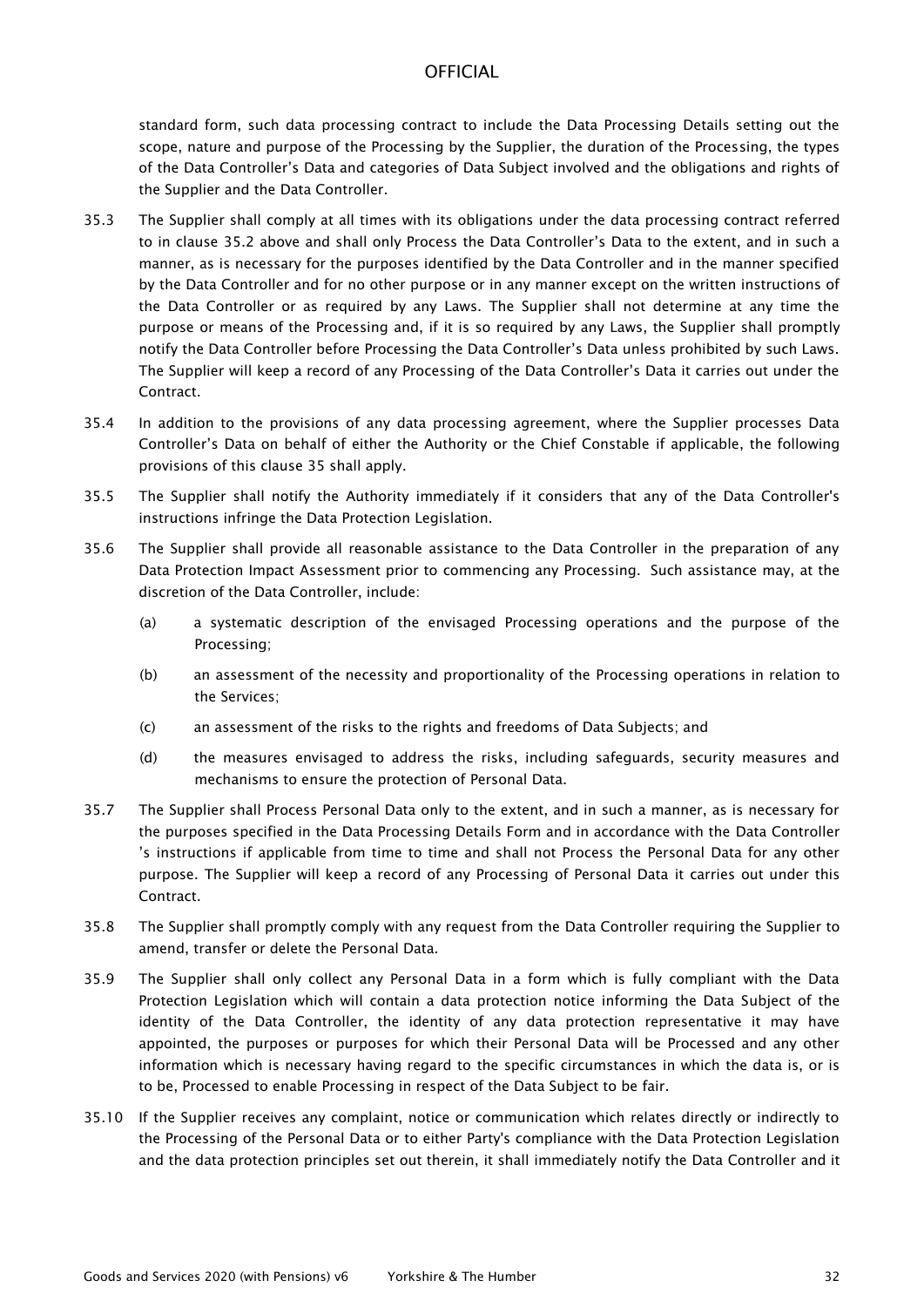shall provide the Data Controller with full co-operation and assistance in relation to any such complaint, notice or communication.

- 35.11 At the Data Controller's request, the Supplier shall provide to the Data Controller a copy of all Personal Data held by it in the format and on the media reasonably specified by the Data Controller.
- 35.12 The Supplier shall not transfer the Personal Data outside the European Economic Area without the prior written consent of the Data Controller and in accordance with the Data Protection Legislation.
- 35.13 The Supplier shall promptly inform the Data Controller if any Personal Data is lost or destroyed or becomes damaged, corrupted, or unusable. The Supplier will restore such Personal Data at its own expense.
- 35.14 The Supplier shall ensure that access to the Personal Data is, in accordance with the Data Protection Legislation, limited to:
	- (a) those employees who need access to the Personal Data to meet the Supplier's obligations under this Contract; and
	- (b) in the case of any access by any employee, such part or parts of the Personal Data as is strictly necessary for performance of that employee's duties.
- 35.15 The Supplier shall ensure that all employees:
	- (a) are informed of the confidential nature of the Personal Data;
	- (b) have undertaken training in the Data Protection Legislation relating to handling Personal Data; and
	- (c) are aware both of the Supplier's duties and their personal duties and obligations under the Laws, the Data Protection Legislation and this Contract.
- 35.16 The Supplier shall take reasonable steps to ensure the reliability of any of the Supplier's employees who have access to the Personal Data including any vetting status required.
- 35.17 The Supplier shall provide the Data Controller with full co-operation and assistance in relation to any request made by a Data Subject to have access to that person's Personal Data.
- 35.18 The Supplier shall not disclose the Personal Data to any Data Subject or to a third party other than at the request of the Data Controller or as provided for in this Contract in accordance with the Data Protection Legislation.
- 35.19 The Supplier warrants that:
	- (a) it will Process the Personal Data in compliance with the Data Protection Legislation;
	- (b) where applicable, it will comply with all obligations of any data Processing contract the Data Controller requires the Supplier to sign; and
	- (c) it will take appropriate technical and organisational measures against the unauthorised or unlawful Processing of Personal Data and against the accidental loss or destruction of, or damage to, Personal Data to ensure the Data Controller's compliance with the seventh data protection principle.
- 35.20 The Supplier shall notify the Data Controller immediately if it:
	- (a) receives a Data Subject Access Request (or purported Data Subject Access Request);
	- (b) receives a request to rectify, block or erase any Personal Data;
	- (c) receives any other request, complaint or communication relating to either Party's obligations under the Data Protection Legislation;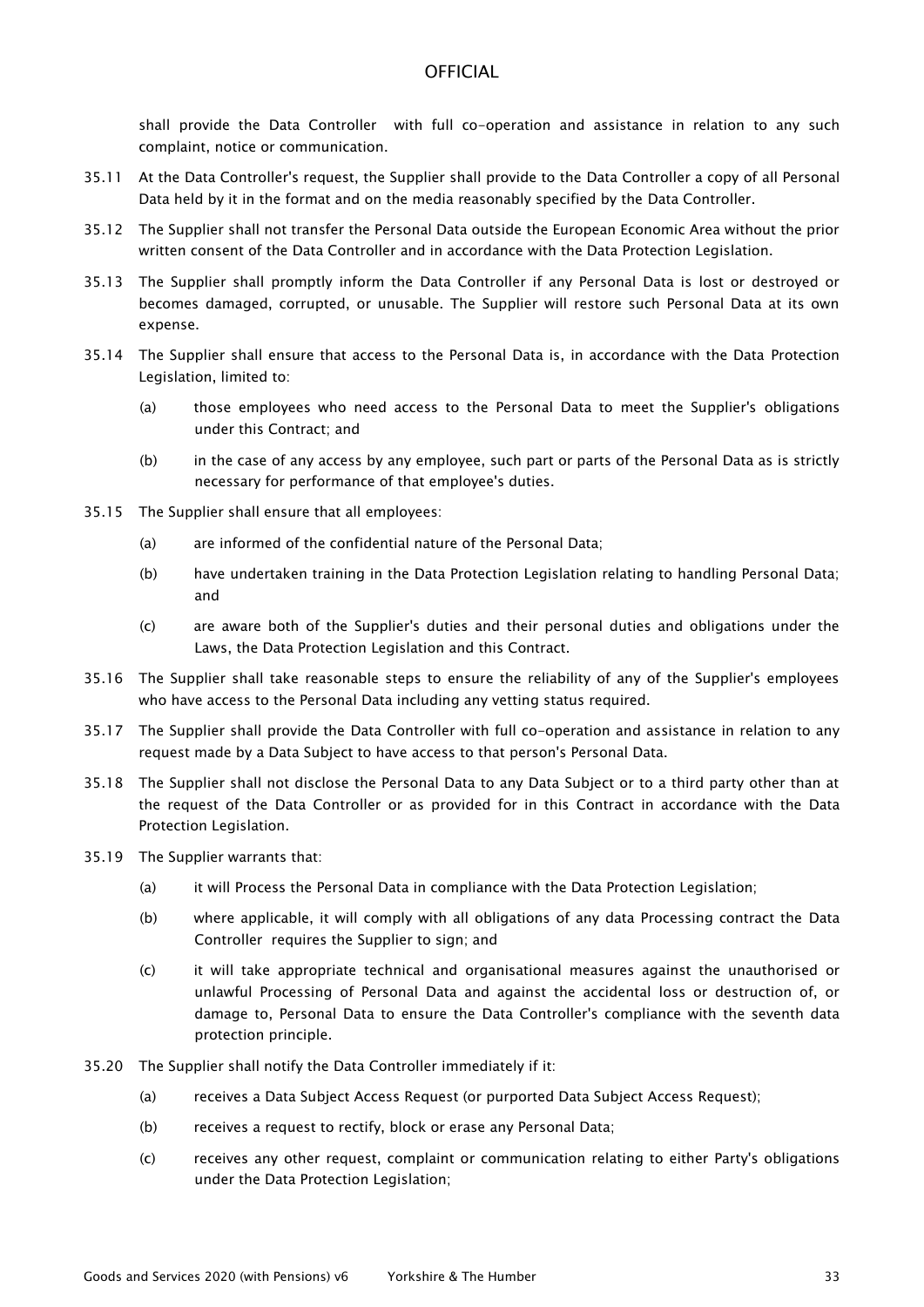- (d) receives any communication from the Information Commissioner or any other regulatory authority in connection with Personal Data Processed under this Contract; or
- (e) receives a request from any third party for disclosure of Personal Data where compliance with such request is required or purported to be required by Law.
- 35.21 The Supplier shall notify the Data Controller immediately if it becomes aware of any unauthorised or unlawful Processing, loss of, damage to or destruction of the Personal Data.
- 35.22 The Supplier shall, at the written direction of the Data Controller, delete or return Personal Data (and any copies of it) to the Data Controller on termination of the Contract unless the Supplier is required by Law to retain the Personal Data.
- 35.23 The Supplier agrees to indemnify and keep indemnified and defend at its own expense the Data Controller against all costs, claims, damages or expenses incurred by the Data Controller or for which the Data Controller may become liable due to any failure by the Supplier or its employees or agents to comply with any of its obligations under this clause 35.
- 35.24 Before allowing any Sub-processor to process any Personal Data related to this Agreement, the Supplier must:
	- (a) notify the Data Controller in writing of the intended Sub-processor and processing;
	- (b) obtain the written consent of the Data Controller;
	- (c) enter into a written agreement with the Sub-processor which give effect to the terms set out in this Clause 35 such that they apply to the Sub-processor; and
	- (d) provide the Data Controller with such information regarding the Sub- processor as the Data Controller may reasonably require.
- 35.25 The Supplier shall remain fully liable for all acts or omissions of any of its Sub-processors.
- 35.26 The Supplier shall comply with the Authority's or the Chief Constable's baseline security requirements as updated from time to time by the relevant body and notified to the Supplier.
- 35.27 If requested by the Authority, the Supplier to enter into a Security Aspects Letter ("SAL") with the relevant force if applicable and the Supplier shall comply with that the protocols set out in that SAL. In the event the Supplier fails to adhere to the SAL protocols, the Authority shall have the right to terminate this Contract and to recover from the Supplier the amount of any loss resulting from any such termination.

### 36. FREEDOM OF INFORMATION AND ENVIRONMENTAL INFORMATION REGULATIONS

- 36.1 The Supplier acknowledges that the Authority and the Chief Constable if applicable are subject to the requirements of the Freedom Of Information Act 2000, (FOIA), and the Environmental Information Regulations 2004 (EIR) and the Supplier agrees to assist and cooperate with the Authority and the Chief Constable if applicable (at the Supplier's expense) as mandated by the Authority or Chief Constable if applicable in relation to these laws.
- 36.2 Any Requests received by the Supplier shall be forwarded to the Authority or Chief Constable if applicable immediately.
- 36.3 The provisions of clause 36 shall extend to Sub-contractors and the Supplier shall ensure compliance with this requirement.
- 36.4 The Supplier acknowledges that the Authority and the Chief Constable if applicable may, acting in accordance with the FOIA, or the EIR be obliged to disclose information relating to the Contract:
	- (a) without consulting with the Supplier; or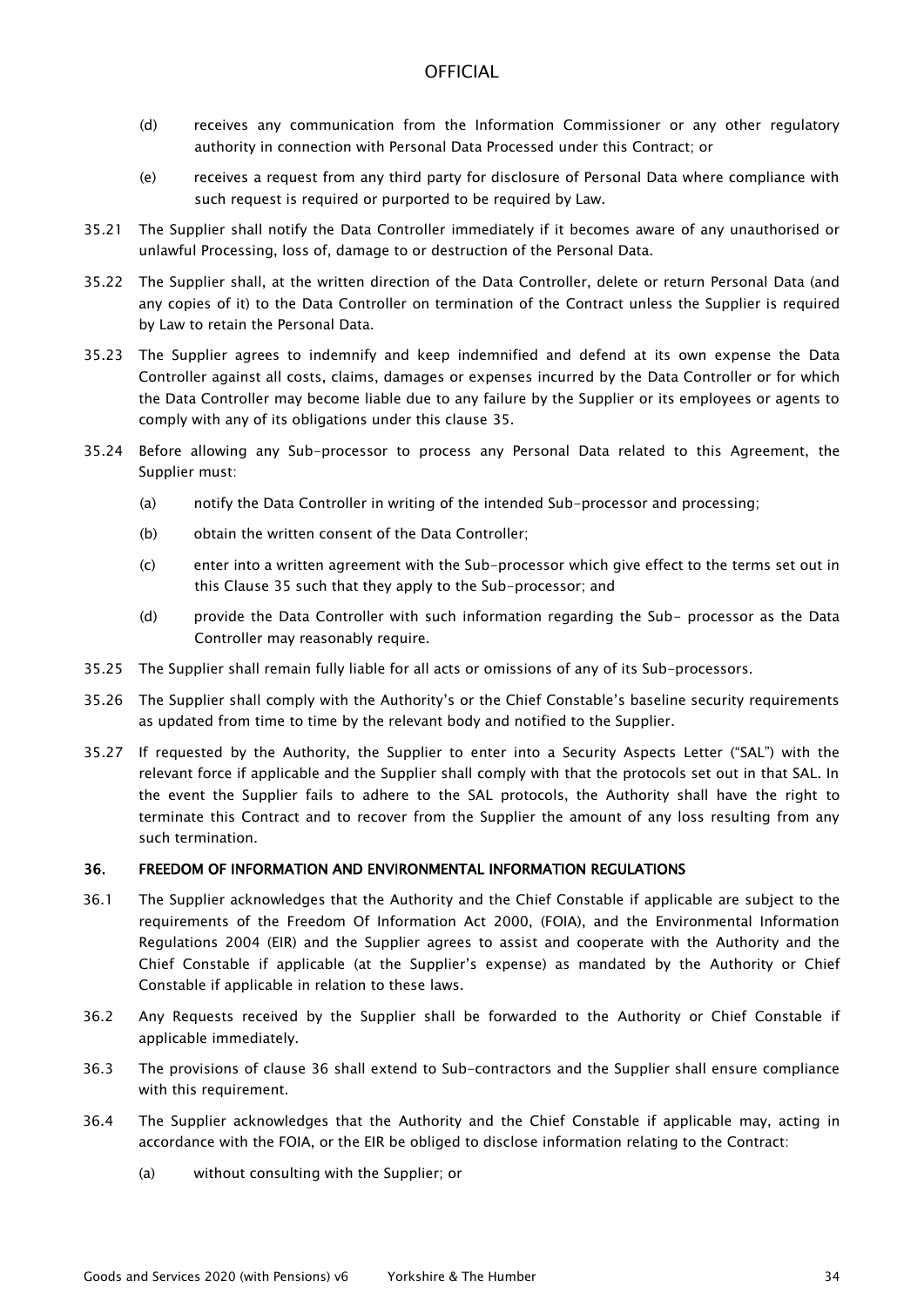- (b) following consultation with the Supplier and having taken the Supplier's views into account: or
- (c) in accordance with legislation and procedural transparency requirements.
- 36.5 Where it is necessary for the Supplier to provide information to the Authority which it believes to be information falling into the exemptions set out in the FOIA ("Exempt Information"), it shall state in writing to the Authority the nature of the information and the relevant exemption. The Authority will use reasonable endeavours to consult with the Supplier before disclosing such information under the FOIA. The Supplier acknowledges that the final decision whether to disclose such information will rest with the Authority and not with the Supplier. Nothing contained in this Contract or any documents or negotiations relating to this Contract shall prevent the Authority from disclosing any information which (in the Authority's reasonable opinion or in accordance with any recommendation, notice or decision of a competent Authority) it is required to disclose under the FOIA.
- 36.6 The Supplier shall observe the Authority's Retention and Destruction Policy (details of which shall be provided by the Authority to the Supplier upon request) and shall not destroy information other than in accordance with this policy. If the Authority notifies the Supplier of a request for information held by the Supplier, which is due for destruction the Supplier shall immediately suspend destruction of that information to allow disclosure to take place. Upon the termination of this Contract the parties shall agree which party has the control of the retained information. Should the Supplier retain control of the information this clause 36 shall remain in force beyond the termination of this Contract.
- 36.7 The Supplier shall maintain an adequate records management system which will enable it to access the information within the time limits prescribed.
- 36.8 The Supplier shall indemnify the Authority against all claims, demands, actions, costs, proceedings and liabilities that the Authority directly incurs due to the Supplier's or any Sub-contractor breach of this clause 36 or any part of it.

#### 37. RE-TENDERING AND HANDOVER

- 37.1 Within twenty eight (28) days of being so requested by the Authority, the Supplier shall provide, all the information necessary to enable the Authority to issue invitations to tender for the future provision of the Goods and Services including (but not limited to) the information relating to employees who will or may transfer as detailed in clause 37.2 below, and the Supplier hereby agrees to the use of such information for these express and any implied purposes. For the avoidance of any doubt all or any such information can be requested by the Authority at any time whether in relation to an intention to issue such an invitation or otherwise.
- 37.2 Where, in the opinion of the Authority, TUPE may apply to the Contract on its termination or expiration, the information to be provided by the Supplier under clause 37.1 shall include, as applicable, accurate information relating to the employees (whether of the Supplier or any Subcontractor or other organisation) whose employment would or may be transferred pursuant to TUPE, including in particular but not limited to:
	- (a) the number of employees who would be transferred and their job titles, but with no obligation on the Supplier to specify their names save as permitted by TUPE;
	- (b) sufficient details of the work undertaken by each of the employees who will or may transfer under TUPE to enable the Authority and/or any replacement supplier to take their own informed view as to whether TUPE will or could apply (including sufficient details, particulars and breakdown of working time as is reasonably required or requested);
	- (c) their dates of birth, sex, salary, length of service, hours of work, salary and/or pay rates, and any other factors affecting their redundancy entitlement, any specific terms applicable to those employees individually whether during their employment or on its termination;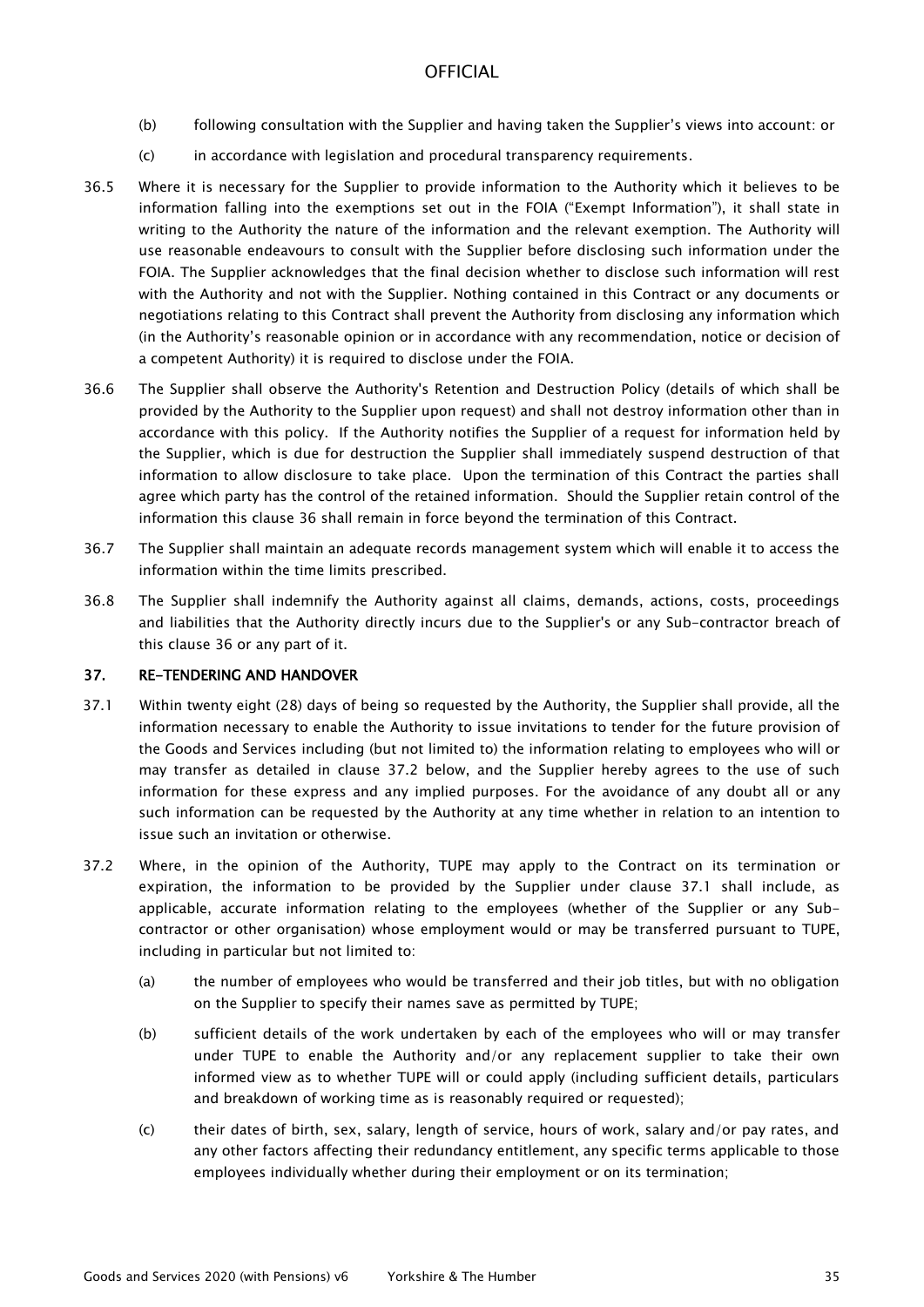- (d) details of any disciplinary action taken within the previous two years in respect of the employees;
- (e) details of any grievances brought by the employees in the previous two years;
- (f) details of any outstanding claims arising from the employees' employment or its termination including any claims which the Supplier believes those employees might bring; and
- (g) the terms and conditions of employment applicable to those employees, including but not limited to probationary periods, information relating to pension entitlements or provision, periods of notice, current pay agreements and structures, special pay allowances, working hours, entitlement to annual leave (and details of how pay for annual leave is calculated), sick leave, maternity and special leave, injury benefit, redundancy rights, terms of mobility, any loan or leasing agreements, and any relevant collective agreements, facility time arrangements and additional employment benefits.
- 37.3 The Supplier shall comply with its obligations under TUPE where applicable (including without limitation its duties to inform and consult under Regulation 13 of TUPE) pursuant to this Contract and shall indemnify the Authority and the Chief Constable if applicable and any replacement supplier against any claims sustained as a result of any breach of this clause or any award of compensation under Regulation 15 save where such failure arises from the failure of the Authority and/or the Chief Constable if applicable or any replacement supplier to comply with its or their duties under Regulation 13 of TUPE.
- 37.4 The Supplier shall indemnify the Authority and the Chief Constable if applicable against any claim made against the Authority or the Chief Constable or any replacement supplier at any time by any person in respect of the liability incurred by the Authority and/or the Chief Constable if applicable or any replacement supplier arising from any deficiency or inaccuracy in information, which the Supplier is required to provide under clauses 37.1, 37.2 and/or TUPE.
- 37.5 The Supplier shall co-operate fully with the Authority and/or the Chief Constable if applicable during the handover arising from the completion or earlier termination of this Contract. This co-operation, during the setting up operations period of the replacement Supplier (if any), shall extend to allowing full access to, and providing copies of all documents, reports, summaries and other information necessary in order to achieve an effective transition and if required, access to the Supplier's employees including those who the Supplier considers will transfer pursuant to TUPE to the Authority and/or the Chief Constable if applicable or a replacement supplier on the termination of this Contract.
- 37.6 The Supplier shall provide, and shall procure that each Sub-contractor shall provide, all reasonable cooperation and assistance to the Authority and/or the Chief Constable if applicable, any replacement supplier and/or any replacement sub-contractor to ensure the smooth transfer of any employees who transfer under TUPE on the termination of this Contract including providing sufficient information in advance of the transfer date to ensure that all necessary payroll arrangements can be made to enable the transferring employees to be paid as appropriate. Without prejudice to the generality of the foregoing, within 5 Business Days following the transfer date, the Supplier shall provide, and shall procure that each Sub-contractor shall provide, to the Authority and/or the Chief Constable if applicable or, at the direction of the Authority and/or the Chief Constable if applicable, to any replacement supplier and/or any replacement sub-contractor (as appropriate), in respect of each transferring employee:
	- (a) the most recent month's copy pay slip data;
	- (b) details of cumulative pay for tax and pension purposes;
	- (c) details of cumulative tax paid;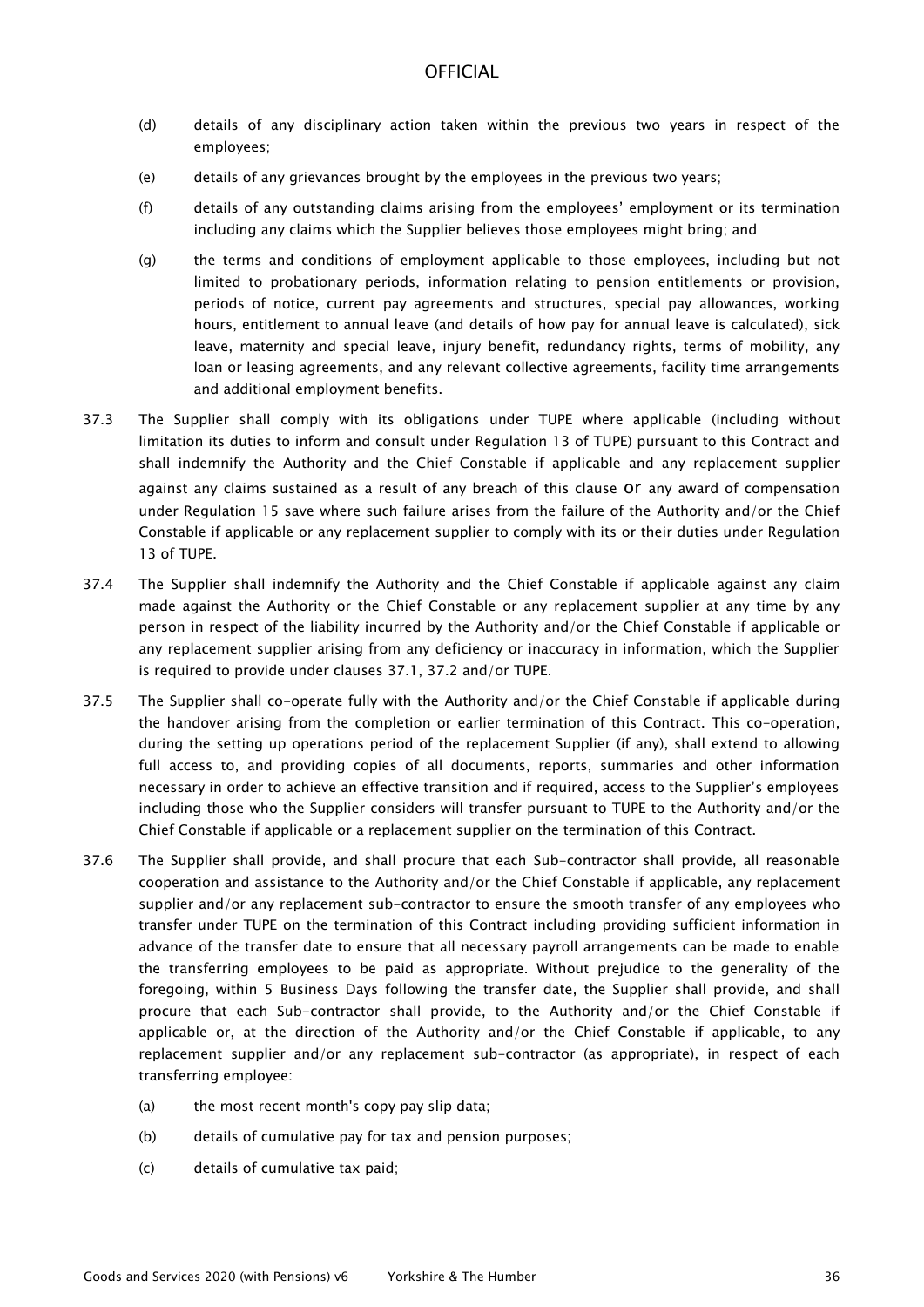- (d) tax code;
- (e) details of any voluntary deductions from pay; and
- (f) bank/building society account details for payroll purposes.
- 37.7 Where TUPE does not apply to the Contract on its termination or expiration, the Supplier shall retain all responsibility for outgoings in respect of its employees after the end of the Contract including without limitation all wages, holiday pay, bonuses, commission, payment of PAYE, national insurance contributions, pension contributions, redundancy costs and otherwise and shall indemnify the Authority and the Chief Constable if applicable and any replacement supplier against any claims sustained as a result of any breach of this clause.

## 38. EMPLOYEES AND TUPE

- 38.1 If TUPE applies to a number of staff engaged in the provision of services equivalent to the Services (or some of them) prior to the start of the Contract Period, the contracts of employment (together with any collective agreement) of such staff (subject to Regulation 4(7) of TUPE) will be from the Commencement Date as if they were originally made between the relevant staff member and the Supplier.
- 38.2 The Supplier shall take all necessary steps including those required by law to ensure that all employees, servants or agents of the Supplier and any Sub-contractors, their employees, servants or agents, employed in the execution of the Contract have the right to work in the United Kingdom, have complied and will in the future comply with any restrictions in force concerning their right to work in the United Kingdom (including but not limited to any restrictions on their hours of work) and are not claiming any benefit payable to jobseekers.
- 38.3 During the Term the Supplier shall provide, and shall procure that each Sub-contractor shall provide, to the Authority or to the Chief Constable if applicable any information they may reasonably require relating to the manner in which the Services are organised, which shall include, but is not limited to, the following:
	- (a) the numbers of employees engaged in providing the Services;
	- (b) the percentage of time spent by each employee engaged in providing the Services; and
	- (c) a description of the nature of the work undertaken by each employee by location.
- 38.4 The Supplier shall indemnify and keep indemnified the Authority and the Chief Constable if applicable against any loss incurred by the Authority and/or the Chief Constable or any replacement supplier connected with or arising from any claim or proceedings by any trade union, elected employee representative or staff association made against the Authority and/or the Chief Constable if applicable or any replacement supplier in respect of any or all of the Supplier's staff or employees or any other employee of the Supplier or its Sub-contractors and which arises from or is connected with any failure by the Supplier to comply with its legal obligations in relation thereto whether under Section 188 of the Trade Union and Labour Relations (Consolidation) Act 1992 or TUPE.
- 38.5 The Supplier shall indemnify and keep indemnified the Authority and the Chief Constable if applicable against any claim demand or loss incurred by the Authority and/or the Chief Constable if applicable or any replacement supplier at any time whether connected with or arising from the employment of or any policy applicable to, or any collective agreement in respect of any of the Supplier's staff or any other person at any time employed by (or engaged by) the Supplier or its Sub-contractors or otherwise including but not limited to any claims for: breach of contract; breach of policy; unfair dismissal; a redundancy payment; pay including a claim for unlawful deductions from wages and/or any claim in relation to holiday pay entitlement; discrimination; equal pay; industrial or personal injury; a claim for failure to consult, claims arising by virtue of custom and practice, any claims or demand from HMRC or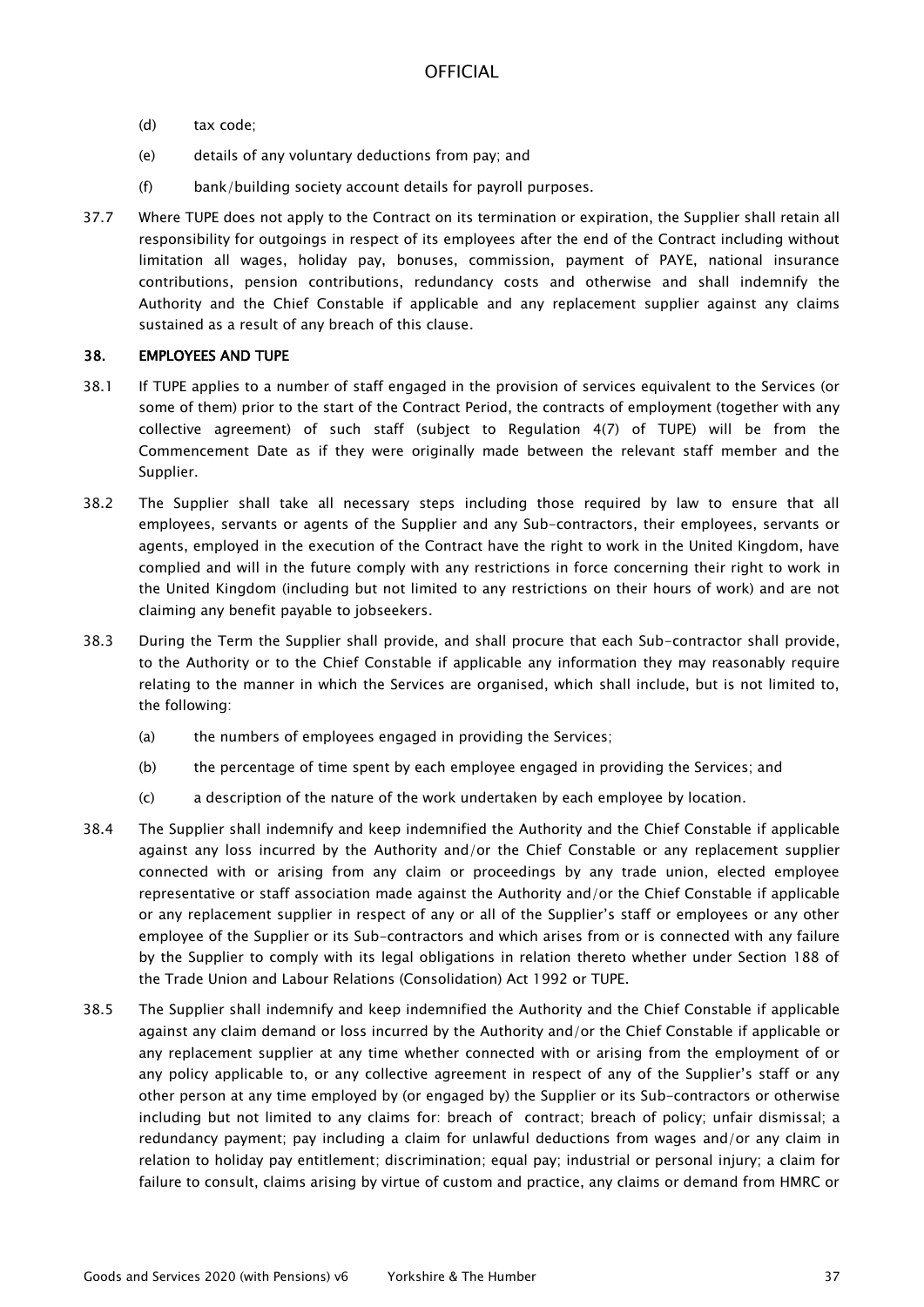any other statutory authority which relates to financial obligations but not limited to PAYE, and primary and secondary national insurance contributions; or otherwise relating to their employment by the Supplier save to the extent that the liability arises from any wrongful act by the Authority and/or the Chief Constable if applicable or its employees.

- 38.6 The Supplier shall indemnify and keep indemnified the Authority and the Chief Constable if applicable against any loss incurred from any change or proposed change to the terms and conditions of employment of any or all of the Supplier's staff or any other employee of the Supplier or its Subcontractors where such change is or is proposed to be effected following the transfer of any such person pursuant to this Contract and in respect of any loss incurred by the Authority and/or the Chief Constable if applicable or any replacement supplier arising from the employment or proposed employment of any such person otherwise than on terms the same as those enjoyed by any such person immediately prior to such transfer.
- 38.7 Except with the prior written consent of the Authority, the Supplier shall not at any time after the Authority has served notice of the termination of the Contract, within twelve months of the date upon which the Contract will terminate in accordance with its provisions, or after the Supplier shall have otherwise become aware of the proposed termination or re-tendering of this Contract, any Contract or the provision by it of the Goods and Services in respect of any employee employed by or assigned by the Supplier or its Sub-contractors to the discharge of the Contract:
	- (a) vary any terms and conditions of employment of any employee or any policy or collective agreement applicable to any employee (provided always that this provision shall not affect the right of the Supplier to give effect to any pre-existing contractual obligation to any such employee);
	- (b) remove or replace any particular employee or significantly alter the proportion of work which such employee undertakes on work arising from the provision of goods or services under this Contract (unless requested by such employee or upon the resignation of such employee in which case the Supplier shall replace such person with another person of similar skills, qualifications and experience);
	- (c) increase or decrease the number of employees or Sub-contractors engaged in the discharge of the Contract.
- 38.8 The Supplier shall indemnify and keep indemnified and hold harmless the Authority and the Chief Constable if applicable and any replacement supplier from and against all liabilities whatsoever (to include legal expenses on a full indemnity basis) (and including but without limitation any claim by or liability to a Sub-contractor or any employee, agent or independent contractor of such Sub-contractor or any other person whatsoever) arising out of any breach by the Supplier or any of its Sub-contractors of clause 38.7.
- 38.9 The Authority and Supplier shall continue to monitor the performance and objectives of the Contract throughout its duration and to make any amendments or changes necessary to the Contract, or its performance or objectives in order further to promote equality, diversity and equal opportunity.
- 38.10 The Supplier shall notify the Authority immediately in writing as soon as it becomes aware of any investigation or proceedings brought against it in relation to equality, diversity or equal opportunity whether under the Act or otherwise.
- 38.11 Where any investigation is undertaken by a person or body empowered to conduct such an investigation and/or proceedings are instituted following such an investigation against the Supplier or against the Authority either in connection with any contract awarded to the Supplier or generally, the Supplier shall, without charge:
	- (a) provide any information requested by or on behalf of the Authority in the timescale allotted;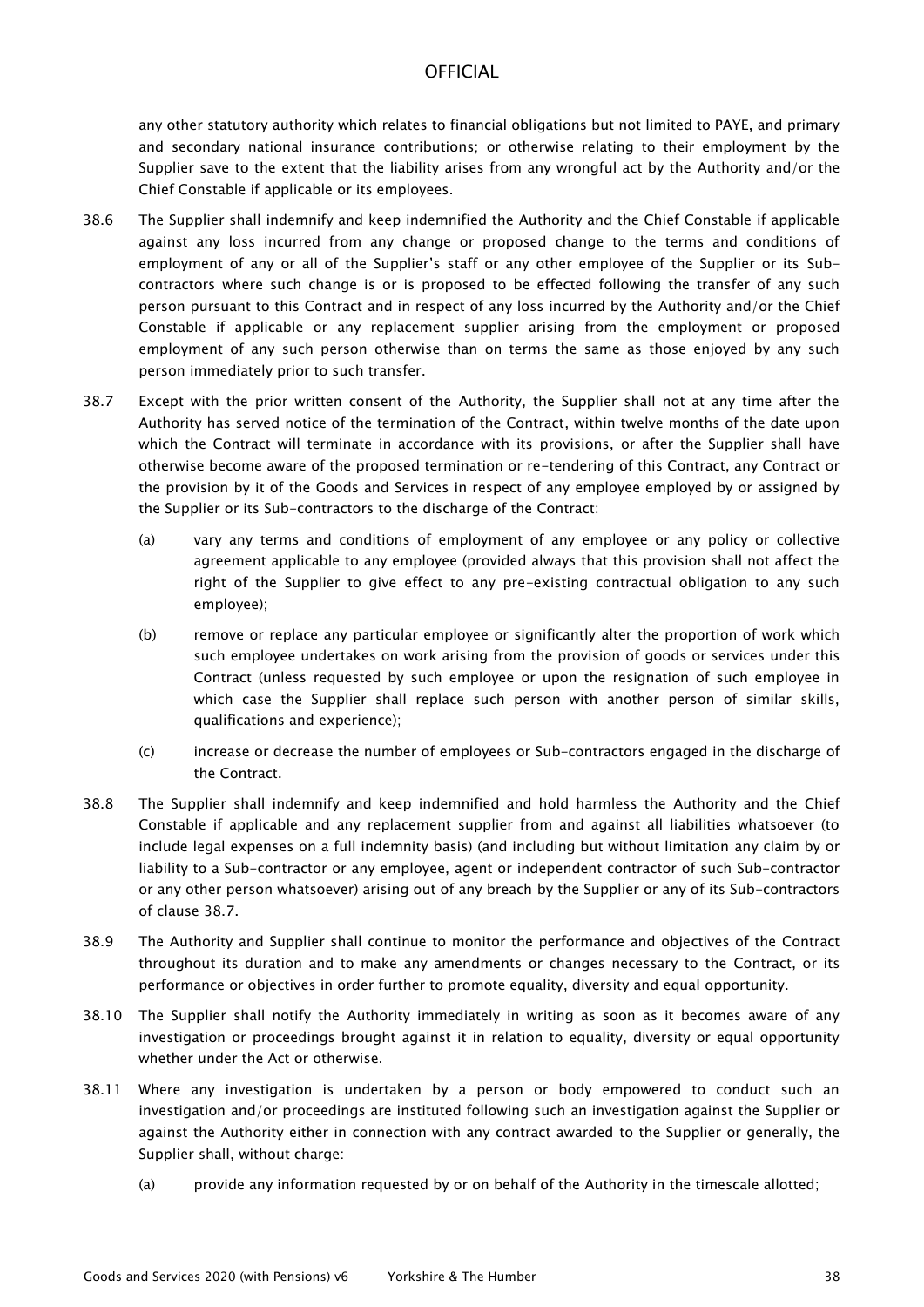- (b) attend and permit its employees, workers, agents, consultants and Sub-contractors to attend any meetings as required;
- (c) allow the Authority access to and investigation of any information, documents or data deemed to be relevant to the investigation;
- (d) allow itself and any of its employees, workers, agents, consultants and Sub-contractors to appear as witnesses in any proceedings; and
- (e) co-operate fully with the person or body conducting the investigation.
- 38.12 Where any investigation is conducted, or proceedings are brought which arise directly or indirectly out of any act or omission of the Supplier, its staff, employees, workers, consultants, agents or Subcontractors and where there is a finding against the Supplier in any such investigation or proceedings, the Supplier shall indemnify and keep indemnified and hold harmless the Authority and the Chief Constable if applicable with respect to all costs, charges and expenses (including legal and administrative expenses on an indemnity basis) incurred by the Authority and the Chief Constable if applicable during or in connection with any such investigation or proceedings and further indemnify and keep indemnified and hold harmless the Authority and the Chief Constable if applicable from and against all and any compensation, damages, costs, losses ,fines, penalties or other award (including any interest) the Authority or the Chief Constable may be ordered or required to pay.
- 38.13 If a finding of unlawful discrimination or breach of equal opportunities legislation (including but not limited to the Act) is made against the Supplier or against the Authority arising from the conduct of the Supplier or any of its employees, workers, consultants, agents or Sub-contractors, the Supplier shall take immediate remedial steps to prevent further recurrences and shall advise the Authority of the steps taken.
- 38.14 If the Supplier enters into any Sub-contract as authorised in this Contract in connection with this Contract, it shall impose obligations and terms on its Sub-contractors which are identical to those imposed on it by this clause 38. The Authority expects that the Supplier will not Sub-contract to any person, organisation, business, service or group which has a poor history in regard to acts of unlawful discrimination. Any breach of this clause will be considered by the Authority as a fundamental breach of the Contract between the Authority and the Supplier.
- 38.15 Without prejudice to its remedies set out above, the Authority may terminate the Contract if notice has been given to the Supplier of a substantial or persistent breach of this section providing that in the case of persistent breach the Supplier has been given a reasonable period to rectify the breach and the Supplier has failed to do so.
- 38.16 The Supplier shall comply with the Authority's policies and procedures to prevent unlawful discrimination because of a Protected Characteristic from time to time.
- 38.17 The Supplier warrants that its own practices and procedures comply with the Equality Act 2010 and that its employees, workers, consultants and/or Sub-contractors are fully trained on matters relating to the prevention of unlawful discrimination and the promotion of equality and diversity and shall comply with the Authority's policies and procedures to prevent unlawful discrimination because of a Protected Characteristic from time to time.

#### 39. PENSIONS

- 39.1 Where the Supplier employs any Eligible Employees from the Commencement Date the Supplier shall procure that it shall become an Admission Body. The Supplier shall before the Commencement Date execute an Admission Agreement which will have effect from and including the Commencement Date.
- 39.2 Without prejudice to the generality of this clause 39, the Supplier hereby indemnifies the Authority and the Chief Constable if applicable and/or any future supplier and, in each case, their Sub-contractors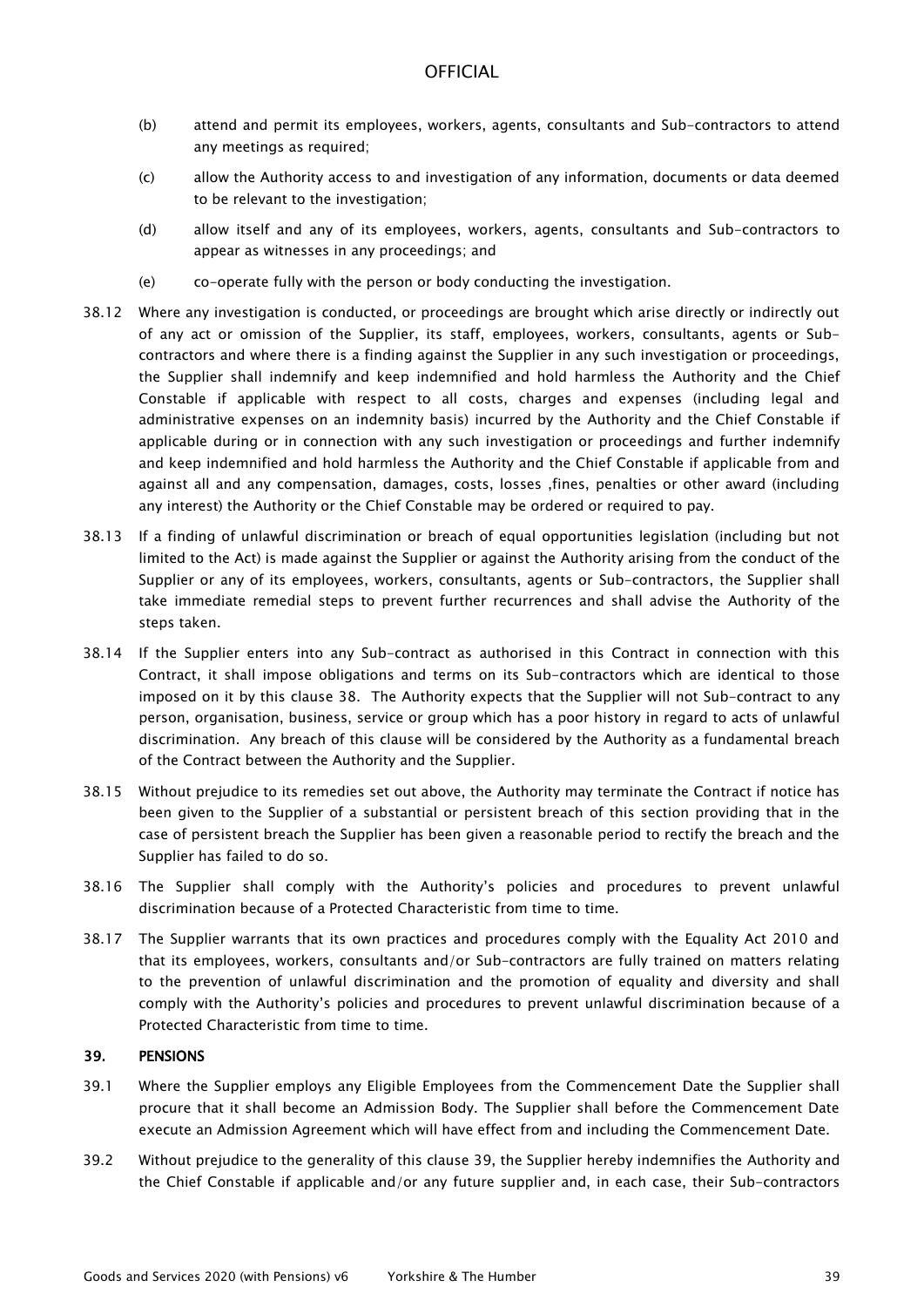on demand from and against any direct loss suffered or incurred by it or them which arises from any breach by the Supplier of the terms the Admission Agreement to the extent that such liability arises before or as a result of the termination or expiry of this Contract (howsoever caused).

- 39.3 Without prejudice to the generality of the requirements of this clause 39, the Supplier shall procure that it shall as soon as reasonably practicable obtain any indemnity or bond required in accordance with the Admission Agreement,
- 39.4 The Authority shall have the right to set off against any payments due to the Supplier under this Contract an amount equal to any overdue employer and employee contributions and other payments (and interest payable under the LGPS Regulations) due from the Supplier under the Admission Agreement.
- 39.5 If the Supplier employs any Eligible Employees from the Commencement Date and:
	- (a) the Authority, and the Supplier are both of the opinion that it is not possible for the Supplier to become an Admission Body; or
	- (b) if for any reason after the Commencement Date the Supplier ceases to be an Admission Body other than on the date of termination or expiry of this Contract or because it ceases to employ any Eligible Employees;

then the provisions of clauses 39.1 to 39.4 (inclusive) shall not apply and the provisions of clause 39.6 shall apply.

- 39.6 Where this clause 39.6 applies pursuant to clause 39.5, the following shall apply:
	- (a) The Supplier shall not later than the Commencement Date or the Cessation date (as the case may be) nominate to the Authority in writing an occupational pension scheme which it proposes shall be "the Supplier Scheme" for the purposes of this clause 39. Such pension scheme must be
	- (i) established within three (3) months or as soon as reasonably practicable of the Commencement Date or Cessation Date (as the case may be);
	- (ii) reasonably acceptable to the Authority (such acceptance not to be unreasonably withheld or delayed);
	- (iii) registered under section 153 of the Finance Act 2004; and
	- (iv) certified by the Government Actuary's Department or an actuary nominated by the Authority in accordance with relevant guidance produced by the Government Actuary's Department as providing benefits which are broadly comparable to those provided by the LGPS.
	- (b) The Supplier undertakes to the Authority (for the benefit of the Authority itself and the Chief Constable if applicable and for the Authority as agent and trustee for the benefit of the Eligible Employees) that it shall procure that:
	- (i) the Eligible Employees shall by three (3) months before the Commencement Date or the Cessation Date (as the case may be) or, alternatively, by such date as is agreed between the parties acting reasonably, be offered membership of the Supplier Scheme with effect from and including the Commencement Date or Cessation Date (as the case may be);
	- (ii) the Supplier Scheme shall provide benefits in respect of the Eligible Employees' periods of service on or after the Commencement Date or Cessation Date (as the case may be) which the Government Actuary's Department or an actuary nominated by the Authority in accordance with relevant guidance produced by the Government Actuary's Department shall certify to be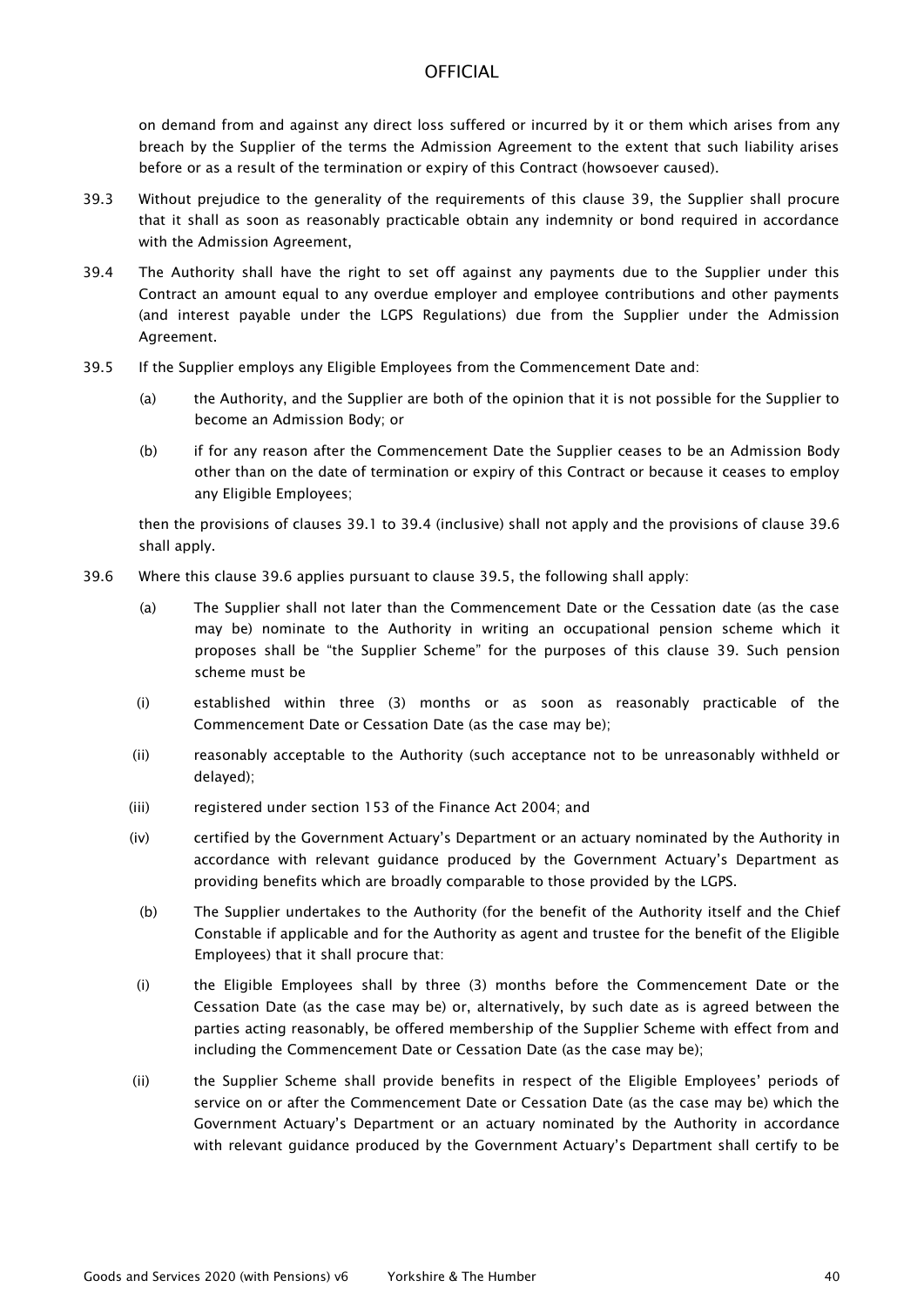broadly comparable to the benefits which the Eligible Employees would have been entitled to under the LGPS had they continued in membership of the LGPS;

- (iii) if the Supplier Scheme is terminated, a replacement pension scheme shall be provided with immediate effect for those Eligible Employees who are still employed by the Supplier. The replacement scheme must comply with this clause 39.6 as if it were the Supplier Scheme;
- (iv) before the Commencement Date or Cessation Date (as the case maybe) the Supplier shall use its best endeavours to ensure that the trustees of the Supplier Scheme shall comply with the provisions of clauses 39.6(a) to 39.6(b)(iii) (inclusive), clause 39.7(a) 39.7(c) and 39.7(d); and
- (v) where the Supplier Scheme has not been established at the Commencement Date or Cessation Date (as the case may be), the Eligible Employees shall be provided with benefits in respect of death-in-service which are no less favourable than the death-in-service benefits provided by the LGPS immediately before the Commencement Date or Cessation Date (as the case may be). Such benefits will continue to be provided until death-in-service benefits are provided by the Supplier Scheme.
- (c) Where this clause 39.6 applies, as soon as reasonably practicable and in any event no later than 20 working days after the establishment of the Supplier Scheme or the commencement of membership of the Eligible Employees in the Supplier Scheme, the Supplier must provide the Eligible Employees with the option to transfer their accrued LGPS benefits to the Supplier Scheme on terms to be provided by the Authority. Such terms will also apply to any subsequent bulk transfers on termination or expiry of this contract.
- 39.7 The Supplier undertakes to the Authority (for the benefit of the Authority itself and the Chief Constable if applicable and for the Authority as agent and trustee for the benefit of the Eligible Employees) that:
	- (a) all information which the Authority or the Administering Authority or their respective professional advisers may reasonably request from the Supplier for the administration of the LGPS or concerning any other matters raised in clauses 39.5 to 39.6 (inclusive) or this clause 38.7 shall be supplied to them as expeditiously as possible;
	- (b) it shall not without the consent in writing of the Authority (which shall only be given subject to the payment by the Supplier of such reasonable costs as the Authority or the Administering Authority may require) consent to instigate, encourage or assist any event which could impose on the LGPS a cost in respect of any Eligible Employee greater than the cost which would have been payable in respect of that Eligible Employee had that consent, instigation, encouragement or assistance not been given;
	- (c) until the Commencement Date, it shall not issue any announcements (whether in writing or not) to the Eligible Employees concerning the matters stated in clauses 39.1 to 39.4 (inclusive) without the consent in writing of the Authority and the Administering Authority (not to be unreasonably withheld or delayed); and
	- (d) it shall not take or omit to take any action which would materially affect the benefits under the LGPS or under the Supplier Scheme of any Eligible Employees who are or will be employed in connection with the Services without the prior written agreement of the Authority (not to be unreasonably withheld or delayed) provided that the Supplier will be so entitled without the requirement of consent to give effect to any pre-existing contractual obligations to any Eligible Employees.
- 39.8 Where the Supplier is an Admission Body, the Supplier shall award benefits (where permitted) to the Eligible Employees under the LGPS in circumstances where the Eligible Employees would have received such benefits had they still been employed by their former Scheme employer (as defined in the LGPS Regulations).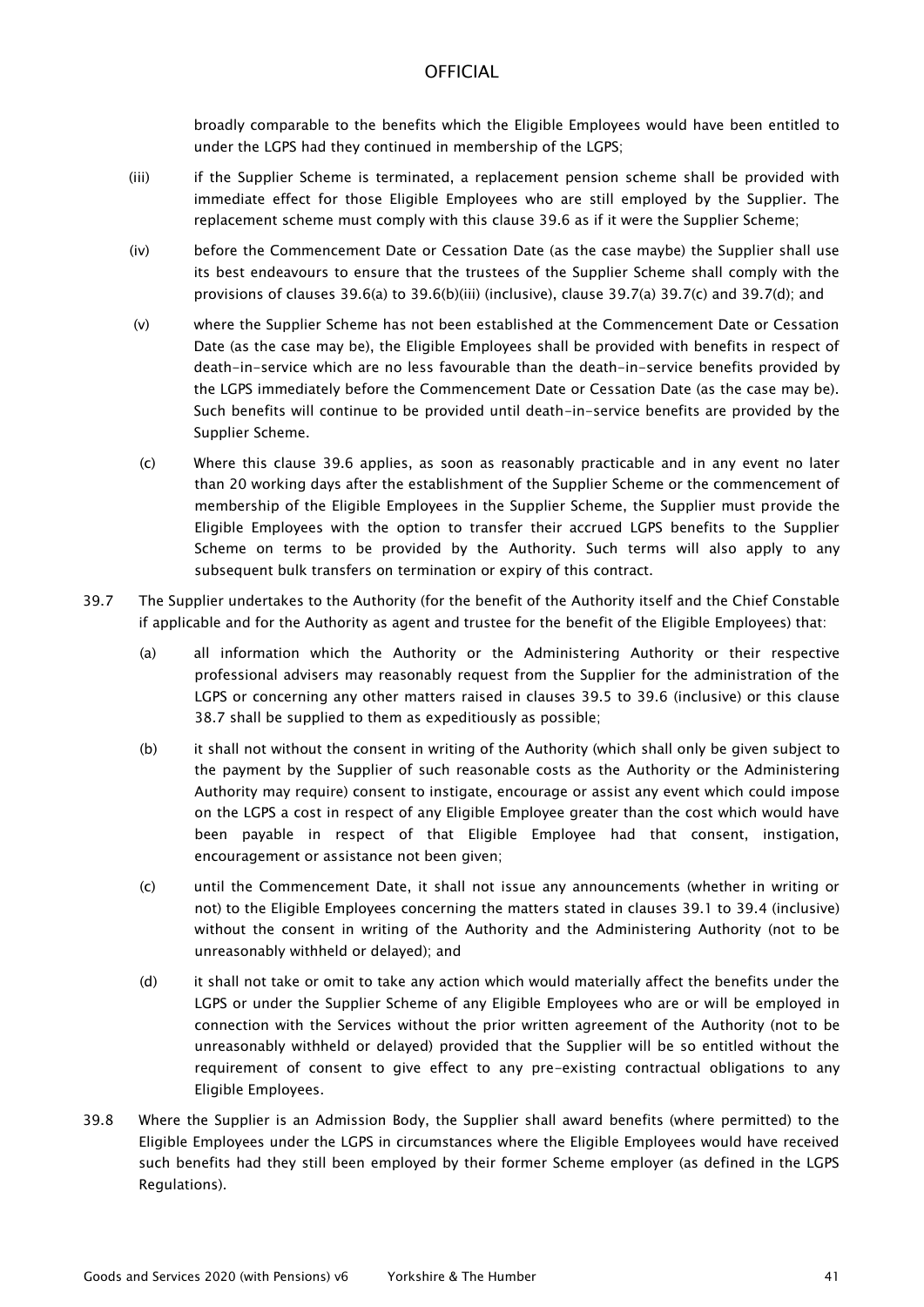- 39.9 Where the award of benefits in clause 39.8 is not permitted under the LGPS or the Supplier is not an Admission Body, the Supplier shall award benefits to the Eligible Employees which are identical to the benefits the Eligible Employees would have received under the LGPS in circumstances where the Eligible Employees would have received such benefits had they still been employed by their former Scheme employer (as defined in the LGPS Regulations).
- 39.10 Under clauses 39.8 and 39.9, where such benefits are of a discretionary nature, they shall be awarded on the basis of the former Scheme employer's (as defined in the LGPS Regulations) written policy in relation to such benefits at the time of the Commencement Date (which the Authority shall provide on request). Where the payment of such benefits is not, for whatever reason, possible, the Supplier shall compensate the Eligible Employees in a manner which is broadly comparable or equivalent in cash terms.
- 39.11 The Supplier hereby indemnifies the Authority and the Chief Constable if applicable and/or successor supplier and, in each case, their Sub-contractors from and against any losses suffered or incurred by it or them which arises from claims by Eligible Employees of the Supplier and any Sub-contractors or by any trade unions, elected employee representatives or staff associations in respect of all or any such Eligible Employees which losses:
	- (a) relate to pension rights in respect of periods of employment on and after the Commencement Date until the termination or expiry of this Contract; or
	- (b) arise out of the failure of the Supplier to comply with the provisions of this clause 39 (Pensions) before the date of termination or expiry of this Contract.
- 39.12 Save on expiry or termination of this Contract, if the employment of any Eligible Employee transfers to another employer (by way of a transfer under TUPE or otherwise) the Supplier shall:
	- (a) consult with and inform those Eligible Employees of the pension provisions relating to that transfer; and
	- (b) procure that the employer to which the Eligible Employees are transferred (the "New Employer") complies with the provisions of this clause 39 provided that references to the "Supplier" will become references to the New Employer, references to "Commencement Date" will become references to the date of the transfer to the New Employer and references to "Eligible Employees" will become reference to the Eligible Employees so transferred to the New Employer.
- 39.13 Where a Sub-contractor employs any Transferring Employees, the Supplier shall procure that the Subcontractor shall deal with the provision of pension benefits in accordance with this clause 39 (Pensions) as though references in this clause 39 to the Supplier were references to the Sub-contractor and references to the "Commencement Date" were references to the date of transfer to the Subcontractor. The Supplier shall indemnify and keep indemnified the Authority and the Chief Constable if applicable against breach by the Supplier or Sub-contractor of this clause 39.13.
- 39.14 The Supplier shall:
	- (a) maintain such documents and information as will be reasonably required to manage the pension aspects relating to the Admission Agreement and the Supplier Scheme during the term of the Contract and the onward transfer of any person engaged or employed by the Supplier in the provision of the Services on the expiry or termination of this Contact (including without limitation identification of the Eligible Employees);
	- (b) promptly (not exceeding one calendar month) provide the Authority with such documents and information mentioned in clause 39.14(a) which the Authority may reasonably request during the term of and in advance of the expiry or termination of this Contract; and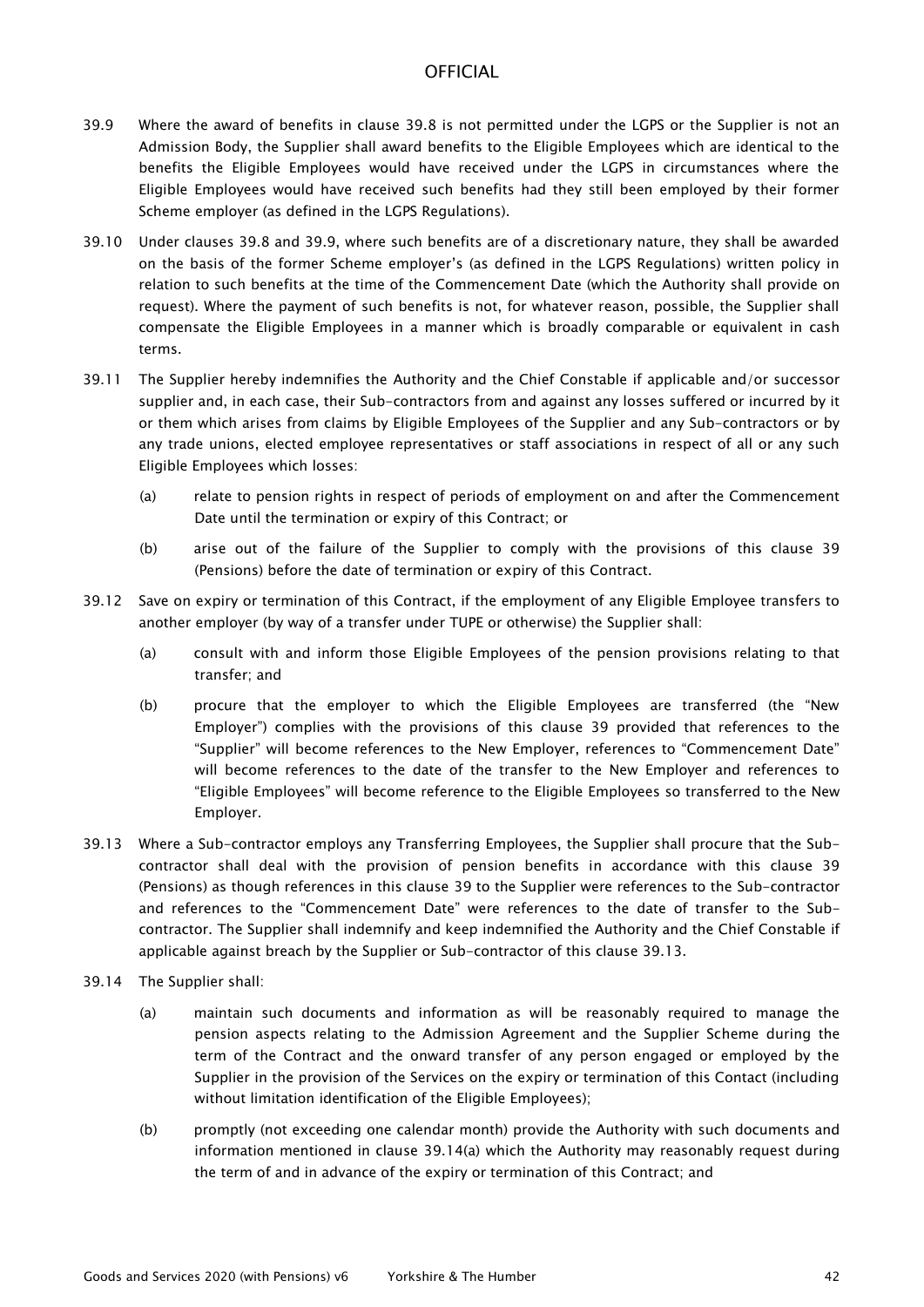- (c) fully co-operate (and procure that the trustees of the Supplier's Scheme shall fully co-operate) with the reasonable requests of the Authority relating to any administrative tasks necessary to deal with the pension aspects of any onward transfer of any person engaged or employed by the Supplier in the provision of the Services on the expiry or termination of this Contract.
- 39.15 The provisions of this clause 39 may be directly enforced by an Eligible Employee against the Supplier and the parties agree that the Contracts (Rights of Third Parties) Act 1999 will apply to the extent necessary to ensure that any Eligible Employee will have the right to enforce any obligation owed to him or her by the Supplier under this clause 39 in his or her own right under section 1(1) of the Contracts (Rights of Third Parties) Act 1999.
- 39.16 Further, the Supplier must ensure that the Contracts (Rights of Third Parties) Act 1999 will apply to any Sub-contract to the extent necessary to ensure that any Eligible Employee will have the right to enforce any obligation owed to them by the Sub-Contractor in his or her own right under section 1(1) of the Contracts (Rights of Third Parties) Act 1999.

### 40. VETTING

- 40.1 The Authority may request any such employees of the Supplier or any Sub-contractor, who are involved in delivering the Goods or performing the Services, that it deems necessary to undergo a security vetting procedure or have the Authority's approval and secure vetting to the appropriate level prior to commencing any work on this Contract.
- 40.2 To facilitate the relevant vetting when so requested by the Authority, the Supplier shall provide a list of the names and addresses of all persons (if any) who it is expected will be engaged in the provision of the Goods and Services, specifying the capacities in which they are concerned with the Contract and giving such other particulars as the Authority may reasonably require to permit appropriate security checking. This may include the requirement for the individuals concerned to provide personal details about family members and financial circumstances and make a personal declaration as to the accuracy of the information provided.
- 40.3 For the avoidance of doubt, where the Authority has requested employees to undergo security vetting, only employees who have completed the vetting process and/or received written confirmation of their successful application can work on this Contract.
- 40.4 If requested by the Authority, the Supplier will be responsible for the vetting costs of all employees, or any Sub-contractor, who are required to be vetted under clause 40.1 above.
- 40.5 The Authority does not accept liability for delays relating to the period between vetting forms being submitted to the Authority and confirmation to the Supplier of the vetting application outcome.
- 40.6 The outcome of vetting and the decision from the Authority is final and binding. Employees who have not received vetting clearance by the Authority are not permitted to work on this Contract and the Supplier shall replace any of its employees who, the Authority shall have decided in its absolute discretion, have failed the appropriate security checking. The Authority shall not have to disclose why an employee has failed security checking. Following the removal of any of the Supplier's employees for failing vetting, the Supplier shall ensure such person is replaced promptly with another person with the necessary training and skills to meet the requirements of the Contract.
- 40.7 The Supplier is responsible for ensuring all personnel supporting the Contract, including but not limited to, Sub-contractors employees are successfully vetted in line with any vetting requested by the Authority and shall ensure throughout the term of the Contract that they are at all times compliant with the vetting requirements of the Authority.
- 40.8 It is the Supplier's responsibility to ensure all staff working, who need to be vetted in accordance with clause 40.1 above, submit completed forms and supply any information required by the Authority's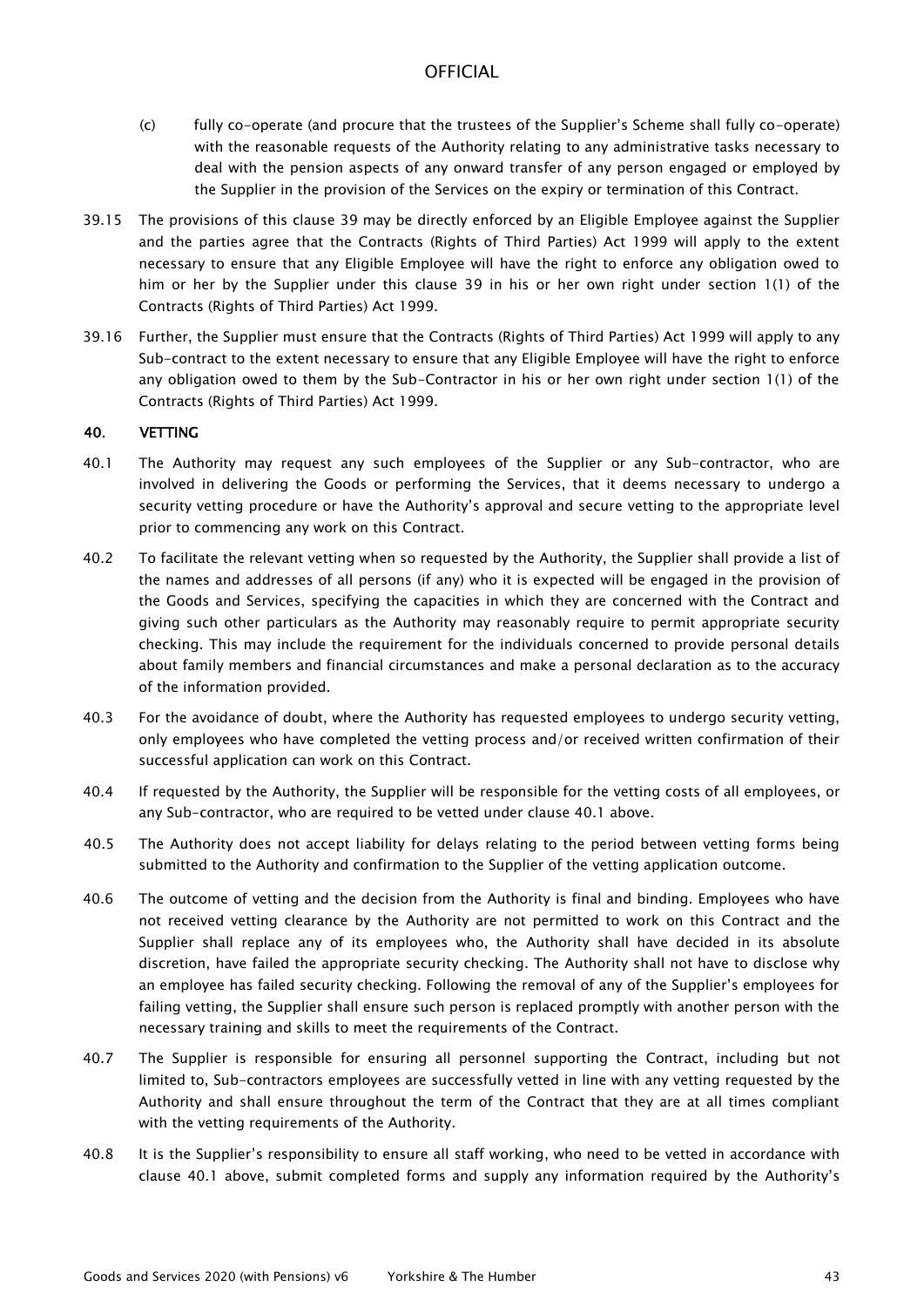vetting unit and any changes in circumstances that occur after vetting has taken place during the term of the Contract are notified to the Authority. Any delay in the performance of the Contract resulting from the Supplier's employees or Sub-contractor employees not submitting fully and accurately completed forms and submitting any further information required or from declined vetting applications shall be the responsibility of the Supplier.

40.9 The Supplier shall keep an accurate and up to date record of their vetted employees and Subcontractors employees and must ensure that vetting remains current for any individual involved in the delivery of this Contract.

#### 41. INDEPENDENT POLICE COMPLAINT COMMISSION

The Supplier must ensure that their staff are made aware of the ability of the Independent Police Complaints Commission to investigate any matters reported to them under the Independent Police Complaints Commission (Complaints and Misconduct) (Contractors) Regulations 2015 including but not limited to the conduct of the Supplier and their staff.

#### 42. DISPUTE RESOLUTION PROCEDURE

- 42.1 If a dispute arises out of or in connection with this Contract or the performance, validity or enforceability of it ("Dispute") then except as expressly provided in the Contract, the Parties shall follow the procedure set out in this clause:
	- (a) either Party shall give to the other written notice of the Dispute, setting out its nature and full particulars ("Dispute Notice"), together with relevant supporting documents. On service of the Dispute Notice, the Authorised Person and the Contract Manager shall attempt in good faith to resolve the Dispute;
	- (b) if the Authorised Person and the Contract Manager are for any reason unable to resolve the Dispute within the reasonable timescale set out in the Dispute Notice, the Dispute shall be referred to the appropriate senior member of procurement staff of the Authority and a similarly suitable employee of the Supplier who shall attempt in good faith to resolve it; and
	- (c) if the appropriate employees referred to in clause 42.1(b) are for any reason unable to resolve the Dispute within a reasonable time of it being referred to them, the Parties will attempt to settle it by mediation in accordance with the CEDR Model Mediation Procedure. Unless otherwise agreed between the Parties, the mediator shall be nominated by CEDR Solve. To initiate the mediation, a Party must serve notice in writing ("ADR Notice") to the other Party to the Dispute, requesting a mediation. A copy of the ADR notice should be sent to CEDR Solve. The mediation will start not later than the date set out in the ADR Notice.
- 42.2 Subject to clause 42.3 below, no Party may commence any court or arbitration proceedings in relation to the whole or part of the Dispute until the mediation has taken place, provided that the right to issue proceedings is not prejudiced by a delay.
- 42.3 If the Dispute is not resolved at mediation or either Party fails to participate or to continue to participate in the mediation, the Dispute may be finally resolved by the courts of England and Wales in accordance with clause 51.10 in this Contract.

## 43. TRANSPARENCY

43.1 Following the publication of the Statutory Instrument 2012 – Amendment 2479 [\(http://www.legislation.gov.uk/uksi/2012/2479/made\)](http://www.legislation.gov.uk/uksi/2012/2479/made), all Police Forces of England and Wales have an obligation to make publicly available a copy of each contract with a value exceeding £10,000 to which (i) the elected local policing body, or (ii) the chief officer of the police force maintained by the body, is or is to be a party.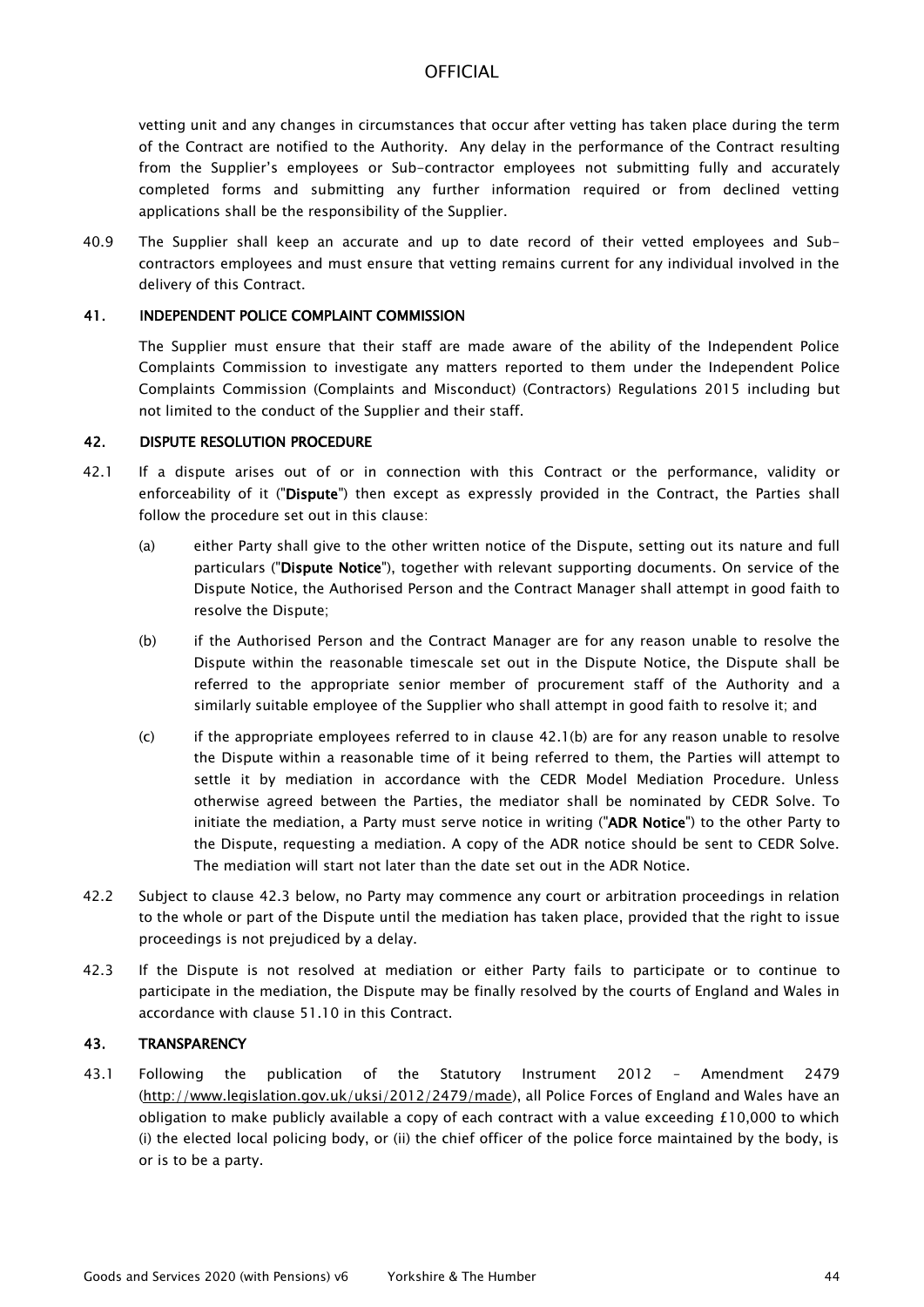- 43.2 As part of the transparency agenda, Government has made the following commitments with regard to procurement and contracting:
	- (a) All new contracts over the value of £10,000 to be published in full online;
	- (b) All items of spending over £500 per month to be published online.
- 43.3 To meet this requirement the Authority intends to publish all contracts over a value exceeding £10,000 on the Freedom of Information (FOI) page of the Bluelight Procurement Database [\(www.blpd.gov.uk\)](http://www.blpd.gov.uk/).
- 43.4 The full list of criteria for which redactions may be permitted as set out as follows:
	- (a) Exemptions (absolute or qualified) provided for by the Freedom of Information Act 2000, regarding the disclosure of information;
	- (b) Provisions provided for in the Public Contracts Regulations 2015, regarding the disclosure of confidential information;
	- (c) Protection of personal privacy as required under the Data Protection Legislation;
	- (d) The protection of Intellectual Property Rights (IPR);
	- (e) Third party confidential information e.g. contracts with foster carers and child minders.
- 43.5 Information and guidance on understanding exemptions and other FOI matters can be accessed from the Information Commissioner's Office [www.ico.gov.uk.](http://www.ico.gov.uk/)

#### 44. BUSINESS CONTINUITY

- 44.1 The Supplier shall ensure that it implements and maintains at all times a Business Continuity plan.
- 44.2 Where a Business Continuity Event affects the Authority, the Supplier shall comply with instructions from the Authority where applicable as to the order of priority in which the services should be restored.
- 44.3 The Supplier shall undertake regular risk assessments in relation to the provision of the Services not less than once every six (6) months (or such other period as the Parties agree in writing) (commencing from the start of the Contract) and shall provide the results of, and any recommendations in relation to, those risk assessments to the Authority promptly in writing following each review.
- 44.4 The Supplier shall establish, maintain and review its own internal processes and procedures with respect to the identification of any threats or risks to the provision of the Services, how such threats and risks may be mitigated and how the provision of the Services may be maintained in the event of any such identified threats or risks materialising.

### 45. BARRED LIST

- 45.1 This clause 45 shall apply where the Services being provided under the Contract include functions of a public nature which relate to policing and law enforcement.
- 45.2 In accordance with the Part 4A of the Police Act 1996, no employees of the Supplier, or any Subcontractor, are permitted to be involved in the provision of the Services if they are on the police barred list published from time to time by the College of Policing ("Barred List").
- 45.3 The Supplier is responsible for ensuring all personnel supporting the contract, including but not limited to, Sub-contractors employees are not on the Barred List and shall ensure throughout the Contract Period that they are at all times compliant with the requirements of clause 45.2 above.
- 45.4 To enable the Authority to comply with its duties under Part 4A of the Police Act 1996, when so requested by the Authority, the Supplier shall provide a list of the names of all persons who it is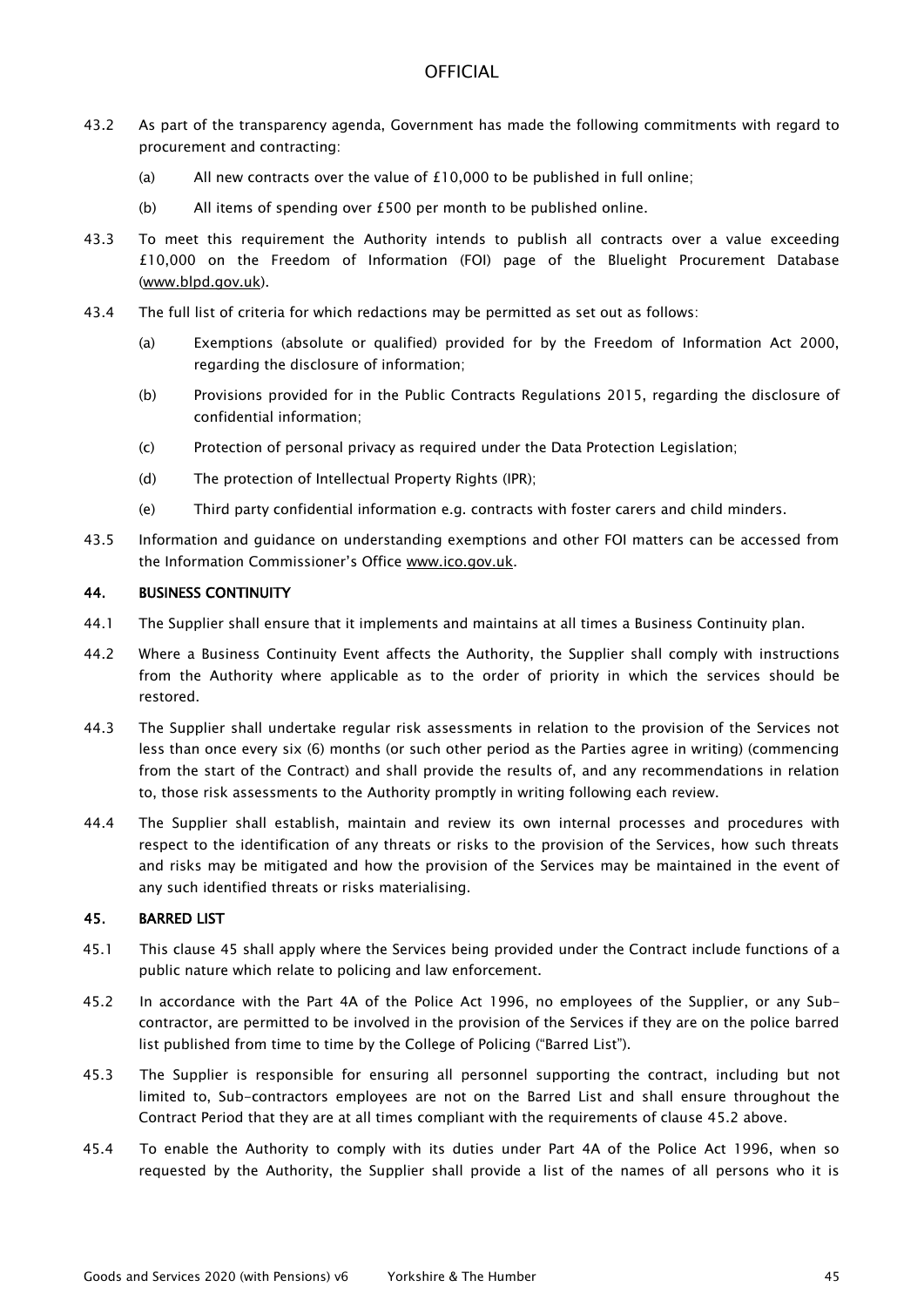expected will be engaged in the provision of the Goods and/or performance of the Services, specifying the capacities in which they are concerned with the Contract and giving such other particulars as the Authority may reasonably require to permit the Barred List and the Police Advisory List to be checked.

- 45.5 The outcome of any check made pursuant to clause 45.4 above and the decision from the Authority in respect of the same is final and binding. Employees who are found by the Authority or notified to the Authority as being on the Barred List are not permitted to work on this Contract and the Supplier shall replace any of its employees or Sub-contractor's employees who are on the Barred List.
- 45.6 Following the removal of any of the Supplier's or Sub-contractor's employees in accordance with clause 45.5 above, the Supplier shall ensure such person is replaced promptly with another person with the necessary training and skills to meet the requirements of the Contract.

## 46. IMPROVING VISIBILITY OF SUBCONTRACT OPPORTUNITIES AVAILABLE TO SMES AND VCSES IN THE SUPPLY CHAIN

- 46.1 This clause 46 and clause 47 shall apply where the advertised contract value for the Contract was valued above £5 million per annum,
- 46.2 The Supplier shall:
	- (a) subject to clause 46.4, advertise on Contracts Finder all subcontract opportunities arising from or in connection with the provision of the Goods and/or Services above a minimum threshold of £25,000 that arise during the term of the Contract;
	- (b) within 90 days of awarding a subcontract to a sub-contractor, update the notice on Contracts Finder with details of the successful sub-contractor;
	- (c) monitor the number, type and value of the subcontract opportunities placed on Contracts Finder advertised and awarded in its supply chain during the term of the Contract;
	- (d) provide reports on the information at clause 46.2(c) to a Authority in the format and frequency as reasonably specified by the Authority; and
	- (e) promote Contracts Finder to its suppliers and encourage those organisations to register on Contracts Finder.
- 46.3 Each advert referred to at clause 46.2(a) above shall provide a full and detailed description of the subcontract opportunity with each of the mandatory fields being completed on Contracts Finder by the Supplier.
- 46.4 The obligation at clause 46.2(a) shall only apply in respect of subcontract opportunities arising after the contract award date.
- 46.5 Notwithstanding clause 46.2, the Authority may by giving its prior written approval, agree that a subcontract opportunity is not required to be advertised on Contracts Finder.

## 47. MANAGEMENT CHARGES AND INFORMATION

- 47.1 In addition to any other management information requirements set out in this Contract, the Supplier agrees and acknowledges that it shall, at no charge, provide timely, full, accurate and complete SME Management Information (MI) Reports to the Authority which incorporate the data described in the MI Reporting template which is:
	- (a) the total contract revenue received directly on a specific contract;
	- (b) the total value of sub-contracted revenues under the contract(including revenues for non-SMEs/non-VCSEs); and
	- (c) the total value of sub-contracted revenues to SMEs and VCSEs.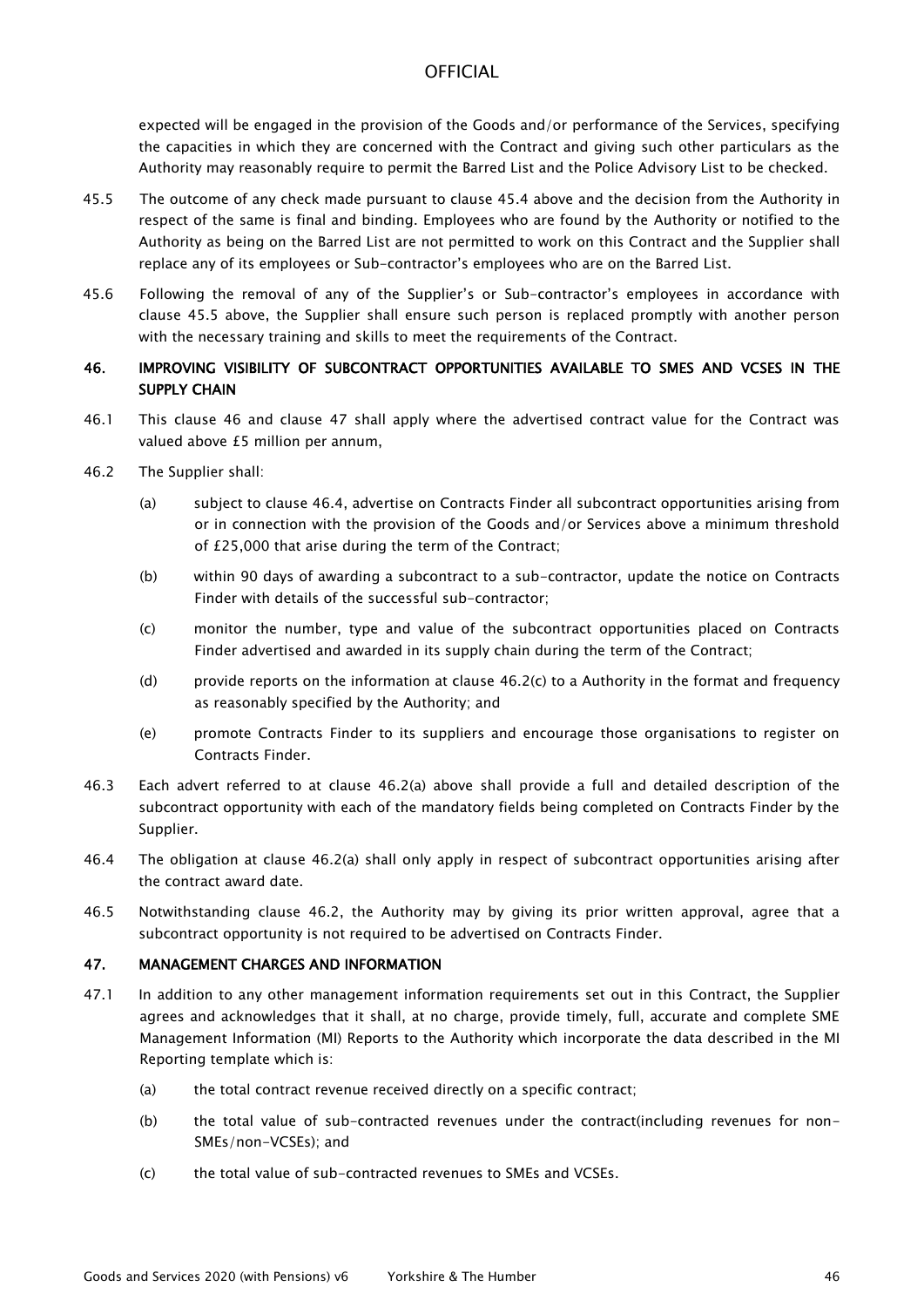- 47.2 The SME Management Information Reports shall be provided in the correct format as required by the MI Reporting Template and any guidance issued by the Authority from time to time. The Supplier shall use the initial MI Reporting Template which is set out in the Annex to Public Procurement Policy Note 01/08: Supply Chain Visibility Action and which may be changed from time to time (including the data required and/or format) by the Authority by issuing a replacement version. The Authority shall give at least thirty (30) days' notice in writing of any such change and shall specify the date from which it must be used.
- 47.3 The Supplier further agrees and acknowledges that it may not make any amendment to the current MI Reporting Template without the prior written approval of the Authority.

### 48. FORCE MAJEURE

- 48.1 Subject to the remaining provisions of this clause 48 (and, in relation to the Supplier, subject to its compliance with its obligations in clause 44), a Party may claim relief under this clause 48 from liability for failure to meet its obligations under this Contract for as long as and only to the extent that the performance of those obligations is directly affected by a Force Majeure Event. Any failure or delay by the Supplier in performing its obligations under this Contract which results from a failure or delay by an agent, Sub-contractor or supplier shall be regarded as due to a Force Majeure Event only if that agent, Sub-contractor or supplier is itself impeded by a Force Majeure Event from complying with an obligation to the Supplier.
- 48.2 The Affected Party shall as soon as reasonably practicable issue a Force Majeure Notice, which shall include details of the Force Majeure Event, its effect on the obligations of the Affected Party and any action the Affected Party proposes to take to mitigate its effect.
- 48.3 If the Supplier is the Affected Party, it shall not be entitled to claim relief under this clause 48 to the extent that consequences of the relevant Force Majeure Event:
	- (i) are capable of being mitigated by any of the Goods and Services but the Supplier has failed to do so; and/or
	- (ii) should have been foreseen and prevented or avoided by a prudent provider of goods and services similar to the Goods and Services, operating to the standards required by this Contract.
- 48.4 Subject to clause 48.5, as soon as practicable after the Affected Party issues the Force Majeure Notice, and at regular intervals thereafter, the Parties shall consult in good faith and use reasonable endeavours to agree any steps to be taken and an appropriate timetable in which those steps should be taken, to enable continued provision of the Goods and Services affected by the Force Majeure Event.
- 48.5 The Parties shall at all times following the occurrence of a Force Majeure Event and during its subsistence use their respective reasonable endeavours to prevent and mitigate the effects of the Force Majeure Event. Where the Supplier is the Affected Party, it shall take all steps in accordance with Good Industry Practice to overcome or minimise the consequences of the Force Majeure Event.
- 48.6 Provided the Affected Party has complied with the clauses above, it shall not be in breach of this Contract or otherwise liable for any such failure or delay in the performance of such obligations which is as a result of a Force Majeure Event and the time for performance of such obligations shall be extended accordingly.
- 48.7 The Affected Party shall notify the other Party as soon as practicable after the Force Majeure Event ceases or no longer causes the Affected Party to be unable to comply with its obligations under this Contract.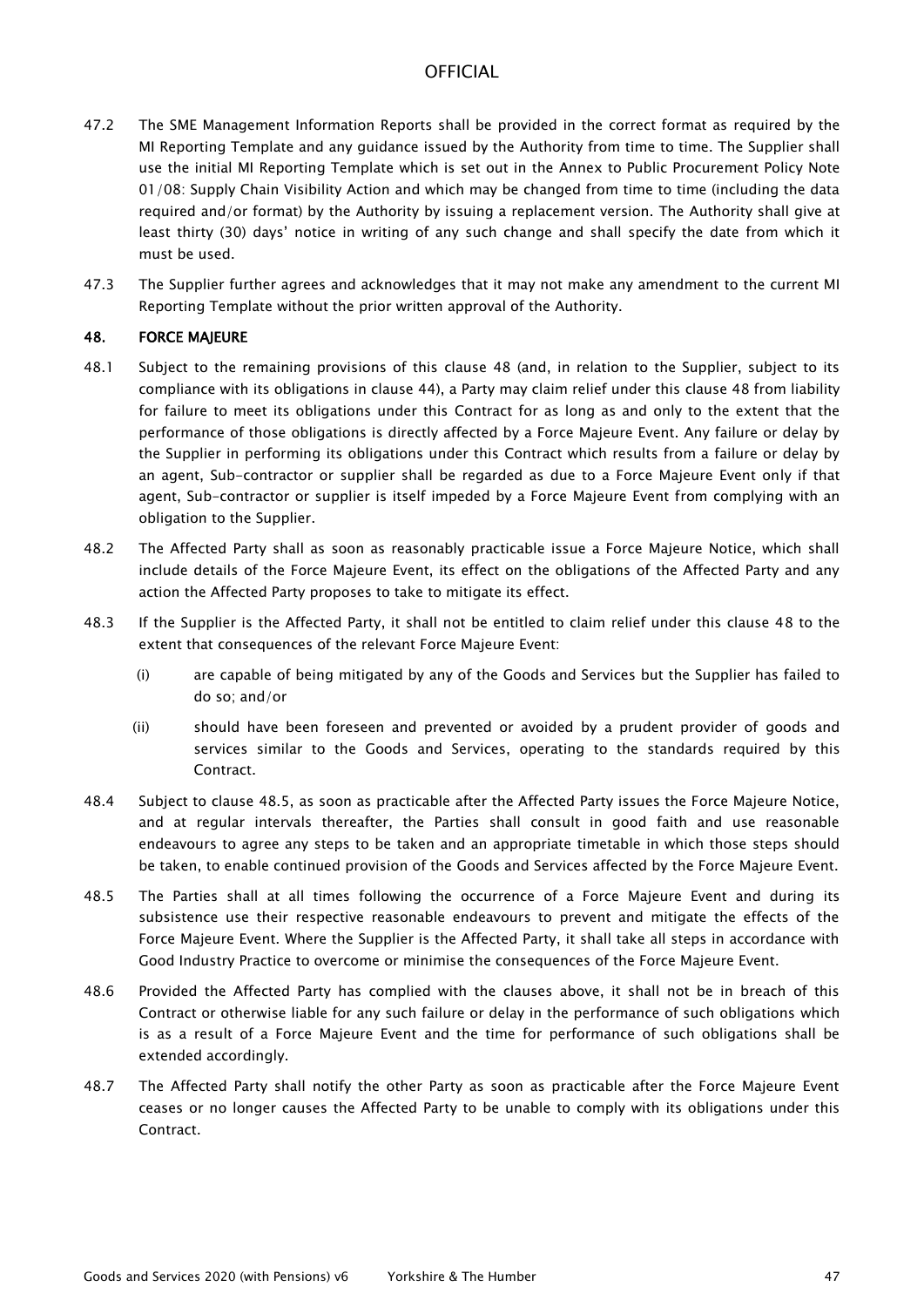- 48.8 Relief from liability for the Affected Party under this Clause 48 shall end as soon as the Force Majeure Event no longer causes the Affected Party to be unable to comply with its obligations under this Contract and shall not be dependent on the serving of notice under clause 48.7.
- 48.9 If the Force Majeure Event prevents, hinders or delays the Affected Party's performance of its obligations for a continuous period of more than 6 weeks, the party not affected by the Force Majeure Event may terminate this Contract by giving 4 weeks' written notice to the Affected Party.

### 49. SUPPLY CHAIN RIGHTS AND PROTECTIONS

#### Appointment of Sub-contractors

- 49.1 The Supplier shall exercise due skill and care in the selection and appointment of any Sub-contractors to ensure that the Supplier is able to:
	- (a) manage any Sub-contractors in accordance with Good Industry Practice;
	- (b) comply with its obligations under this Contract in the delivery of the Goods and Services; and
	- (c) assign, novate or otherwise transfer to the Authority or any replacement supplier any of its rights and/or obligations under each Sub-contract that relates exclusively to this Contract.
- 49.2 Prior to sub-contracting any of its obligations under this Contract, the Supplier shall notify the Authority in writing of:
	- (a) the proposed Sub-contractor's name, registered office and company registration number;
	- (b) the scope of any Goods and Services to be provided by the proposed Sub-contractor; and
	- (c) where the proposed Sub-contractor is a company connected to the Supplier, evidence that demonstrates to the reasonable satisfaction of the Authority that the proposed Sub-contract has been agreed on "arm's-length" terms.
- 49.3 If requested by the Authority within 10 Working Days of receipt of the Supplier's notice issued pursuant to Clause 49.2, the Supplier shall also provide:
	- (a) a copy of the proposed Sub-contract; and
	- (b) any further information reasonably requested by the Authority.
- 49.4 The Authority may, within 10 Working Days of receipt of the Supplier's notice issued pursuant to Clause 49.2 (or, if later, receipt of any further information requested pursuant to Clause 49.3), object to the appointment of the relevant Sub-contractor if it considers that:
	- (a) the appointment of a proposed Sub-contractor may prejudice the provision of the Goods and Services and/or may be contrary to the interests of the Authority;
	- (b) the proposed Sub-contractor is unreliable and/or has not provided reasonable goods and services to its other customers;
	- (c) the proposed Sub-contractor employs unfit persons; and/or
	- (d) the proposed Sub-contractor should be excluded in accordance with Clause 49.12;

in which case, the Supplier shall not proceed with the proposed appointment.

- 49.5 If the Authority has not notified the Supplier that it objects to the proposed Sub-contractor's appointment by the later of 10 Working Days of receipt of:
	- (i) the Supplier's notice issued pursuant to Clause 49.2; and
	- (ii) any further information requested by the Authority pursuant to Clause 49.3;

the Supplier may proceed with the proposed appointment.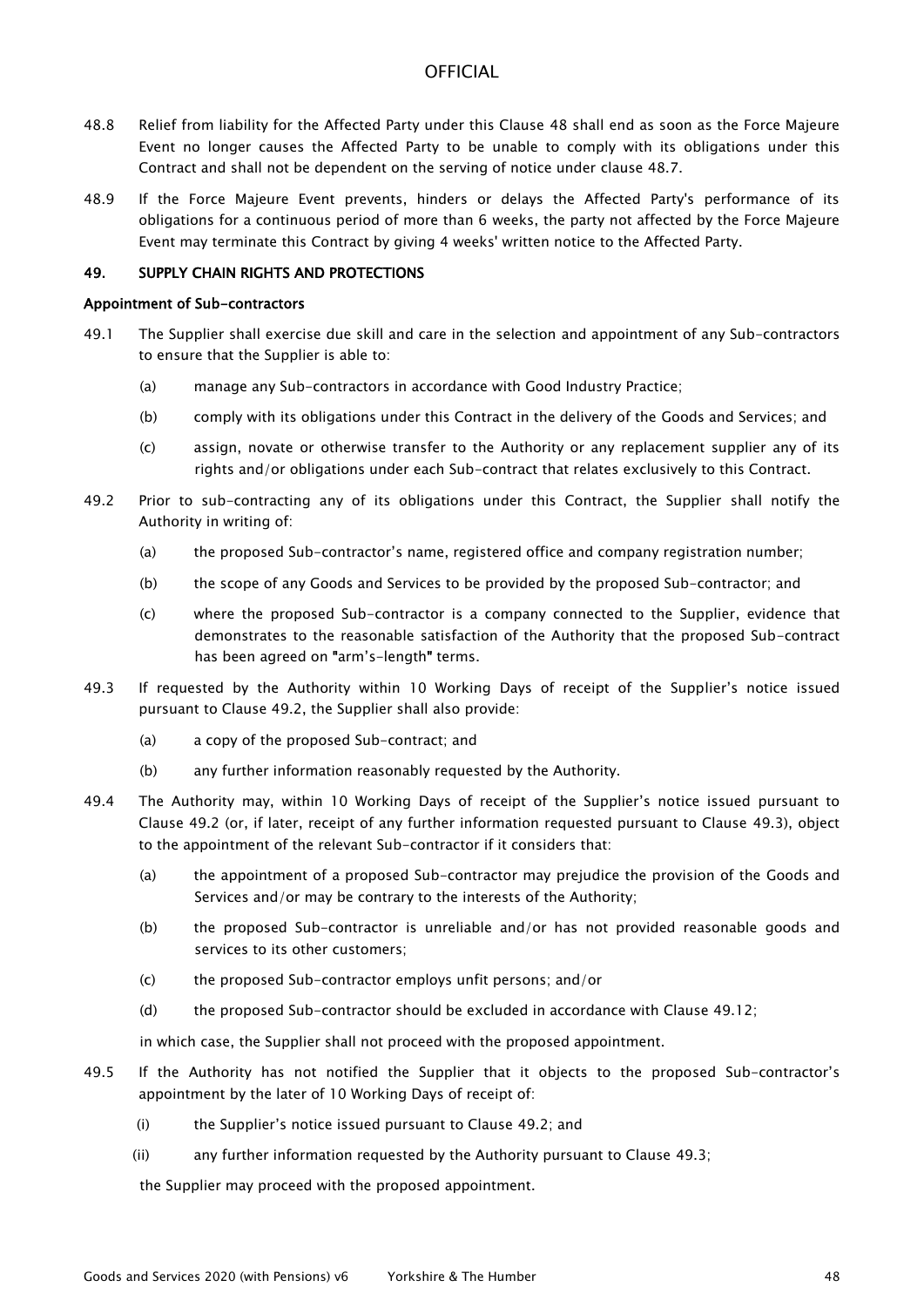- 49.6 Except where the Authority has given its prior written consent, the Supplier shall ensure that each Subcontract shall include:
	- (a) provisions which will enable the Supplier to discharge its obligations under this Contract;
	- (b) a right under Contracts (Rights of Third Parties) Act 1999 for the Authority to enforce any provisions under the Sub-contract which are capable of conferring a benefit upon the Authority;
	- (c) a provision enabling the Authority to enforce the Sub-contract as if it were the Supplier;
	- (d) a provision enabling the Supplier to assign, novate or otherwise transfer any of its rights and/or obligations under the Sub-contract to the Authority or any Replacement Supplier without restriction (including any need to obtain any consent or approval) or payment by the Authority;
	- (e) obligations no less onerous on the Sub-contractor than those imposed on the Supplier under this Contract in respect of:
		- (i) data protection requirements set out in clause 35 (Data Protection);
		- (ii) FOIA requirements set out in clause 36 (Freedom of Information and environmental information regulations);
		- (iii) vetting requirements set out in clause 40 (Vetting); and
		- (iv) the keeping of records in respect of the goods and services being provided under the Sub-contract in accordance with clause 50 (Records and Audits access);
	- (f) provisions enabling the Supplier to terminate the Sub-contract on notice on terms no more onerous on the Supplier than those imposed on the Authority under this Contract;
- 49.7 The Supplier shall not terminate or materially amend the terms of any Sub-contract without the Authority's prior written consent, which shall not be unreasonably withheld or delayed.

### Supply chain protection

- 49.8 The Supplier shall ensure that all Sub-contracts (which in this sub-clause includes any contract in the Supplier's supply chain made wholly or substantially for the purpose of performing or contributing to the performance of the whole or any part of this Contract contain provisions:
	- (a) giving the Supplier a right to terminate the Sub-contract if the Sub-contractor fails to comply in the performance of the Sub-contract with legal obligations in the fields of environmental, social or labour law;
	- (b) requiring the Supplier or other party receiving goods or services under the contract to consider and verify invoices under that contract in a timely fashion;
	- (c) that if the Supplier or other party fails to consider and verify an invoice in accordance with sub-clause (b), the invoice shall be regarded as valid and undisputed for the purpose of subclause (d) after a reasonable time has passed;
	- (d) requiring the Supplier or other party to pay any undisputed sums which are due from it to the Sub-contractor within a specified period not exceeding 30 days of verifying that the invoice is valid and undisputed;
	- (e) giving the Authority a right to publish the Supplier's compliance with its obligation to pay undisputed invoices within the specified payment period; and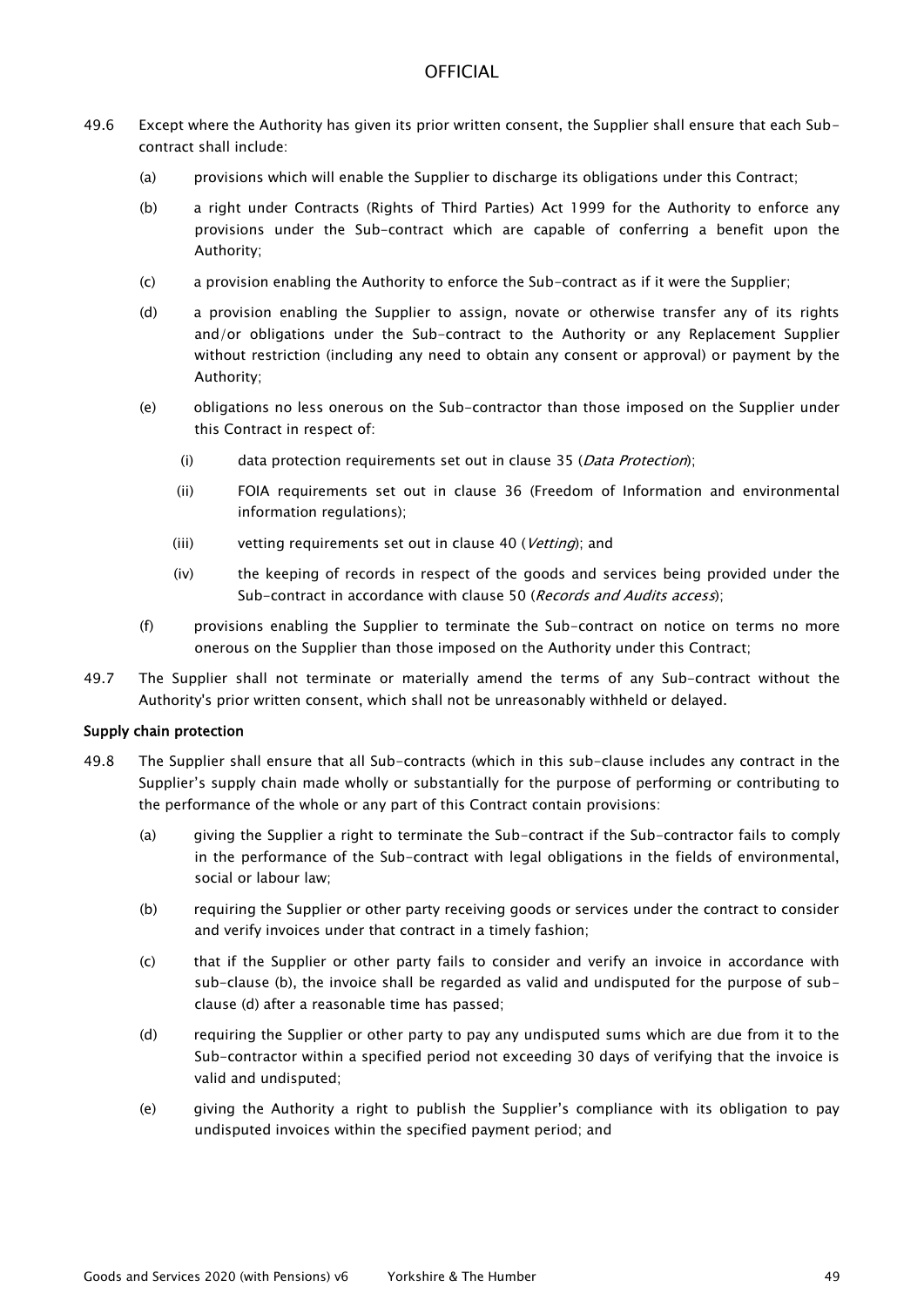- (f) requiring the Sub-contractor to include a clause to the same effect as this clause in any contracts it enters into wholly or substantially for the purpose of performing or contributing to the performance of the whole or any part of this Contract
- 49.9 The Supplier shall pay any undisputed sums which are due from it to a Sub-contractor within 30 days of verifying that the invoice is valid and undisputed;

#### Termination of Sub-contracts

- 49.10 The Authority may require the Supplier to terminate a Sub-contract where:
	- (a) the acts or omissions of the relevant Sub-contractor have caused or materially contributed to the Authority's right of termination pursuant to clause 26 (Termination);
	- (b) the relevant Sub-contractor has failed to comply in the performance of its Sub-contract with legal obligations in the fields of environmental, social or labour law;
	- (c) there is a Change of Control of the relevant Sub-contractor, unless:
		- (i) the Authority has given its prior written consent to the particular Change of Control, which subsequently takes place as proposed; or
		- (ii) the Authority has not served its notice of objection within 6 months of the later of the date the Change of Control took place or the date on which the Authority was given notice of the Change of Control.

#### Retention of Legal Obligations

49.11 Notwithstanding the Supplier's right to sub-contract pursuant to this Clause 49, the Supplier shall remain responsible for all acts and omissions of its Sub-contractors and the acts and omissions of those employed or engaged by the Sub-contractors as if they were its own. In respect of any element of the Goods and Services delivered by the Supplier and/or which are Sub-contracted by the Supplier, an obligation on the Supplier to do or to refrain from doing any act or thing under this Contract, shall include an obligation on the Supplier to procure that employees of the Supplier and the Sub-contractor also do or refrain from doing such act or thing in their delivery of those elements of the Goods and Services.

#### Exclusion of Sub-contractors

- 49.12 Where the Authority considers whether there are grounds for the exclusion of a Sub-contractor under Regulation 57 of the Public Contracts Regulations 2015, then:
	- (a) if the Authority finds there are compulsory grounds for exclusion, the Supplier shall replace or shall not appoint the Sub-contractor;
	- (b) if the Authority finds there are non-compulsory grounds for exclusion, the Authority may require the Supplier to replace or not to appoint the Sub- contractor and the Supplier shall comply with such a requirement.

### 50. RECORDS AND AUDIT ACCESS

- 50.1 The Supplier shall keep and maintain for seven (7) years after the Expiry Date (or as long a period as may be agreed between the Parties), full and accurate records and accounts of the operation of this Contract including the Goods and Services provided under it, any Sub-Contracts and the amounts paid by the Authority.
- 50.2 The Supplier shall keep the records and accounts referred to in clause 50.1 in accordance with Good Industry Practice and all Laws.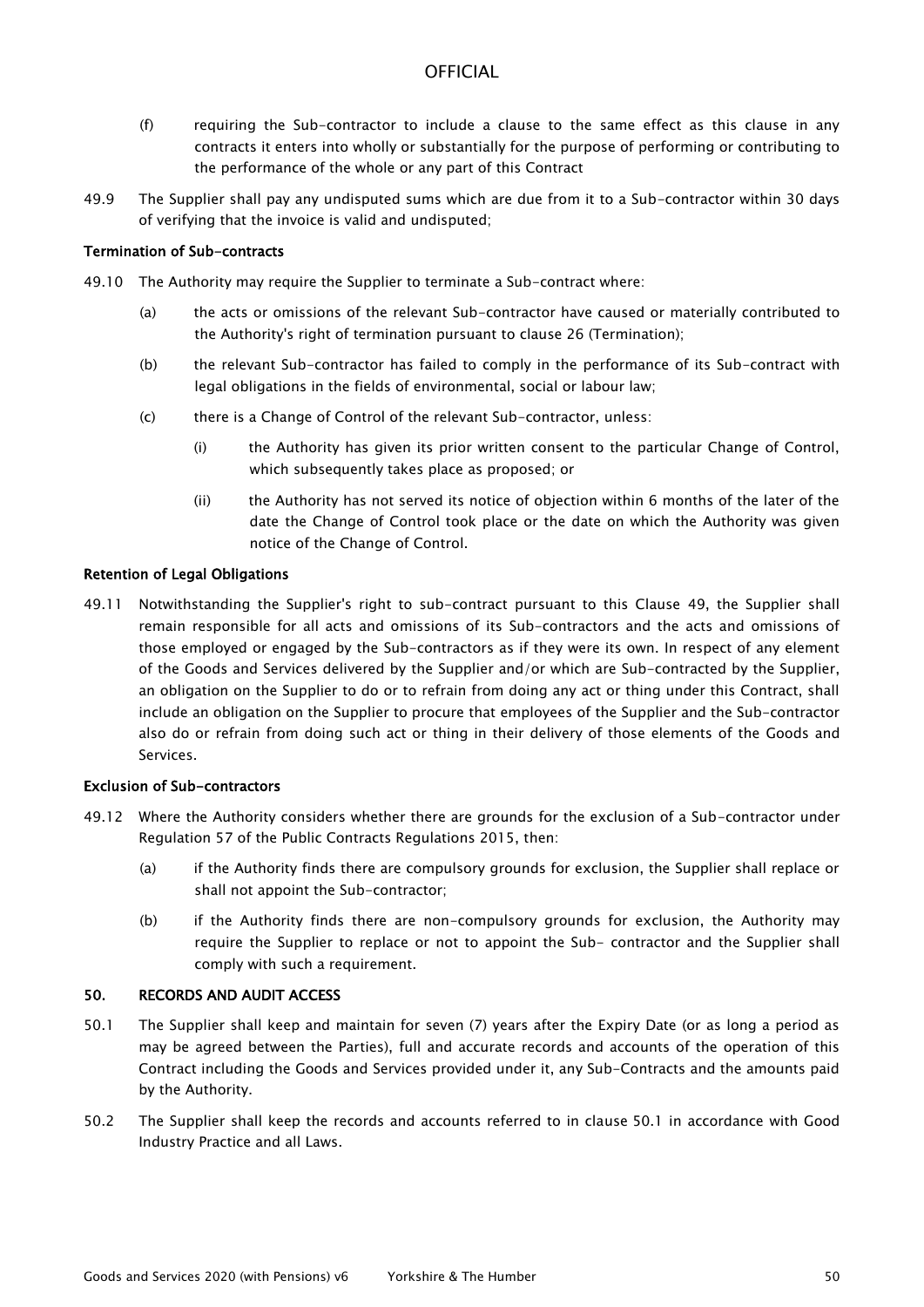- 50.3 the Authority shall use reasonable endeavours to ensure that the conduct of each audit does not unreasonably disrupt the Supplier or delay the provision of the Goods and Services save insofar as the Supplier accepts and acknowledges that control over the conduct of audits carried out by the Auditors is outside of the control of the Authority.
- 50.4 Subject to the Authority's obligations of confidentiality, the Supplier shall on demand provide the Auditors with all reasonable co-operation and assistance in relation to each Audit, including by providing:
	- (a) all information within the scope of the audit requested by the Auditor;
	- (b) reasonable access to any sites controlled by the Supplier and to equipment used in the provision of the Goods and Services; and
	- (c) access to the Supplier's personnel.
- 50.5 If an audit reveals that the Supplier has overpaid any charges due in respect of any one year then, without prejudice to the Authority's other rights under this Contract, the Supplier shall reimburse the Authority such overpaid charges and its reasonable costs incurred in relation to the audit.
- 50.6 If an audit reveals that a Material Breach has been committed by the Supplier, the Authority shall be entitled to terminate this Contract.
- 50.7 The Parties agree that they shall bear their own respective costs and expenses incurred in respect of compliance with their obligations under this clause, unless the audit reveals a Default by the Supplier in which case the Supplier shall reimburse the Authority for the Authority's reasonable costs incurred in relation to the audit.

#### 51. GENERAL

#### 51.1 Assignment and sub-contracting

- (a) The Authority may at any time assign, transfer, charge, subcontract or deal in any other manner with any or all of its rights or obligations under the Contract in the event of a change in the legal status of the Authority by reason of any statute.
- (b) The Supplier must not assign, transfer or sub-let the Contract or any part, share or interest in it either directly or indirectly to any person and shall not sub-contract except in accordance with the terms of the Contract.
- (c) The Supplier will be liable under this Contract irrespective of any sub-contracting.
- (d) If there is a breach of the provisions of this condition, the Authority shall be entitled to cancel the Contract immediately and clause 26 will apply.

#### 51.2 Notices

- (a) Any notice or other communication given to a Party under or in connection with the Contract shall be in writing, addressed to the that Party at its registered office (if it is a company) or its principal place of business or such other address as either Party may have specified to the other Party in writing in accordance with this clause, and shall be delivered personally, or sent by pre-paid first class post, recorded delivery, commercial courier or fax.
- (b) A notice or other communication shall be deemed to have been received: if delivered personally, when left at the address referred to in clause 51.2(a); if sent by pre-paid first class post or recorded delivery, at 9.00 am on the second Business Day after posting; if delivered by commercial courier, on the date and at the time that the courier's delivery receipt is signed; or, if sent by fax, one Business Day after transmission.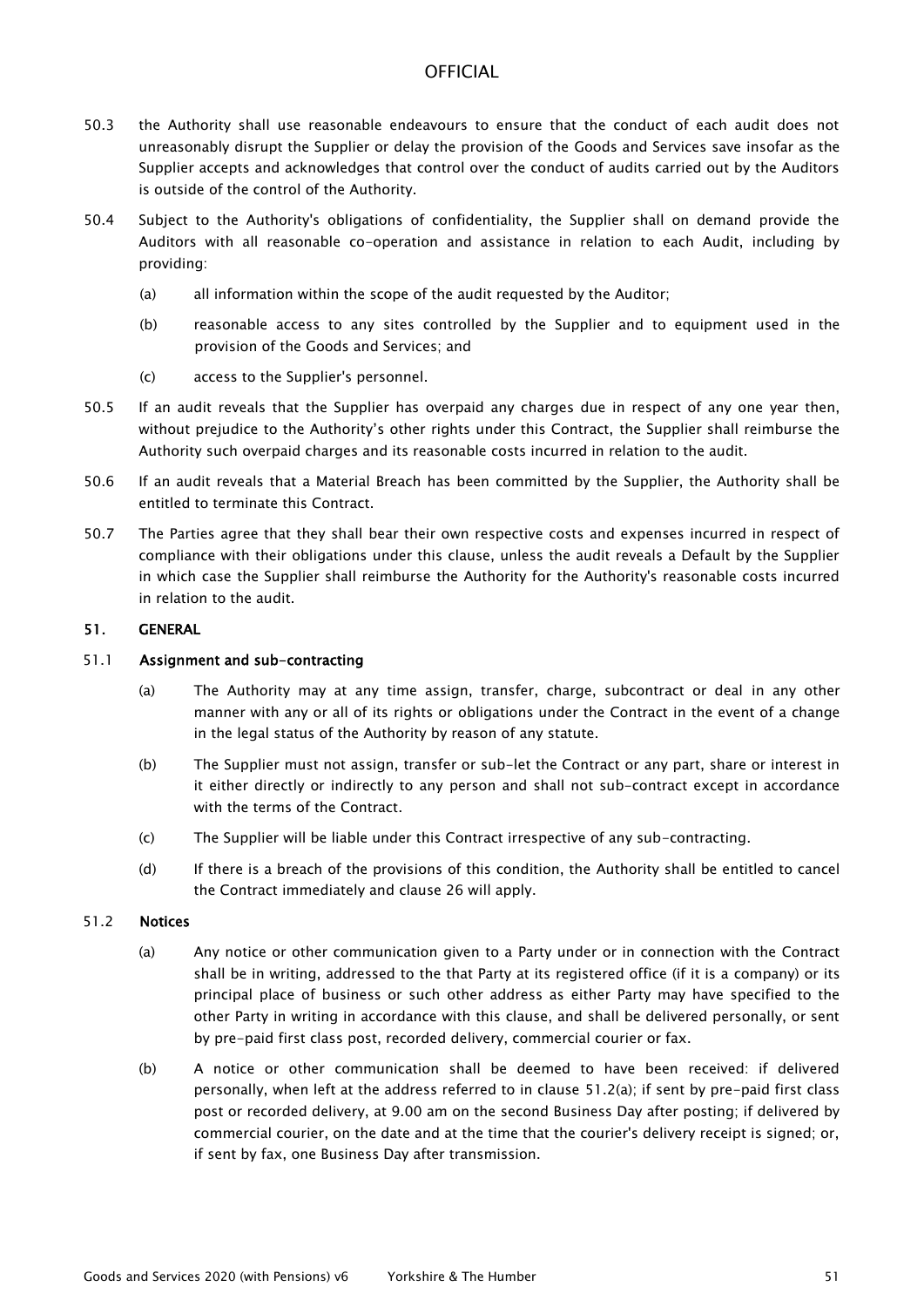(c) The provisions of this clause shall not apply to the service of any proceedings or other documents in any legal action.

#### 51.3 Severance

- (a) If any court or competent Authority finds that any provision of the Contract (or part of any provision) is invalid, illegal or unenforceable, that provision or part-provision shall, to the extent required, be deemed to be deleted, and the validity and enforceability of the other provisions of the Contract shall not be affected.
- (b) If any invalid, unenforceable or illegal provision of the Contract would be valid, enforceable and legal if some part of it were deleted, the provision shall apply with the minimum modification necessary to make it legal, valid and enforceable.

#### 51.4 Variation

Subject to clause 14, no variation of this Contract, any Purchase Order, Purchase Order Amendment or any document referred to in it shall be valid unless it is in writing and signed by or on behalf of each of the Parties (save for any documents referred to in this Contract which may expressly or implicitly vary from time to time). In the case of the Authority this must be by an Authorised Person.

#### 51.5 Waiver

A waiver of any right or remedy under the Contract is only effective if given in writing and shall not be deemed a waiver of any subsequent breach or default. No failure or delay by a Party to exercise any right or remedy provided under the Contract or by law shall constitute a waiver of that or any other right or remedy, nor shall it preclude or restrict the further exercise of that or any other right or remedy. No single or partial exercise of such right or remedy shall preclude or restrict the further exercise of that or any other right or remedy.

#### 51.6 Third party rights

- (a) Except as expressly provided in clause 51.6(b) below, a person who is not party to this Contract shall not have any rights under the Contracts (Rights of Third Parties) Act 1999 to enforce any term of this Contract.
- (b) The Chief Constable also has the benefit of this Contract and is able to enforce all the Supplier's obligations set out in the Contract.
- (c) The rights of the Parties to terminate, rescind or agree any variation, waiver or settlement under this Contract are not subject to any other party.

#### 51.7 Counterparts

This Contract may be executed in any number of counterparts, each of which when executed and delivered shall constitute a duplicate original, but all the counterparts shall together constitute the one agreement.

#### 51.8 Entire Agreement

- (a) This Contract, and any documents referred within it, constitutes the entire agreement between the Parties and supersedes and extinguishes all previous agreements, promises, assurances, warranties, representations and understandings between them, whether written or oral, relating to its subject matter.
- (b) Each Party agrees that it shall have no remedies in respect of any statement, representation, assurance or warranty (whether made innocently or negligently) that is not set out in this Contract. Each Party agrees that it shall have no claim for innocent or negligent misrepresentation based on any statement in this Contract.